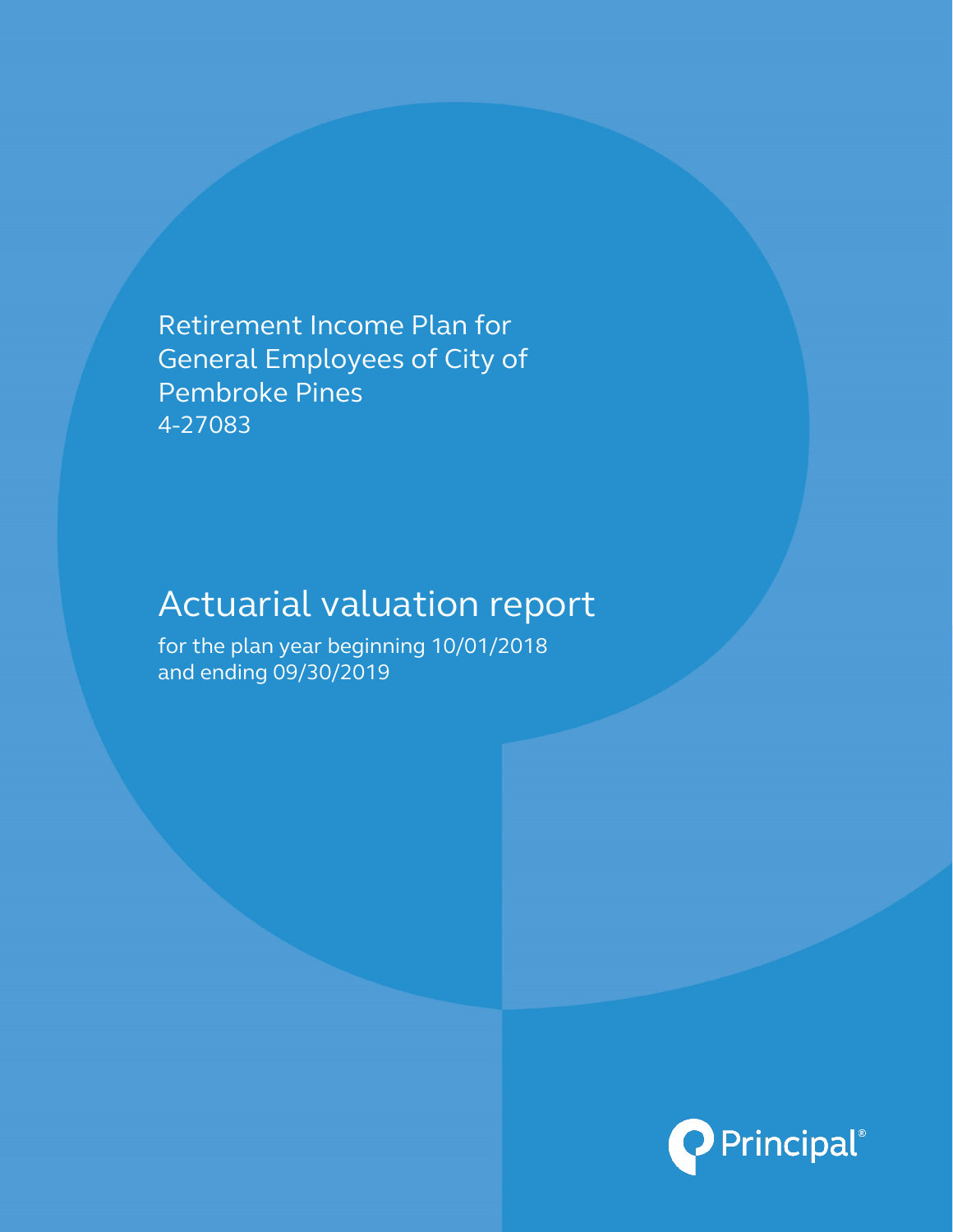# Table of contents

Click on topic below to link to that information. Short on time? Go t[o Summary of results.](#page-2-0)

| 31 |
|----|

The subject matter in this communication is provided with the understanding that Principal® is not rendering investment, legal, accounting, or tax advice. You should consult with appropriate counsel or other advisors on all matters pertaining to investment, legal, tax, or accounting obligations and requirements.

This report is for the defined benefit retirement plan named on the report cover. It may only be provided to other parties in its entirety and should not be altered. Employee data and other information you provide, along with benefits described in your plan document are used for the basis of this report. This report includes your actuarial determined contribution. Amounts in this report are not meant for your financial statements or to terminate your plan. Upon request, we will prepare other reports for these purposes.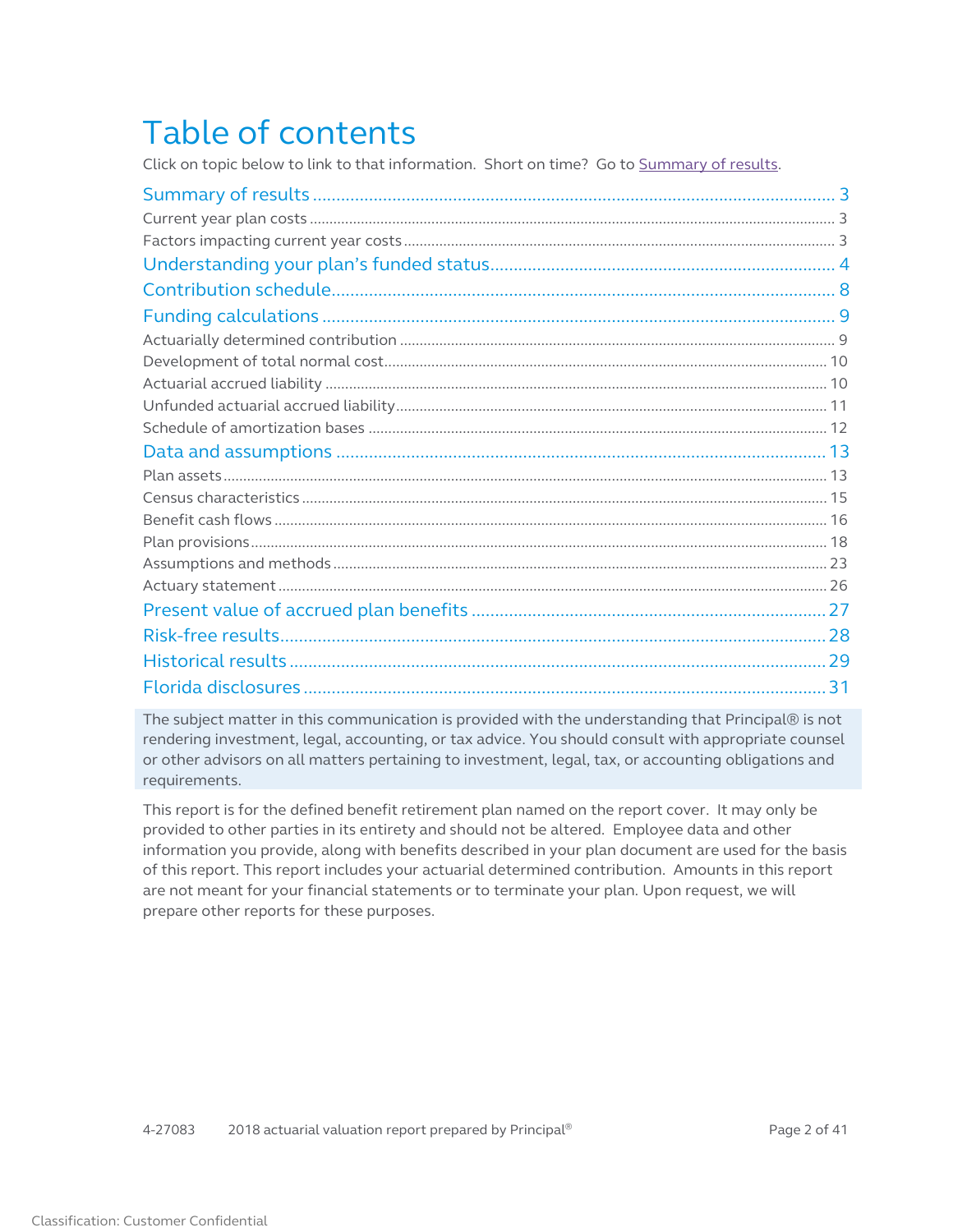# <span id="page-2-0"></span>Summary of results

# Current year plan costs

The following is a synopsis of your plan costs for the current year, including the actuarially determined contribution (ADC). For a complete schedule of the cash due and received by the plan, see the [Contribution schedule.](#page-7-1)

The actuarially determined contribution is **\$2,243,128**

- <span id="page-2-2"></span><span id="page-2-1"></span>• See [Funding calculations](#page-8-2) for details.
- We have received \$875,000 in employer for the current plan year.
- <span id="page-2-3"></span>• Contributing less than the actuarially determined contribution amount will increase your next year's amount.

## Consider contributing more than your annual cost.

Contributing just your actuarially deteremined contribution (ADC) can lead to higher required funding in future years. To mitigate these increases, you should consider contributing more than the ADC. While there are many contribution options, one common alternate funding level is the amount of ADC without regard to the Credit Balance offset. That amount for 2019 budget year is \$6,355,758,

## Factors impacting current year costs

Your actuarially determined contribution has not changed materially since last year.

Your actuarially determined contribution decreased from \$2,660,082 in 2017 to \$2,243,128 for 2018.

You can compare your contributions to the actuarially determined contribution for each year in the Historical results section at the back of this report.

### Contact your pension actuarial analyst, Gary R Peffer, at

- Peffer.Gary@principal.com
- 800-557-6627 extension 49379
- 412-394-9379

Summary of results

4-27083 2018 actuarial valuation report prepared by Principal<sup>®</sup> Page 3 of 41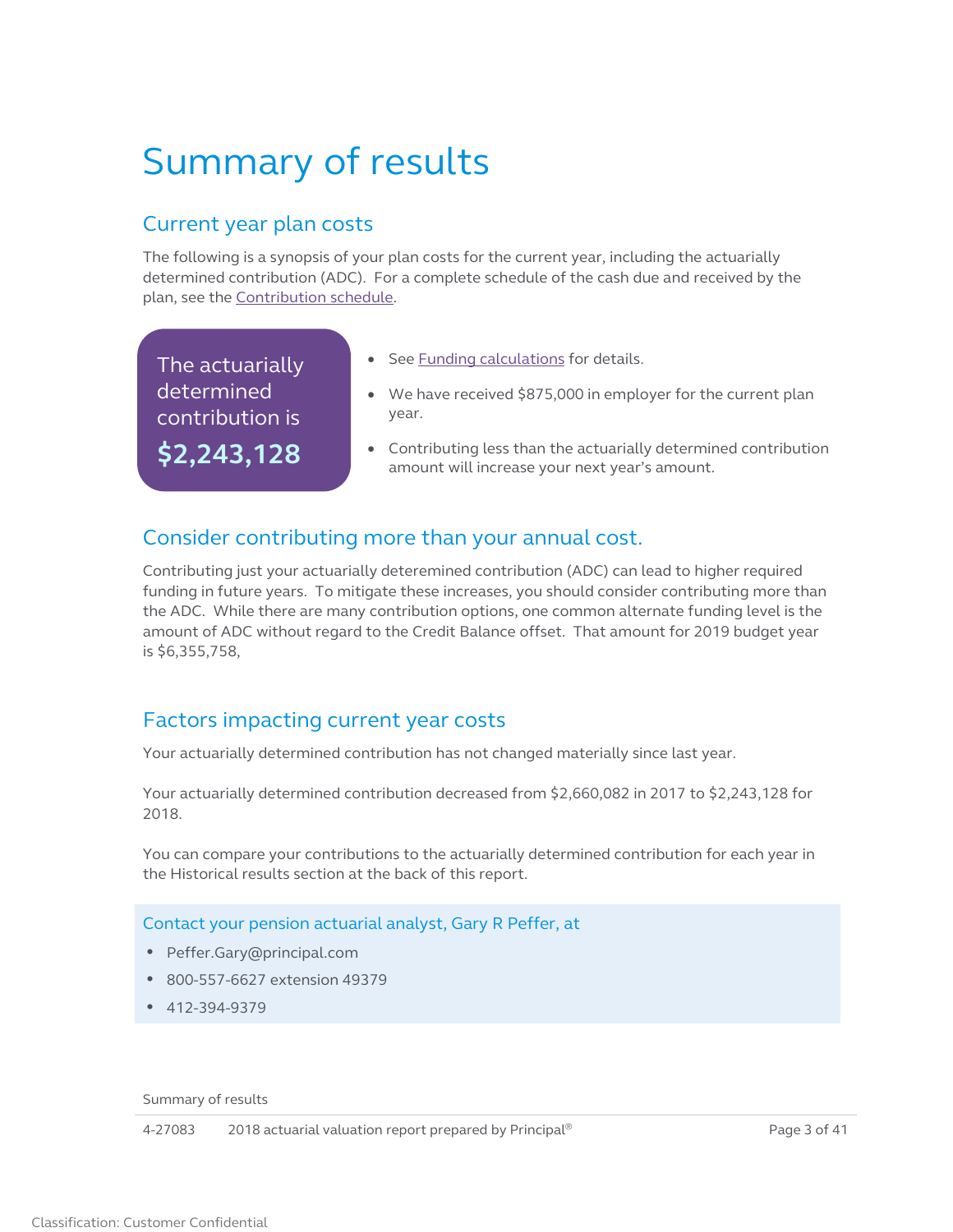# Understanding your plan's funded status

While it is important to know the actuarially determined contribution level, it is also important to understand your plan's funded status. The funded status determines contribution levels and can help you make informed decisions about plan funding, investment policies and benefit changes.

## Measures of plan funded status

The table below compares the plan's 10/01/2018 market value of assets (the solid line) to 10/01/2018 plan liabilities measured using the assumptions we have made about future events. The liabilities assume:

- No one will enter the plan after the valuation date.
- Your asset allocation will remain the same with a return of 6.75% each year into the future.
- Plan participants will retire, die, terminate, and become disabled based on our assumptions.
- Annual pay per person will increase based on the [salary increase assumption.](#page-23-0)

#### Three liability measures are shown:

- 1. **Present value of accrued benefits** benefits already earned through the valuation date.
- 2. **Actuarial accrued liability** (AAL) represents the targeted asset level under your plan's cost method.
- 3. **Present value of projected benefits** all benefits expected to be earned through assumed retirement date.

Compare your plan's assets to each of the three liability measures to determine the funded status.

<span id="page-3-0"></span>

#### **Considerations**

These funded status measurements should be evaluated when making decisions about your plan. The goal of the plan's cost method is to accumulate assets equal to the AAL. As long as your AAL is fully funded, you will only need to contribute the plan's Normal Cost each year. Otherwise, you'll also need to contribute amortization payments toward funding this liability.

Understanding how your assets compare to your Present Value of Accrued Benefits is important. At a minimum you want to have enough assets in the plan to cover the present value of the benefits accrued to date.

Funding in excess of the Present Value of Projected Benefits may not be the best use of your organization's funds. However, having excess assets may provide funding and plan design flexibility.

Understanding your plan's funded status

4-27083 2018 actuarial valuation report prepared by Principal<sup>®</sup> Page 4 of 41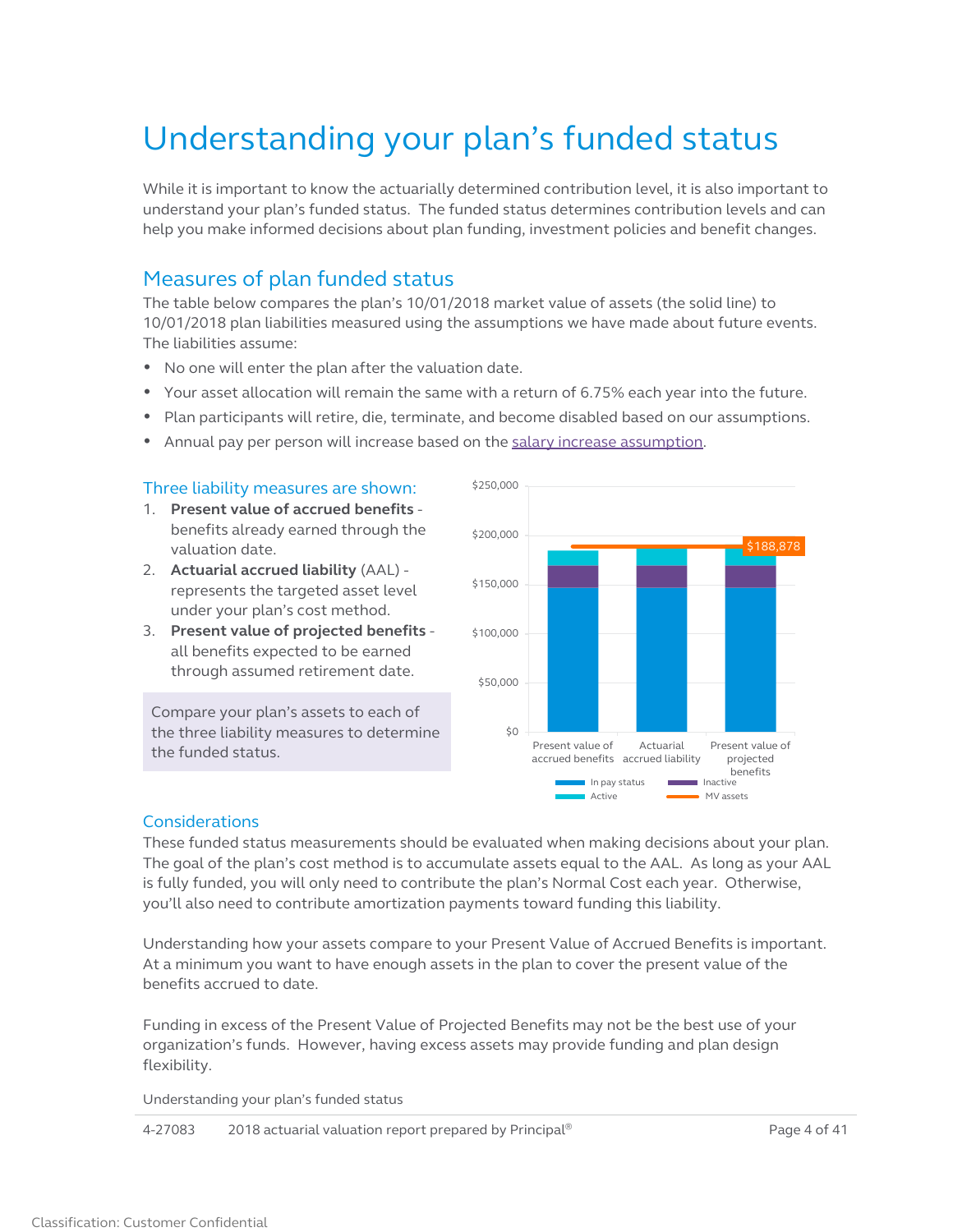## Asset allocation, interest rates and actuarially determined contribution (ADC)

Three key factors are linked in the determination of the pattern and level of the ADC for your plan: your asset allocation, the assumed funding interest rate and the pattern of your ADC. This section discusses how these three factors are related, illustrates the impact of interest rates on measures of benefit liability, and provides information to consider as you review your funding and asset allocation decisions.



The liability measures shown on the previous page and used to calculate your actuarially determined contribution (ADC) reflect assumptions about future investment returns and on your asset allocation. However, future investment returns are not guaranteed, and will fluctuate. To make informed decisions about funding policy, benefit design, and asset allocations, you need to understand the effect of the [liability interest rate assumption.](#page-22-1) 

The only sources of funding for your benefits are your cash contributions and asset earnings. The present value of benefits (liability measure) is less than the benefits payable because it is reduced for assumed future asset earnings. When asset earnings fall below expectations, additional cash will be needed to allow payment of all your benefits. Your cost method is used to budget the expected total cost of your plan, and determines the ADC for each plan year.

#### Asset allocations and interest rates

To help understand how the level of ADC can change over time, a best practice is to evaluate the benefit liability ignoring the plan's asset allocation. A recommended approach is to use a conservative "risk-free" interest rate such as U.S. Treasury instruments.

|                                                                | Diversified asset allocation                                 | "Risk free" return                                                                                          |
|----------------------------------------------------------------|--------------------------------------------------------------|-------------------------------------------------------------------------------------------------------------|
| <b>Expected future</b><br>returns (interest<br>rates) based on | Your plan's<br>asset allocation                              | Conservative interest rates such as U.S.<br>Treasury instruments<br>(not your plan's investment allocation) |
| Current effect                                                 | Lower ADC                                                    | Higher ADC                                                                                                  |
| Later effect                                                   | Potentially higher ADC<br>if returns fall below that assumed | Potentially lower ADC<br>if greater returns are earned                                                      |

Understanding your plan's funded status

4-27083 2018 actuarial valuation report prepared by Principal<sup>®</sup> Page 1 and 2018 2018 Page 5 of 41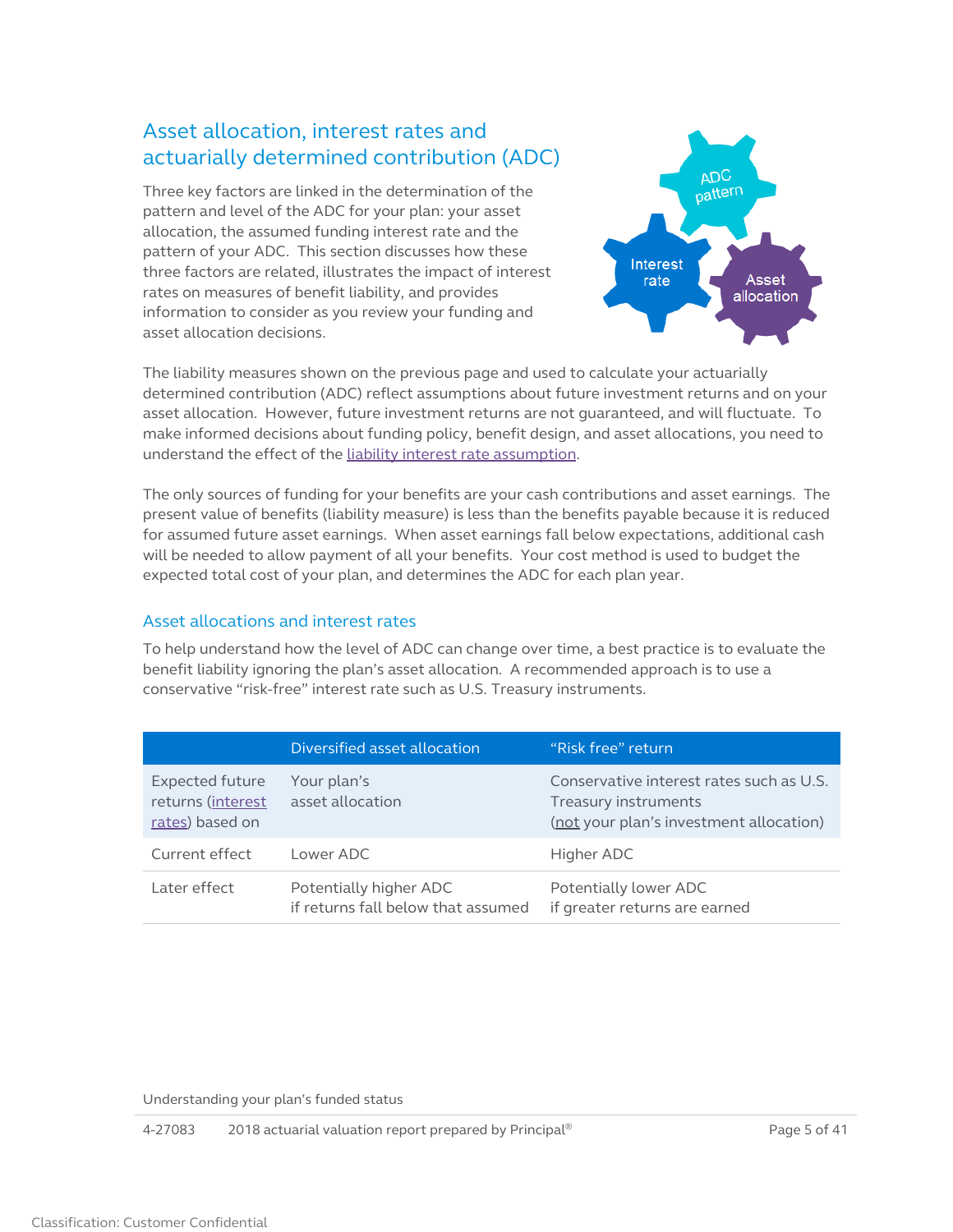The chart below shows your plan's Actuarial Accrued Liability used in the ADC calculation compared to the liability determined using a "risk-free" interest rate. This chart indicates how much impact asset earnings can have on the cash required to fund benefits over the life of the plan.

#### **Actuarial accrued liability**



As you can see above, higher expected returns generate a lower benefit liability. The additional assumed returns between funding basis (6.75%) and risk-free basis (3.15%) are referred to as "risk premium". The \$107,802,558 difference in the two liability amounts is the assumed risk premium to be earned over the life of the plan.

The [Risk-free results](#page-27-1) section later in this report shows additional liability comparisons.

#### Asset allocation and ADC

The interest return assumption we use to measure benefit liabilities for funding is based on your asset allocation. As a result, your asset allocation choices impact your ADC:

- More volatile asset classes may reduce the current ADC for your plan, but will cause both future ADC and funded status to fluctuate more. There is the potential for severe declines in funded status and increases in ADC when markets perform poorly.
- More conservative asset classes may result in a higher ADC, but provide a more stable basis for planning and budgeting.

The more volatile the value of your asset classes, the greater the range of the potential ADC. You can evaluate the potential impact of alternative asset allocations - and how you could balance your long-term cost and the volatility of your annual ADC - through forecasting studies.

## Benefit changes and risk-free interest rates

A decision to change plan benefits can have long-term funding implications. Plan sponsors should be cautious about spending what appears to be excess assets in a given plan year on benefit increases. Working with your actuary to request a plan design study can help with your decision.

Recognizing the volatility of the ADC (discussed in the paragraph above), you will want to include the value of the proposed benefit change on a more conservative rate (ex. a risk-free rate) and/or a forecast of long-term funding levels. Discussing the study with your plan actuary can help you decide what, if any, benefit changes you can afford over the long term.

Understanding your plan's funded status

4-27083 2018 actuarial valuation report prepared by Principal<sup>®</sup> Page 6 of 41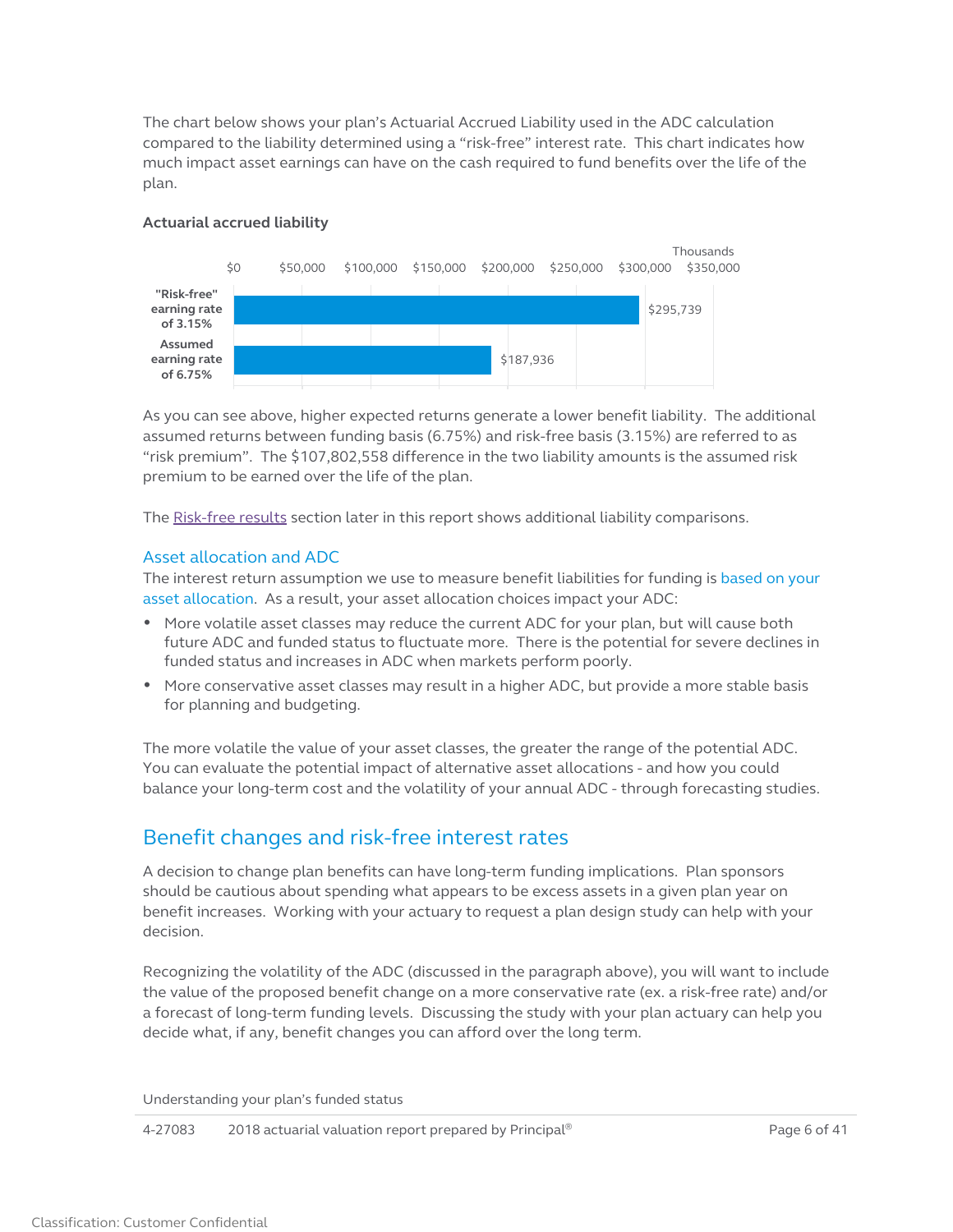## Forecasting: a best practice

Industry experts agree that it is a prudent best practice to review the long-term trends of your plan. We provide historical information at the back of this report. But that is like driving using just your rear view mirror: you only see part of the picture.

#### Short-term

Neither this year's ADC nor funded status is a good estimate of future amounts because they are volatile from year to year. These measures depend on your plan's assets and benefit liability:

- **Plan asset values** increase or decrease with market returns on investments, contributions made, benefit payments and expenses. Using an asset smoothing method also affects the upcoming year asset values.
- **Benefit liability** is impacted by benefit payments, salary experience, census or demographic changes, and assumption changes.

If you need to budget for next year or explore the potential volatility of results over the next few years, consider requesting a short-term forecast.

#### Long-term

A 10- or 20-year forecast of your plan's ADC and funded status under both expected and adverse economic scenarios is an excellent planning tool and can be a good investment.

- Comparing the results from your current asset allocation to alternative investment options can provide valuable insights to guide asset allocations. Comparing different funding policies can help evaluate whether your policy will meet your goals and fit in your budget.
- Stress-testing based on economic conditions can help you assess plan risk, and to set funding and investment policies.
- Projecting salary experience, census or demographic changes, and the benefits offered can help identify long-term trends.

**If you want to explore the potential volatility of results over an extended time period, consider requesting a long-term forecast.**

## Keep us informed



Please make us aware of any upcoming plan design or significant participant group changes (such as layoffs, increases in staff, or large retirements). Knowing about possible changes gives us the chance to advise you whether further analysis of the cost impact should be considered.

Understanding your plan's funded status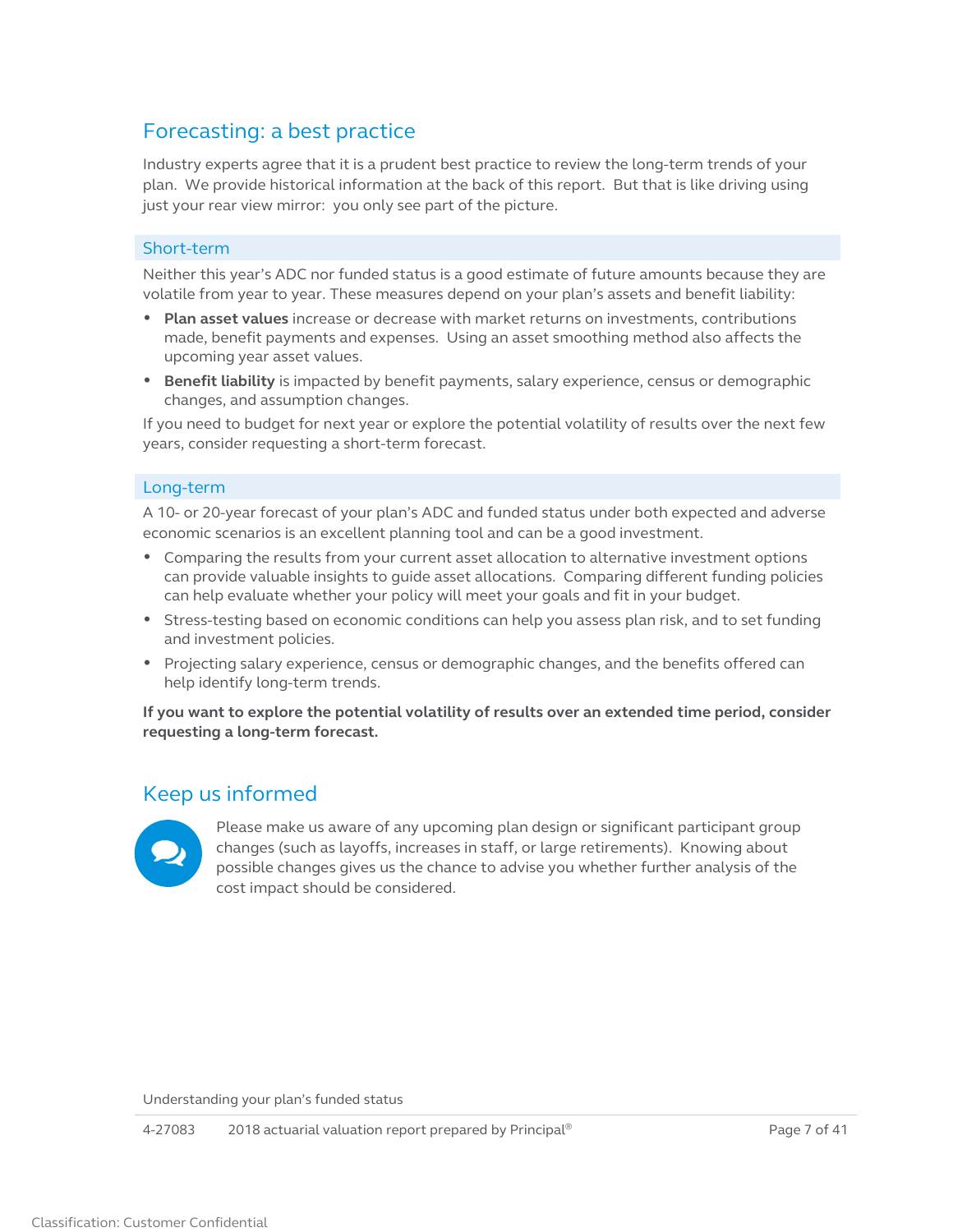# <span id="page-7-1"></span><span id="page-7-0"></span>Contribution schedule

The table below shows the contributions received and payments that are due to meet the Actuarially Determined Contribution (ADC) for this year. You can fund more than this schedule.

- The total cash contributions made for the 2016 plan year is \$2,500,068.
- The total cash contributions made for the 2017 plan year is \$5,500,000.
- So far, cash contributions of \$ 875,000 have been received for the current plan year.
- Employee contributions of \$234,516 have been received for the 2017 plan year and \$66,499 employee contributions have been received through 02/04/2019 for the 10/01/2018 plan year.

| Paid or<br>date due | Plan year<br>beginning 2016 | Plan year<br>beginning 2017 | Plan year<br>beginning 2018 | Plan year<br>beginning 2019 |
|---------------------|-----------------------------|-----------------------------|-----------------------------|-----------------------------|
| 12/13/2016          | \$625,017                   |                             |                             |                             |
| 03/13/2017          | \$625,017                   |                             |                             |                             |
| 06/20/2017          | \$625,017                   |                             |                             |                             |
| 09/28/2017          | \$625,017                   |                             |                             |                             |
| 12/14/2017          |                             | \$875,000                   |                             |                             |
| 03/06/2018          |                             | \$875,000                   |                             |                             |
| 06/14/2018          |                             | \$875,000                   |                             |                             |
| 09/17/2018          |                             | \$875,000                   |                             |                             |
| 11/28/2018          |                             | \$2,000,000                 |                             |                             |
| 12/13/2018          |                             |                             | \$875,000                   |                             |
| 09/30/2019          |                             |                             | \$1,785,082                 |                             |
| 09/30/2020          |                             |                             |                             | \$2,243,128                 |

Blue shading shows employer contribution due for current plan year.

Contribution schedule

4-27083 2018 actuarial valuation report prepared by Principal<sup>®</sup> Page 8 of 41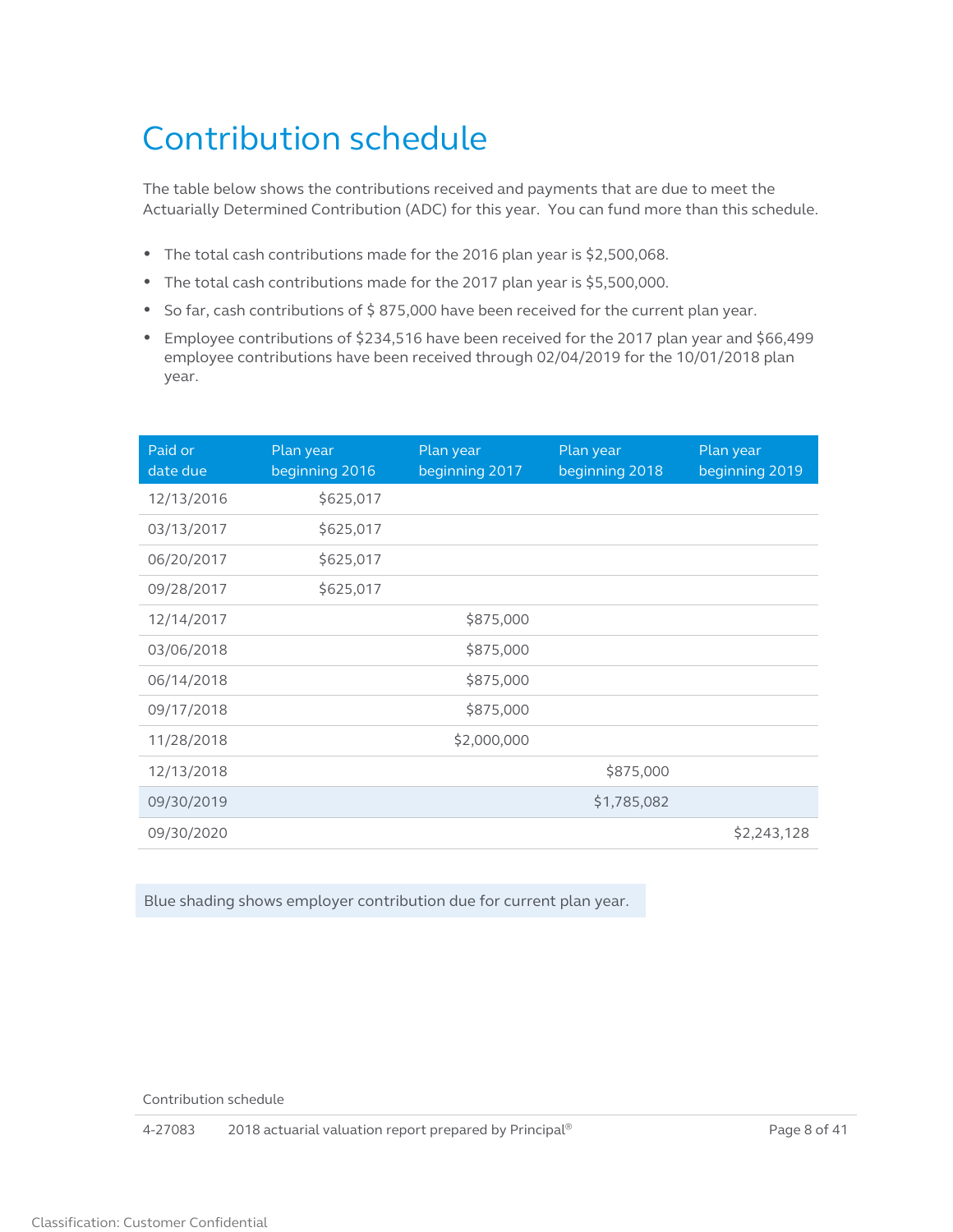# <span id="page-8-2"></span><span id="page-8-0"></span>Funding calculations

## <span id="page-8-1"></span>Actuarially determined contribution

The actuarially determined contribution (ADC) consists of three parts:





**3** Interest on 1 and 2 above to the end of the plan year.



# Your actuarially determined contribution (ADC) is \$2,243,128

The Actuarially Determined Contribution is in addition to employee contributions.

2016 ADC - \$2,378,931 ADC with interest - \$2,539,509 Prior Credit Balance - \$32,783,286 2016 Contributions - \$5,500,000 Prior Credit Balance and Contributions with interest - \$40,595,710 Credit Balance as of 10/1/2018- \$38,056,201 (\$40,595,710 - \$2,539,509)

Funding calculations

4-27083 2018 actuarial valuation report prepared by Principal® Page 9 of 41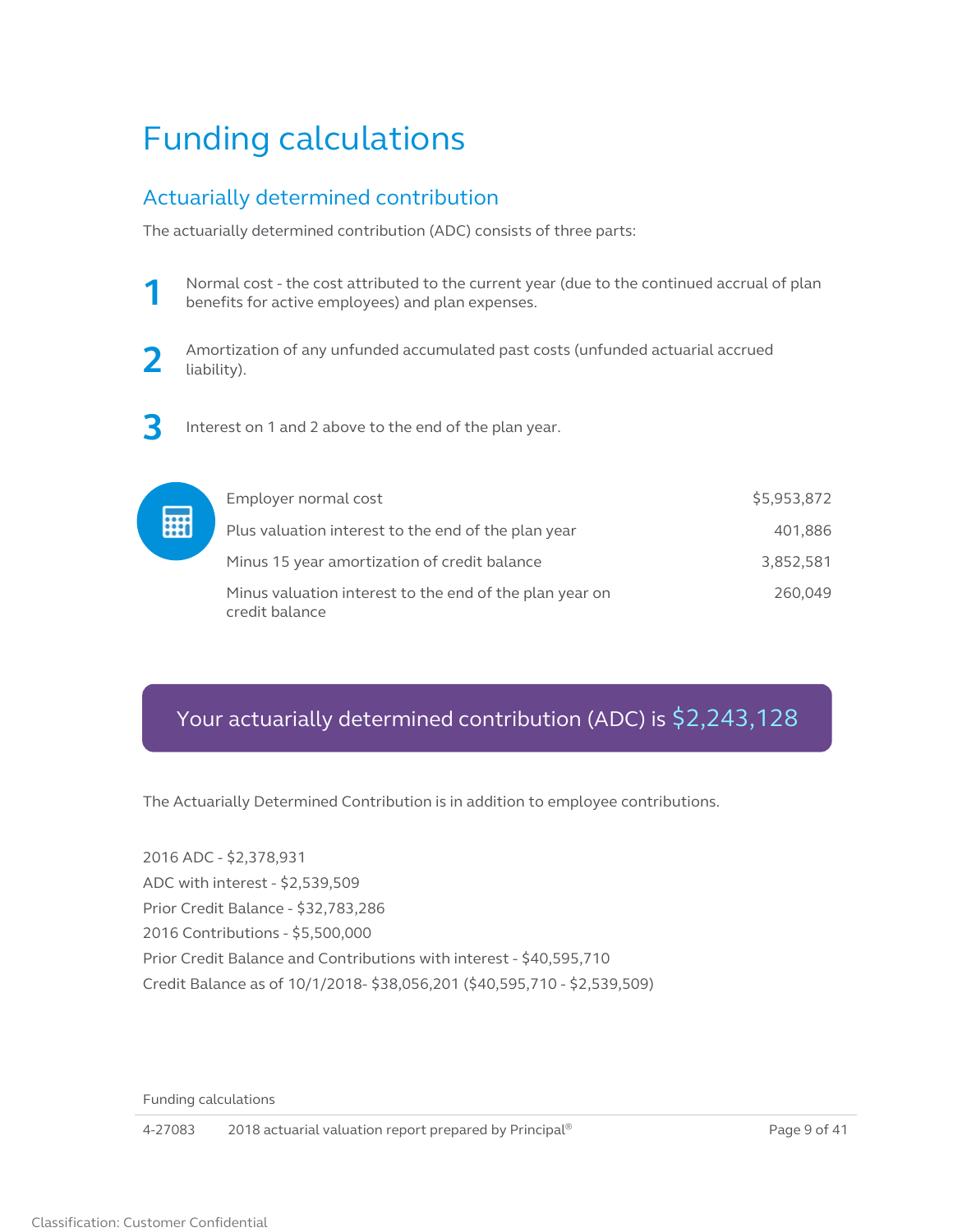# <span id="page-9-0"></span>Development of total normal cost for fiscal year ending 09/30/2019

Normal cost is the portion of cost assigned to each year based on th[e cost method](#page-24-0) and [assumptions](#page-22-2) shown in this report. The normal cost is shared by the employer and the employees based on plan provisions.

| Normal cost                | \$410,956   |
|----------------------------|-------------|
| Plus estimated expenses    | 53,000      |
| Total normal cost          | \$463,956   |
| Plus amortization charges  | 6,812,428   |
| Minus amortization credits | 1,516,183   |
| Employer normal cost       | \$5,760,201 |

## Development of total normal cost for fiscal year ending 09/30/2020

Normal cost is the portion of cost assigned to each year based on th[e cost method](#page-24-0) and [assumptions](#page-22-2) shown in this report. The normal cost is shared by the employer and the employees based on plan provisions.

| Employer normal cost                                             | \$5,760,201 |
|------------------------------------------------------------------|-------------|
| Plus adjustment for salary increase (4.01%)                      | 18,605      |
| Plus adjustment for interest (6.75%)                             | 390,069     |
| Total normal cost for 09/30/2020 FYE                             | \$6,168,875 |
| Minus employee normal cost (7.25% of compensation - \$2,965,553) | 215,003     |
| Employer normal cost                                             | \$5,953,872 |

## <span id="page-9-1"></span>Actuarial accrued liability

The actuarial accrued liability (AAL) is the targeted asset level for the plan and is used in the calculation of the unfunded actuarial accrued liability on the following page. The AAL below is the amount after any assumption or plan changes.

| Active participants                          | \$18,293,638  |
|----------------------------------------------|---------------|
| Inactive participants                        | 22.677.040    |
| Participants and beneficiaries in pay status | 146.965.311   |
| Actuarial accrued liability                  | \$187,935,989 |

Funding calculations

4-27083 2018 actuarial valuation report prepared by Principal<sup>®</sup> Page 10 of 41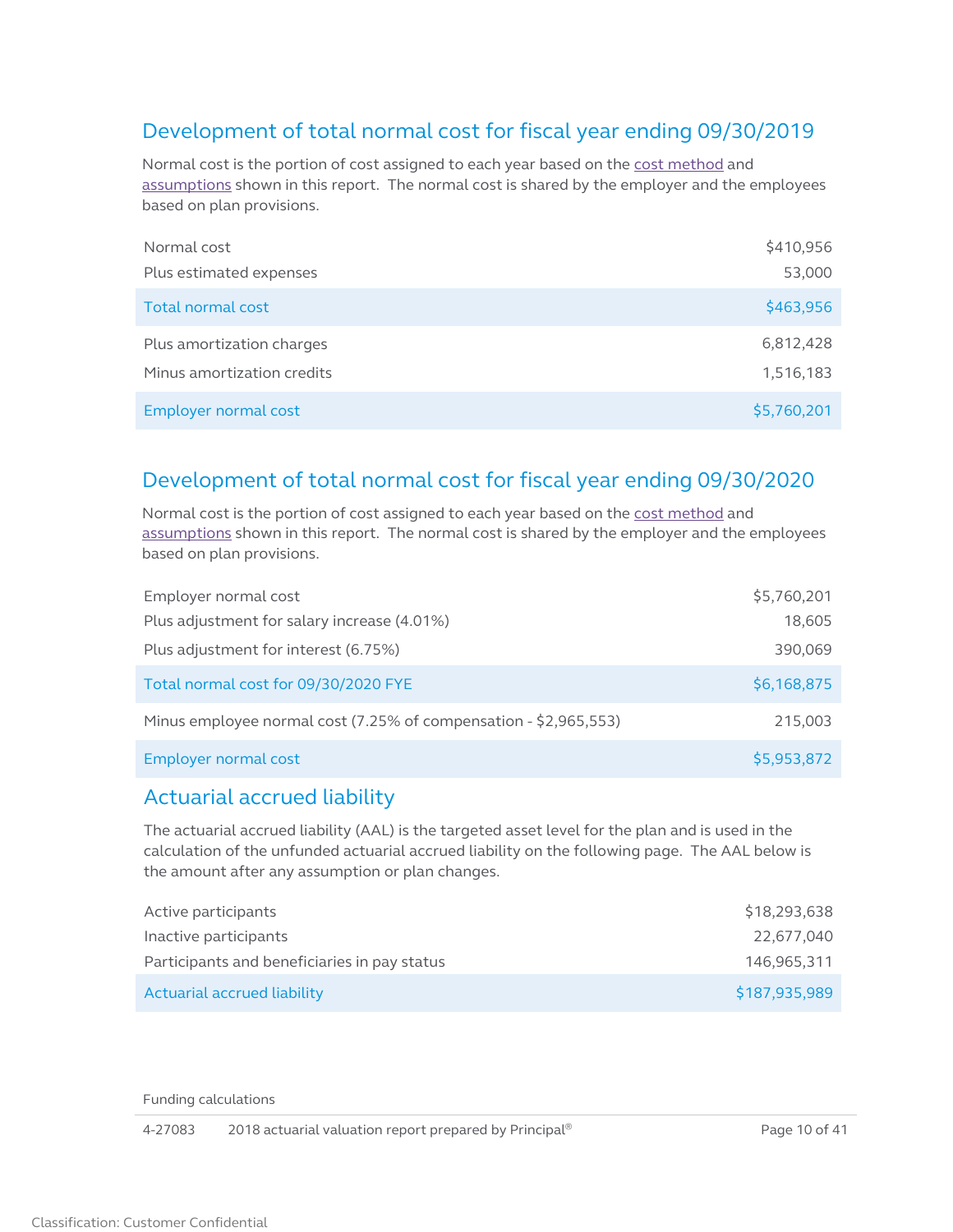## <span id="page-10-0"></span>Unfunded actuarial accrued liability

Each year the unfunded actuarial accrued liability (UAAL) is calculated and equals the actuarial accrued liability less the actuarial value of assets. An experience gain or loss occurs when actual plan experience differs from what was assumed. The gain or loss is calculated separately and amortized as a charge (for a loss) or a credit (for a gain). The UAAL is then adjusted for amendments, assumption changes, or method changes and a liability base is created.

| Expected unfunded actuarial accrued liability                                                                    |               |               |
|------------------------------------------------------------------------------------------------------------------|---------------|---------------|
| 10/01/2017 unfunded actuarial accrued liability (UAAL)                                                           | \$10,043,630  |               |
| 10/01/2017 employer normal cost                                                                                  | 2,378,931     |               |
| Interest on the above items                                                                                      | 838,523       |               |
| Total expected UAAL without contributions                                                                        |               | \$13,261,084  |
| <b>Employer contributions</b>                                                                                    | \$5,500,000   |               |
| Interest on employer contributions                                                                               | 99,552        |               |
| Total contributions with interest                                                                                |               | \$5,599,552   |
| Expected 10/01/2018 unfunded actuarial accrued liability<br>Total expected UAAL less contributions with interest |               | \$7,661,532   |
| Actual unfunded actuarial accrued liability                                                                      |               |               |
| Actuarial accrued liability                                                                                      | \$187,935,989 |               |
| Less actuarial value of assets                                                                                   | 182,111,690   |               |
| 10/01/2018 unfunded actuarial accrued liability                                                                  |               | \$5,824,299   |
| Experience (gain) or loss                                                                                        |               |               |
| Actual unfunded actuarial accrued liability                                                                      | \$5,824,299   |               |
| Less expected unfunded actuarial accrued liability                                                               | 7,661,532     |               |
| (Gain) loss                                                                                                      |               | \$(1,837,233) |
| 2017 amortization balances                                                                                       | \$4,947,565   |               |
| Interest on amortization balances                                                                                | 333,961       |               |
| Additional (gain)/loss from (excess) shortage of contributions                                                   |               | \$5,281,526   |
| Total experience (gain) or loss                                                                                  |               | \$3,444,293   |

## Your 10/01/2018 unfunded actuarial accued liability is \$5,824,299

Funding calculations

4-27083 2018 actuarial valuation report prepared by Principal<sup>®</sup> Page 11 of 41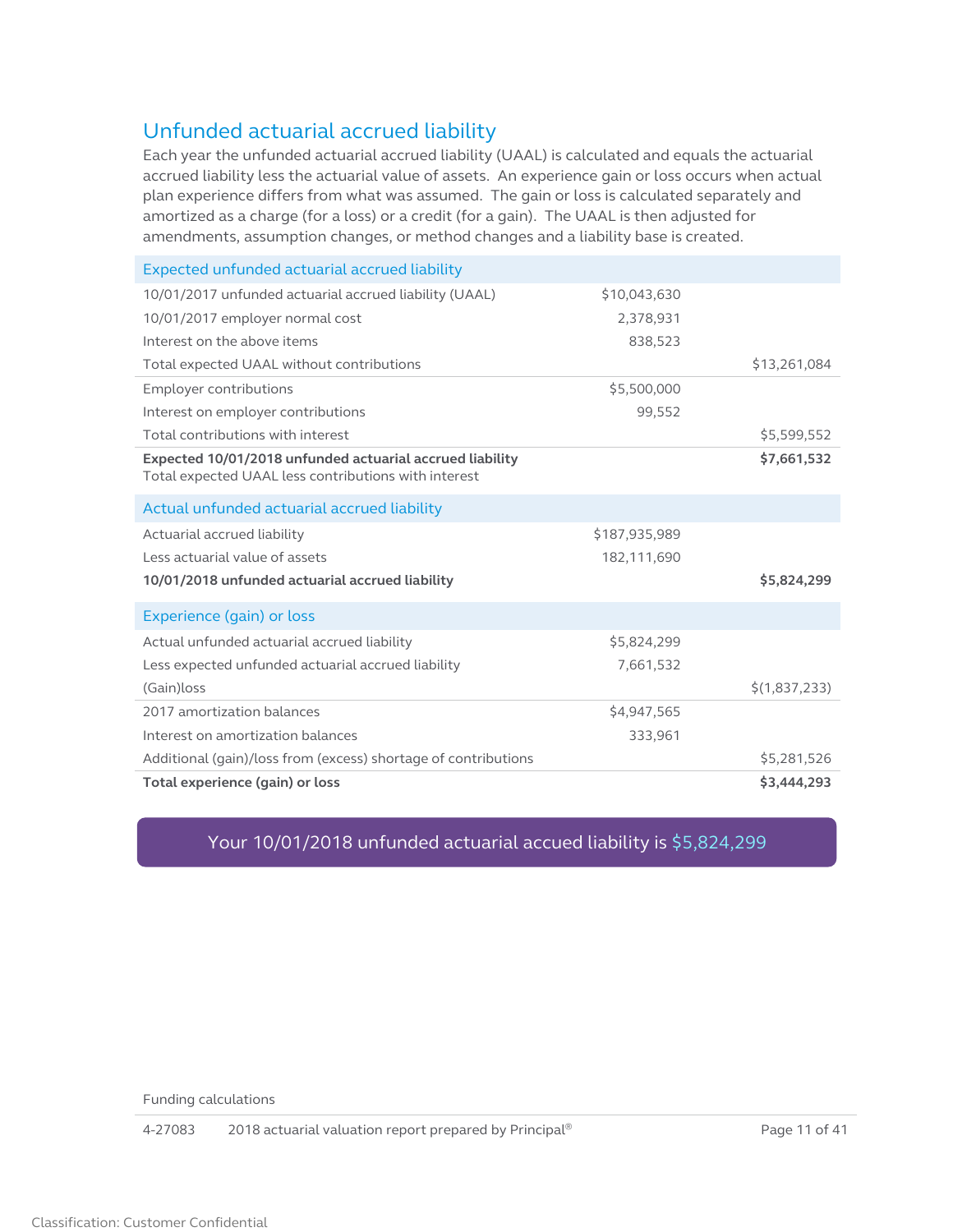# <span id="page-11-1"></span><span id="page-11-0"></span>Schedule of amortization bases

Your cost method allocates a portion of plan funding to be amortized in equal annual installments, rather than to be paid through future normal costs. The following amortization periods will be applied consistently to any amortization bases created 10/01/2012 and later.

- Initial unfunded actuarial accrued liability: 15 years
- Experience gains/losses: 15 years.
- Amendments: 15 years
- Assumption changes: 15 years

| Date<br>created | Reason                    | <b>Initial</b><br>balance | Remaining<br>years | Outstanding<br>balance | Annual<br>amortization |
|-----------------|---------------------------|---------------------------|--------------------|------------------------|------------------------|
| 10/01/2018      | Experience<br>(gain)/loss | 3,444,293                 | 15                 | 3,444,293              | 348,680                |
| 10/01/2017      | Experience<br>(Gain)/Loss | 6,063,551                 | 14                 | 5,817,569              | 613,838                |
| 10/01/2016      | Experience<br>(Gain)/Loss | 4,504,434                 | 13                 | 4,126,634              | 456,002                |
| 10/01/2016      | Assumption                | 16,390,356                | 13                 | 15,015,650             | 1,659,261              |
| 10/01/2015      | Experience<br>(Gain)/Loss | (2,799,322)               | 12                 | (2,440,913)            | (284,060)              |
| 10/01/2015      | Assumption                | 7,693,822                 | 12                 | 6,708,750              | 780,727                |
| 10/01/2014      | Experience<br>(Gain)/Loss | (3, 974, 549)             | 11                 | (3,279,577)            | (404, 613)             |
| 10/01/2013      | Experience<br>(Gain)/Loss | (8, 101, 838)             | 10                 | (6, 276, 735)          | (827, 510)             |
| 10/01/2012      | <b>CMET</b>               | 28,822,233                | 9                  | 20,764,829             | 2,953,920              |
| Total           |                           |                           |                    | 43,880,500             | 5,296,245              |

Funding calculations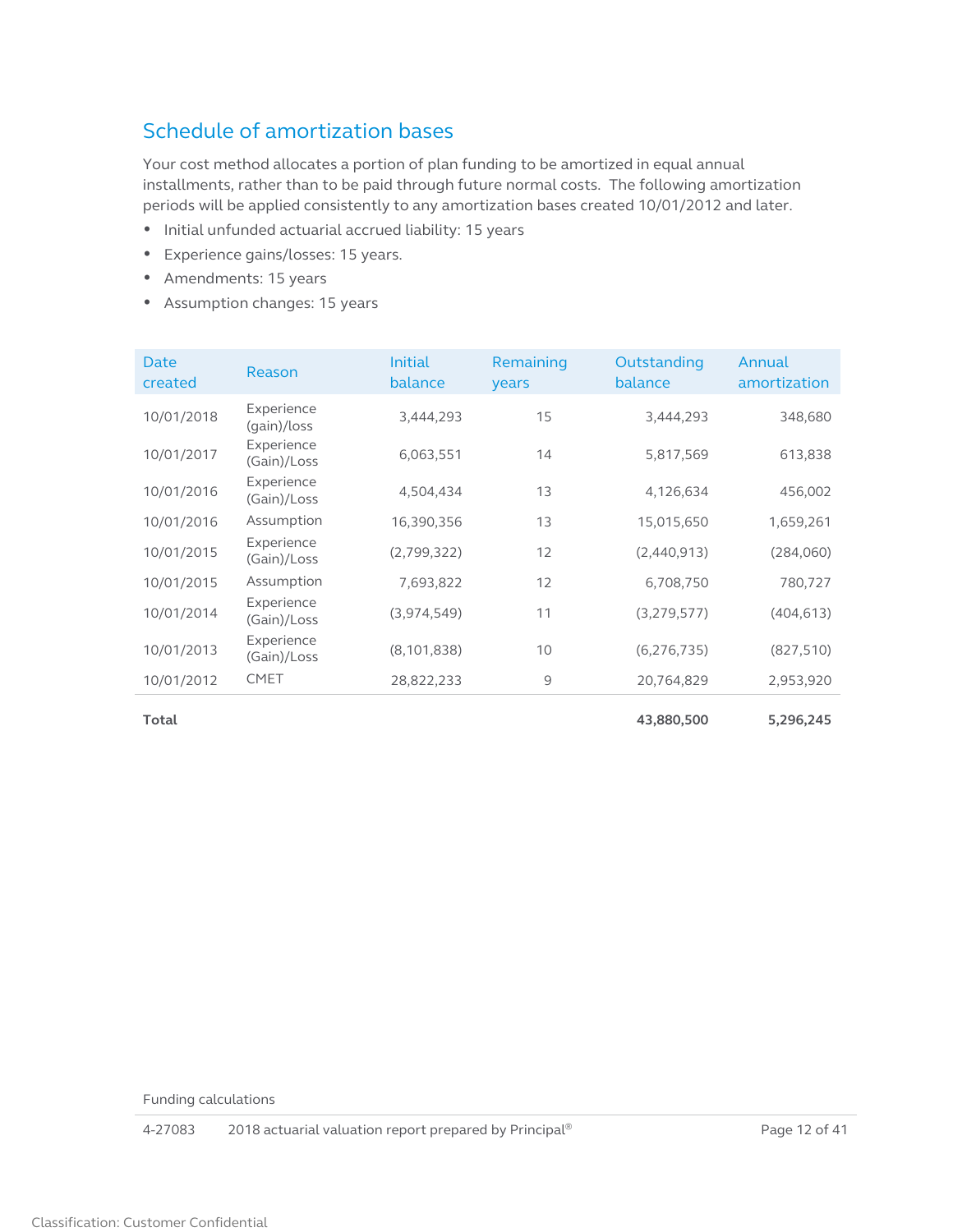# <span id="page-12-0"></span>Data and assumptions

## <span id="page-12-1"></span>Plan assets

We measure your plan's assets at the beginning of each plan year. Plan assets reflect all contributions made for prior plan years. Contributions you may have already made for the 2018 plan year are not included.

Both market value and actuarial value for the 2018 plan year are shown below.

#### Market value of assets

| Total market value of assets                  | \$188,877,505 |
|-----------------------------------------------|---------------|
| Contributions received on or after 10/01/2018 | 2.003.221     |
| Investments held by Principal                 | \$186,874,284 |

#### Actuarial value of assets

Your plan uses an asset smoothing method for the actuarial value instead of the market value. Using this method allows you to soften the volatility of assets from year to year. The actuarial value of assets is used to calculate your actuarially determined contribution (ADC).

The actuarial value of assets held by Principal is determined on a combined basis. See the following page for the development of this value.

| Total actuarial value                                  | \$182,111,690 |
|--------------------------------------------------------|---------------|
| Contributions received on or after 10/01/2018          | 2.003.221     |
| Adjusted market value of investments held by Principal | \$180,108,469 |

## The actuarial value of plan assets is **\$182,111,690**

Data and assumptions

4-27083 2018 actuarial valuation report prepared by Principal<sup>®</sup> Page 13 of 41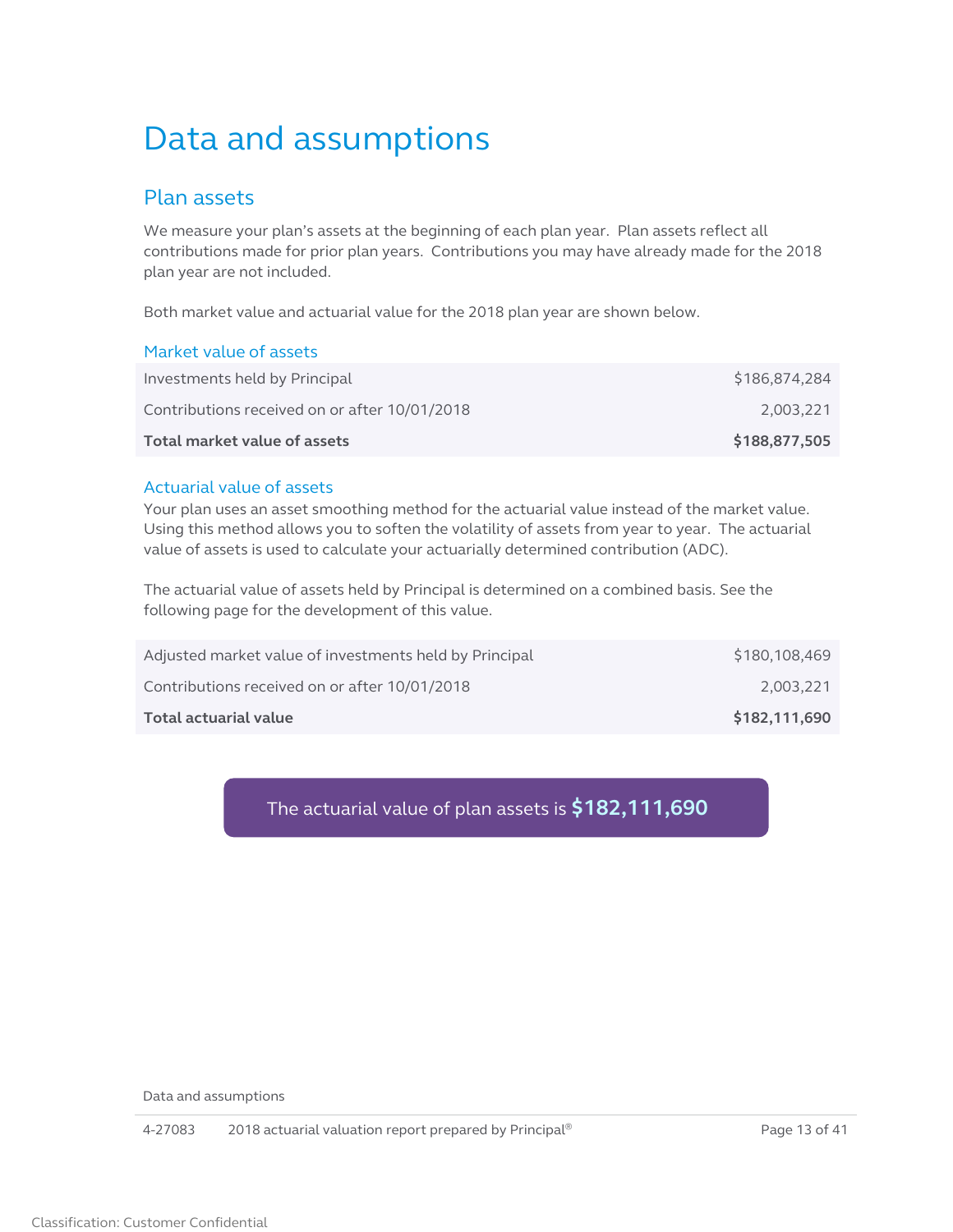#### Calculation of adjusted market value

To determine the actuarial value of Investments held by Principal, we adjusted the market value by:

- Subtracting any remaining deferred appreciation in excess of expected investment earnings.
- Adding any remaining deferred appreciation short of expected investment earnings (shortfall).

Of the total excess appreciation or shortfall for any one plan year, 25% is allocated to the current plan year and each of the next three plan years.

| Determine excess appreciation/(shortfall)<br>Compare actual to expected assets |               |
|--------------------------------------------------------------------------------|---------------|
| Market value of assets as of 2017                                              | \$179,828,476 |
| Contributions/transfers                                                        | 5,734,516     |
| Benefit payments                                                               | (11,074,842)  |
| Expenses                                                                       | (52,400)      |
| Expected 6.75% interest on above items                                         | 11,840,992    |
| Expected value of assets as of 10/01/2018                                      | \$186,276,742 |
| Market value as of 10/01/2018                                                  | \$188,877,505 |
| Current year excess appreciation/(shortfall)                                   | 2,600,763     |
| 25% of current year excess appreciation/(shortfall)                            | 650,191       |

### Allocate deferred appreciation/(shortfall)

|                        | Plan year                                            |           |             |             |
|------------------------|------------------------------------------------------|-----------|-------------|-------------|
| <b>Allocation year</b> | 2015                                                 | 2016      | 2017        | 2018        |
| 2015                   | $$$ (3,503,907)                                      |           |             |             |
| 2016                   | (3,503,907)                                          | \$208,203 |             |             |
| 2017                   | (3,503,907)                                          | 208.203   | \$2,303,521 |             |
| 2018                   | (3,503,907)                                          | 208,203   | 2.303.520   | \$650,191   |
| 2019                   |                                                      | 208,203   | 2,303,520   | 650,191     |
| 2020                   |                                                      |           | 2,303,520   | 650,191     |
| 2021                   |                                                      |           |             | 650,190     |
| Total                  |                                                      | \$832,812 | \$9,214,081 | \$2,600,763 |
| Deferred               |                                                      | 208,203   | 4.607.040   | 1,950,572   |
|                        | Adjustment to market value (sum of deferred amounts) |           |             | \$6,765,815 |

### Adjust market value for deferred amounts

| Market value as of 10/01/2018                        | \$188,877,505 |
|------------------------------------------------------|---------------|
| Adjustment to market value (sum of deferred amounts) | 6.765.815     |
| Adjusted value of investments                        | \$182,111,690 |

Data and assumptions

4-27083 2018 actuarial valuation report prepared by Principal® Page 14 of 41

 $\mathcal{P}$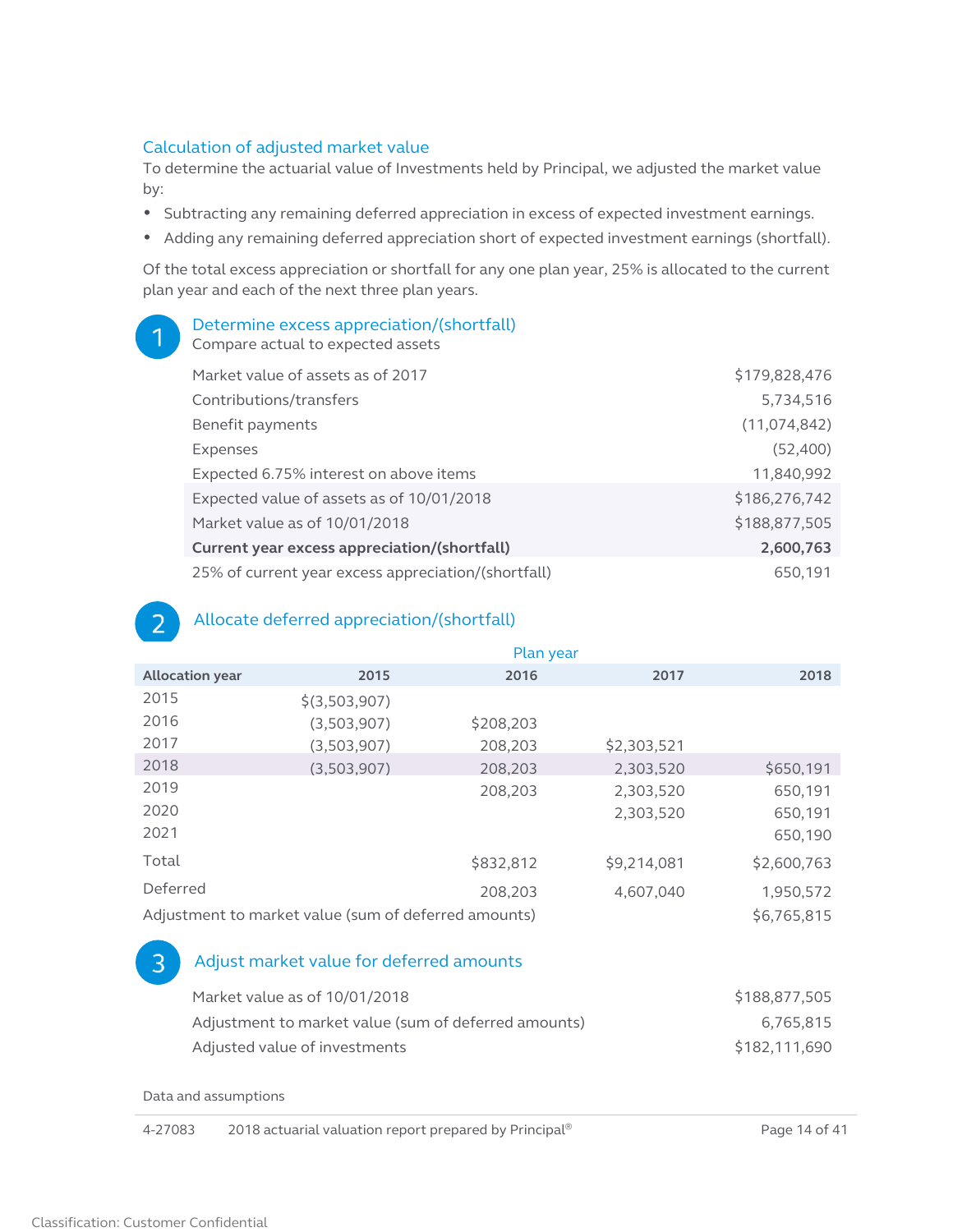# <span id="page-14-1"></span><span id="page-14-0"></span>Census characteristics

|                                       | 10/01/2017  | 10/01/2018  | Change    |
|---------------------------------------|-------------|-------------|-----------|
| Number of covered participants        |             |             |           |
| Actives                               | 35          | 34          | $-1$      |
| <b>Terminated vested</b>              | 245         | 233         | $-12$     |
| <b>Disabled</b>                       | 1           | $\circ$     | $-1$      |
| Retirees                              | 399         | 408         | $+9$      |
| Total                                 | 680         | 675         | $-5$      |
| Average age                           |             |             |           |
| Actives                               | 50.1        | 51.0        | $+0.9$    |
| Terminated vested                     | 49.4        | 50.1        | $+0.7$    |
| Disabled                              | 55.0        | N/A         | N/A       |
| Retirees                              | 67.6        | 68.1        | $+0.5$    |
| All                                   | 60.1        | 61.0        | $+0.9$    |
| Reported annual payroll               |             |             |           |
| Actives                               | \$3,148,593 | \$3,128,143 | $-0.6%$   |
| Average pay per<br>active             | 89,960      | 92,004      | $+2.3%$   |
| Average years of service              |             |             |           |
| Actives                               | 13.8        | 14.5        | $+5.1%$   |
| Monthly projected retirement benefits |             |             |           |
| Actives                               | \$215,273   | \$213,575   | $-0.8%$   |
| <b>Terminated vested</b>              | 224,850     | 206,494     | $-8.2%$   |
| <b>Disabled</b>                       | 1,130       | $\Omega$    | $-100.0%$ |
| Retirees                              | 882,317     | 914,789     | $+3.7%$   |

The monthly projected retirement benefit for actives was calculated at normal retirement age (current age if later) with projected service and projected salaries.

Data and assumptions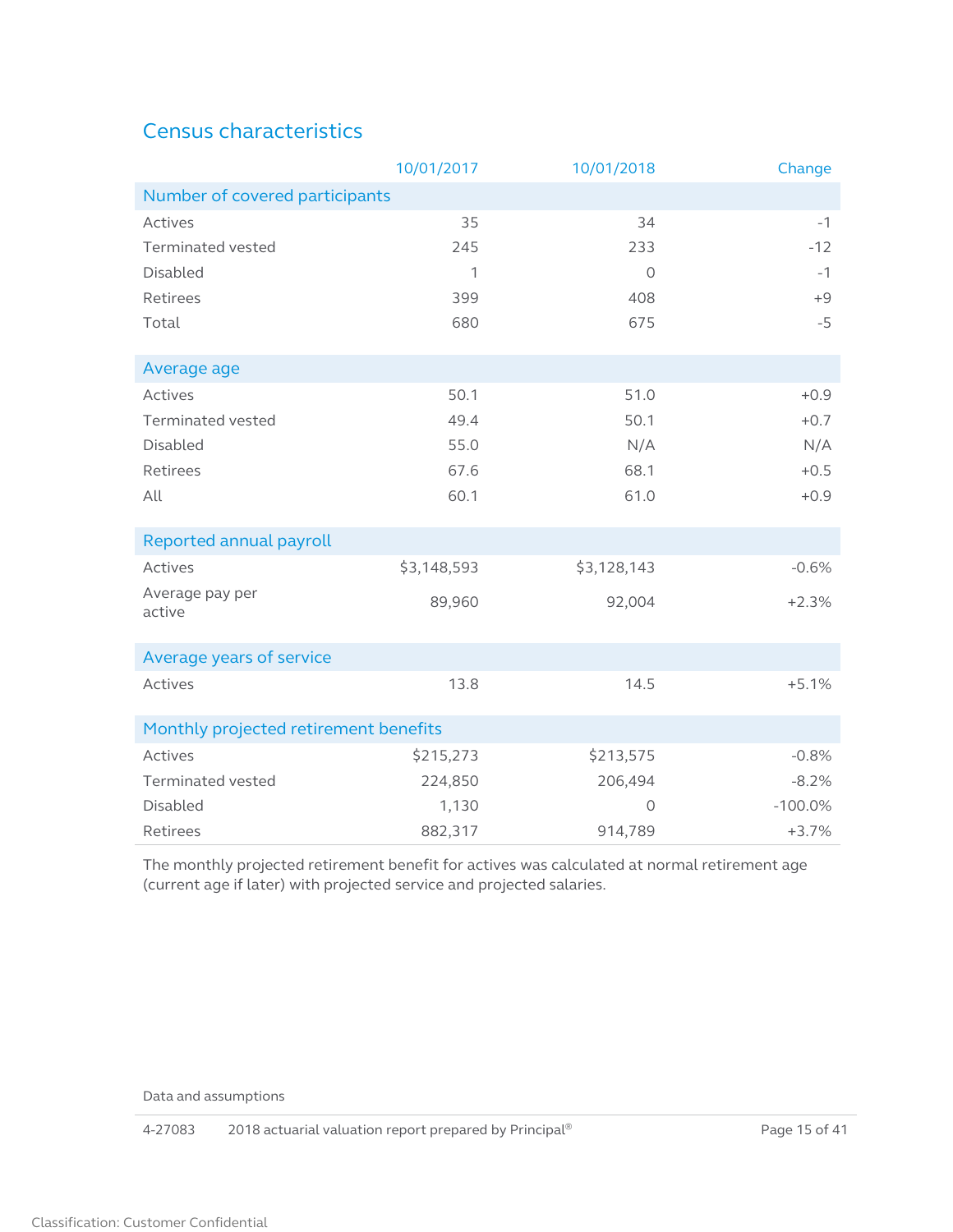## <span id="page-15-1"></span><span id="page-15-0"></span>Benefit cash flows

Benefit cash flows are the benefit payments expected to be paid from your plan assets. We provide cash flows to help you calculate and understand your plan obligations and the future liquidity needs of the plan.

You can compare your cash flows to the 10/01/2018 market value of assets, \$188,877,505, to evaluate your asset liquidity needs, and whether cash contributions in excess of the actuarially determined contribution may be needed in the short term.

Benefit cash flows can be based on either the current plan participants ("closed group") or a group that assumes future new entrants ("open group"). The benefit payments could be based on the accrued benefits or the projected plan benefits (reflecting future service and salary increases).

In this report, we are showing you the benefit cash flows for a closed group. The graph below shows the total benefits expected to be paid for current participants (closed group). The split between benefits already accrued and those to be earned in the future is indicated on the graph. The top line represents the total projected benefits expected to be paid in each plan year.



### Accrued and projected benefit payments - closed group

The table on the next page provides the details of this graph, showing the accrued and projected benefits expected to be paid, by plan year. All benefit cash flows shown on these two pages are based on the demographic assumptions (retirement and withdrawal rates, mortality, salary growth, and form of benefit) as outlined in the [Assumptions and methods,](#page-22-2) but do not reflect an interest discount.

Data and assumptions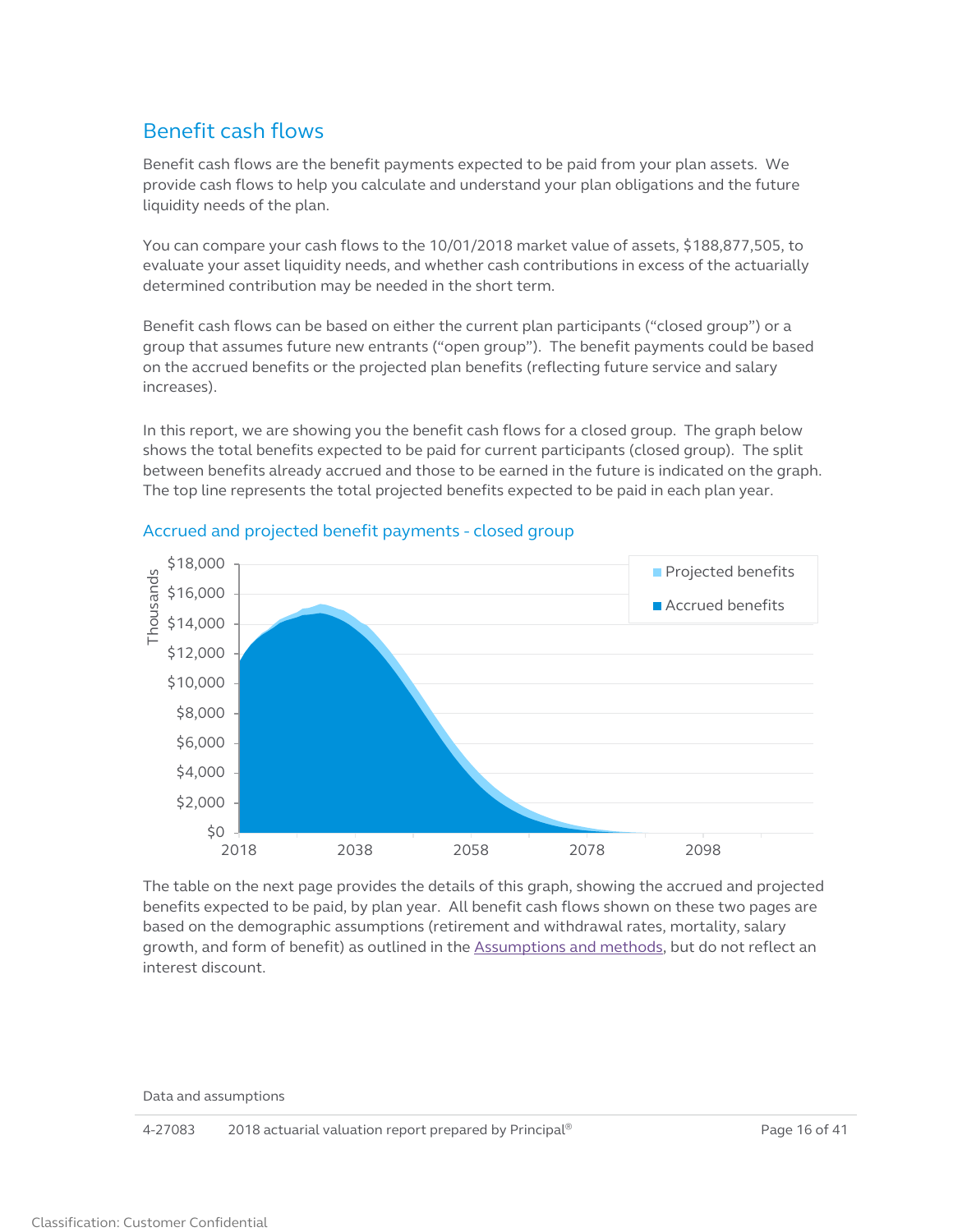### Benefit cash flow detail

|      |                      |                       |      |                      |                       |      | Accrued             |                       |
|------|----------------------|-----------------------|------|----------------------|-----------------------|------|---------------------|-----------------------|
|      | Accrued              | Projected             |      | Accrued              | Projected             |      | benefit             | Projected             |
| Year | benefit<br>cash flow | benefits<br>cash flow | Year | benefit<br>cash flow | benefits<br>cash flow | Year | cash<br>flow        | benefits<br>cash flow |
| 2018 | 11,448,315           | 11,448,315            | 2051 | 7,338,998            | 8,281,143             | 2084 | 32,769              | 91,628                |
| 2019 | 12,103,335           | 12,106,345            | 2052 | 6,766,994            | 7,704,523             | 2085 | 23,790              | 67,994                |
| 2020 | 12,604,407           | 12,649,097            | 2053 | 6,207,520            | 7,138,491             | 2086 | 16,935              | 49,313                |
| 2021 | 12,978,308           | 13,049,780            | 2054 | 5,665,903            | 6,588,275             | 2087 | 11,745              | 34,676                |
| 2022 | 13,290,197           | 13,404,180            | 2055 | 5,146,587            | 6,058,185             | 2088 | 7,997               | 23,838                |
| 2023 | 13,526,781           | 13,644,513            | 2056 | 4,652,631            | 5,551,133             | 2089 | 5,333               | 15,937                |
| 2024 | 13,785,324           | 13,988,428            | 2057 | 4,186,384            | 5,069,343             | 2090 | 3,486               | 10,417                |
| 2025 | 14,069,981           | 14,308,410            | 2058 | 3,750,180            | 4,615,147             | 2091 | 2,231               | 6,624                 |
| 2026 | 14,233,648           | 14,477,786            | 2059 | 3,345,106            | 4,189,639             | 2092 | 1,416               | 4,184                 |
| 2027 | 14,346,688           | 14,645,191            | 2060 | 2,971,087            | 3,792,752             | 2093 | 889                 | 2,626                 |
| 2028 | 14,450,720           | 14,793,151            | 2061 | 2,627,245            | 3,423,545             | 2094 | 550                 | 1,630                 |
| 2029 | 14,603,612           | 15,049,758            | 2062 | 2,313,870            | 3,082,374             | 2095 | 335                 | 1,003                 |
| 2030 | 14,631,362           | 15,085,025            | 2063 | 2,031,352            | 2,769,963             | 2096 | 203                 | 617                   |
| 2031 | 14,677,046           | 15,208,903            | 2064 | 1,777,903            | 2,484,639             | 2097 | 118                 | 370                   |
| 2032 | 14,739,260           | 15,351,840            | 2065 | 1,551,443            | 2,224,441             | 2098 | 67                  | 219                   |
| 2033 | 14,669,938           | 15,291,864            | 2066 | 1,349,125            | 1,986,756             | 2099 | 40                  | 134                   |
| 2034 | 14,541,331           | 15,171,326            | 2067 | 1,168,571            | 1,769,518             | 2100 | 24                  | 82                    |
| 2035 | 14,375,571           | 15,013,864            | 2068 | 1,008,138            | 1,571,414             | 2101 | 12                  | 43                    |
| 2036 | 14, 197, 163         | 14,921,587            | 2069 | 865,793              | 1,390,720             | 2102 | 3                   | 18                    |
| 2037 | 13,953,012           | 14,686,639            | 2070 | 739,529              | 1,225,941             | 2103 | $\overline{2}$      | 11                    |
| 2038 | 13,673,889           | 14,416,469            | 2071 | 627,907              | 1,076,067             | 2104 | 1                   | 6                     |
| 2039 | 13,352,451           | 14,102,827            | 2072 | 529,628              | 940,152               | 2105 | 0                   | 3                     |
| 2040 | 13,020,663           | 13,921,227            | 2073 | 443,278              | 816,630               | 2106 | 0                   | 1                     |
| 2041 | 12,629,844           | 13,539,764            | 2074 | 367,863              | 704,820               | 2107 | 0                   | $\mathsf{O}\xspace$   |
| 2042 | 12,204,485           | 13,123,158            | 2075 | 303,047              | 604,961               | 2108 | 0                   | $\mathbf 0$           |
| 2043 | 11,745,757           | 12,670,086            | 2076 | 247,557              | 515,667               | 2109 | $\mathbf 0$         | $\mathsf{O}\xspace$   |
| 2044 | 11,257,662           | 12,188,423            | 2077 | 200,492              | 435,994               | 2110 | 0                   | 0                     |
| 2045 | 10,742,928           | 11,679,172            | 2078 | 160,657              | 364,688               | 2111 | $\mathbf 0$         | 0                     |
| 2046 | 10,205,320           | 11,145,976            | 2079 | 127,441              | 301,760               | 2112 | 0                   | $\mathsf{O}\xspace$   |
| 2047 | 9,648,744            | 10,592,598            | 2080 | 99,921               | 246,450               | 2113 | $\mathsf O$         | $\mathsf{O}\xspace$   |
| 2048 | 9,077,679            | 10,023,388            | 2081 | 77,329               | 197,999               | 2114 | $\mathsf{O}\xspace$ | $\mathsf{O}\xspace$   |
| 2049 | 8,498,792            | 9,444,908             | 2082 | 58,978               | 155,983               | 2115 | $\mathbf 0$         | $\mathsf{O}\xspace$   |
| 2050 | 7,917,811            | 8,862,771             | 2083 | 44,275               | 120,593               | 2116 | $\mathsf{O}\xspace$ | $\mathsf{O}\xspace$   |

Data and assumptions

4-27083 2018 actuarial valuation report prepared by Principal<sup>®</sup> Page 17 of 41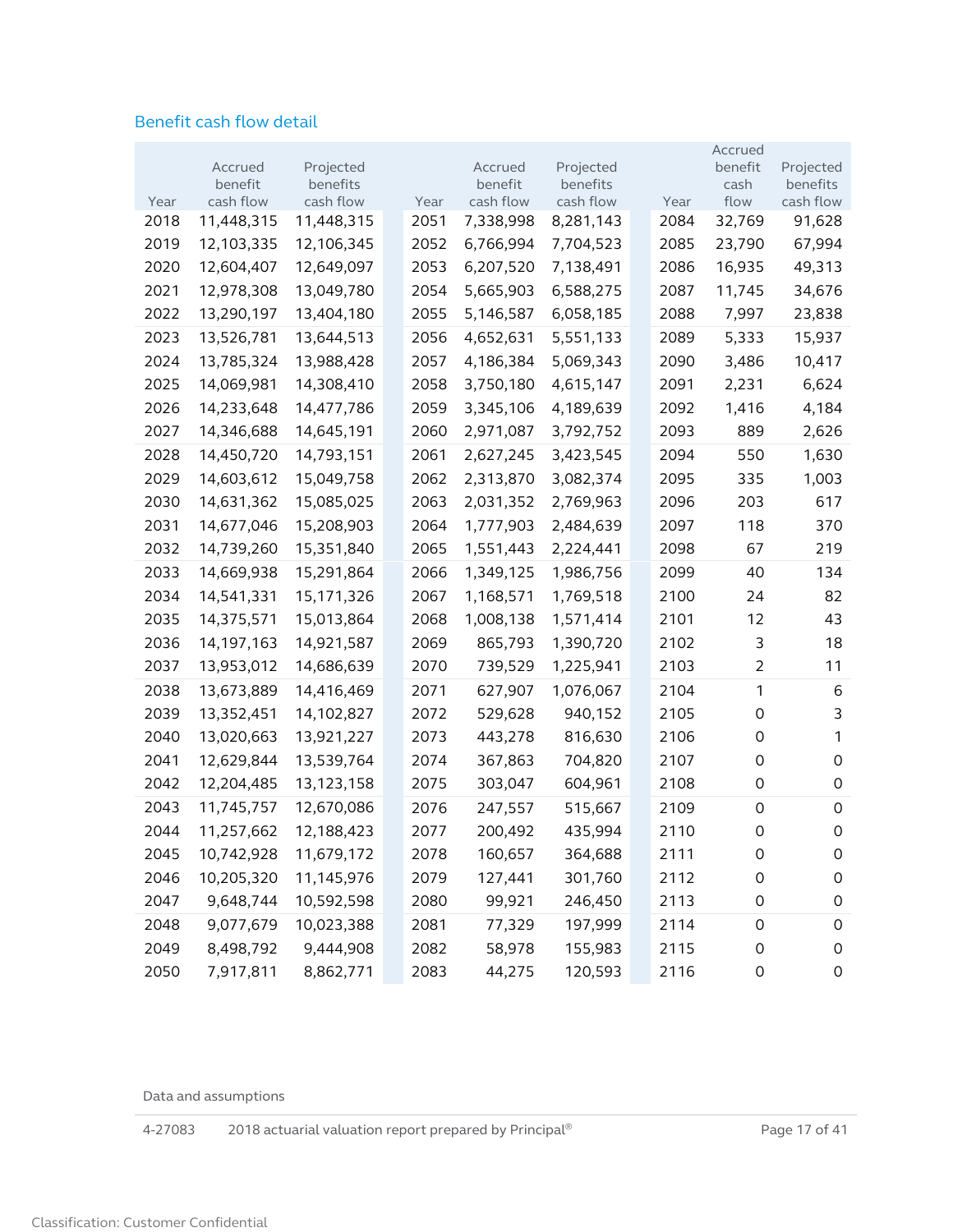## <span id="page-17-1"></span><span id="page-17-0"></span>Plan provisions

This report reflects the maximum benefit limits under Internal Revenue Code (IRC) Section 415 and maximum compensation limits under IRC Section 401 in effect on the first day of each plan year.

The following is a summary of plan provisions and does not alter the intent or meanings of the provisions contained in the contract or plan document

## Plan eligibility

**Class** Any general or utility employee whose customary employment with the employer is at least 30 hours per week or an elected official subject to the provisions of Chapter 112.048 of the Florida Statutes.

> Bargaining - no employee hired on and after 02/01/2010 will become an active participant and no inactive participant or former participant will again become an active participant.

> Non-collective bargaining - no employee hired on and after 10/01/2014 will become an active participant and no inactive participant or former participant will again become an active participant.

## Normal retirement benefit

| Age                         | The later of attained age 55 or ten years vesting service.                                                                                                                                                                                                                 |
|-----------------------------|----------------------------------------------------------------------------------------------------------------------------------------------------------------------------------------------------------------------------------------------------------------------------|
| Form                        | Monthly annuity payable for life with payments quaranteed to be at<br>least equal to the participant's accumulation on the normal retirement<br>date (optional forms may be elected in advance of retirement).                                                             |
| Amount<br>(accrued benefit) | 2.85% of average compensation multiplied by accrual service. Maximum<br>benefit is 80% of average compensation (28.07 years). Reduce by the<br>amount of deferred monthly retirement benefit in which the participant<br>has received a single sum payment under the plan. |
|                             | Benefit is frozen effective 07/01/2010 for those covered under the<br>bargaining agreement.                                                                                                                                                                                |

### Early retirement benefit

| Age            | Attained age 50.                                                                                                                            |
|----------------|---------------------------------------------------------------------------------------------------------------------------------------------|
| <b>Service</b> | Completed 5 years of service.                                                                                                               |
| Form           | Same as normal retirement benefit.                                                                                                          |
| Amount         | Accrued Benefit on Early Retirement Date reduced by 6 2/3% for each<br>year that the Early Retirement Date precedes Normal Retirement Date. |

Data and assumptions

4-27083 2018 actuarial valuation report prepared by Principal<sup>®</sup> Page 18 of 41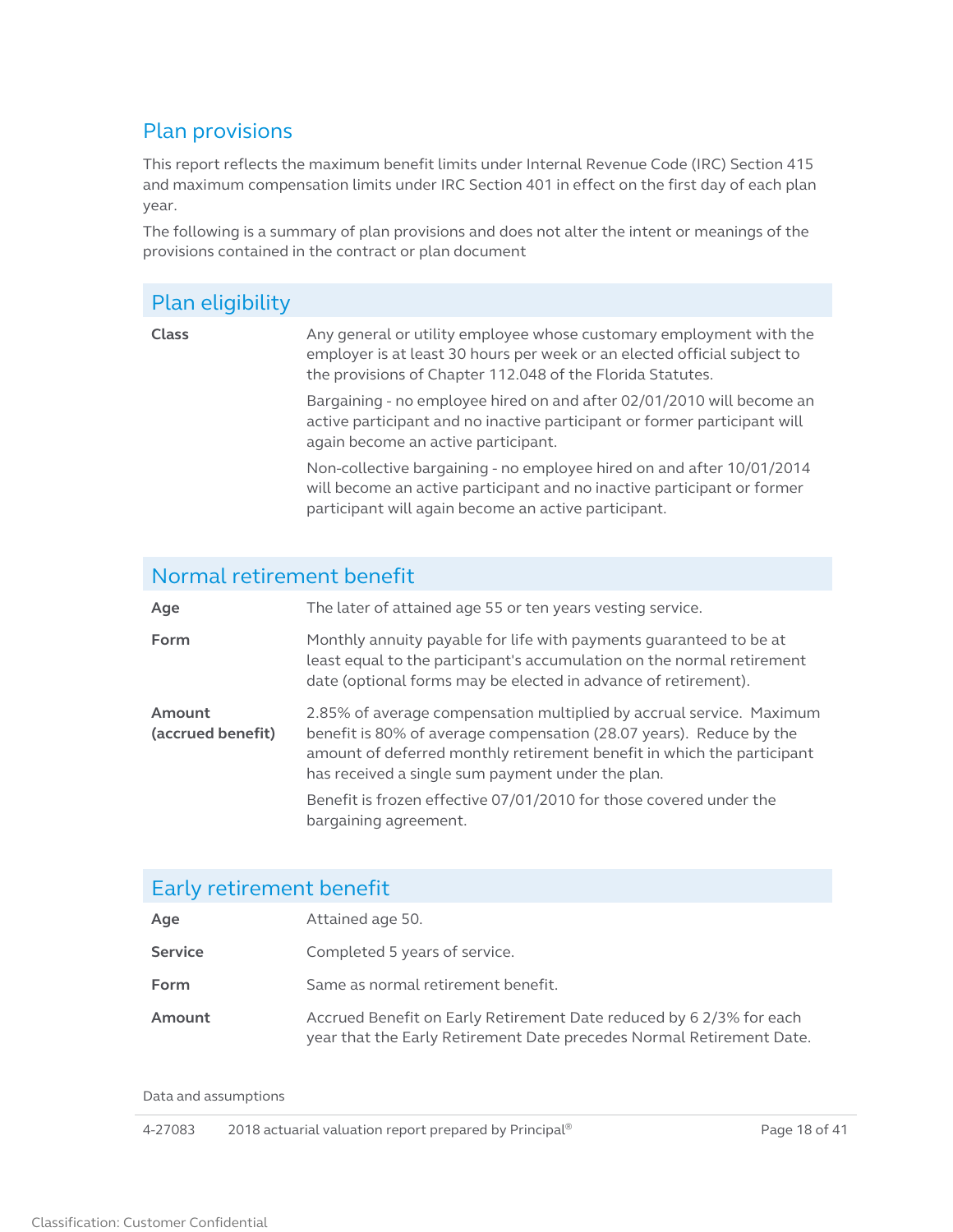# Late retirement benefit Age No maximum age. **Form** Same as normal retirement benefit. **Amount** Greater of Accrued Benefit on Late Retirement Date or Accrued Benefit on Normal Retirement Date increased to recognize that annuity commences subsequent to normal retirement.

### Termination benefit **Vesting percentage** Subsequent to five years of service, 50%, plus 10% for each year of service thereafter, up to 100%. However, vesting shall be 100% on or subsequent to the earliest of normal retirement date, date when first eligible to early retire or the date of total and permanent disability. **Form** Same as normal retirement benefit with income deferred until normal retirement date. **Amount** Equal to the sum of (a) The amount of retirement annuity which could be purchased on his normal retirement date by his participant's required contribution account. (b) Vesting percentage times the excess of the pension benefit as of the date of termination over (a) above. At any time on or after termination, the participant may elect to receive his participant's required contribution account in cash in lieu of any and all retirement benefits that could be provided by his participant's required contribution account.

| Disability benefit |                                                                                                                                                                                                             |
|--------------------|-------------------------------------------------------------------------------------------------------------------------------------------------------------------------------------------------------------|
| <b>Eligibility</b> | An active participant who becomes totally and permanently disabled<br>prior to his retirement date. Ten years of vesting service is required for a<br>non-service related disability benefit to be payable. |
| Form               | Monthly income payable until normal retirement, death, or recovery and<br>a deferred annuity payable at the Normal Retirement Date.                                                                         |
| Amount             | For a service related disability, the greater of his accrued benefit on date<br>of disability or 40% of his current monthly compensation on such date.                                                      |
|                    | For a non-service related disability, the accrued benefit on date of<br>disability.                                                                                                                         |

Data and assumptions

4-27083 2018 actuarial valuation report prepared by Principal<sup>®</sup> Page 19 of 41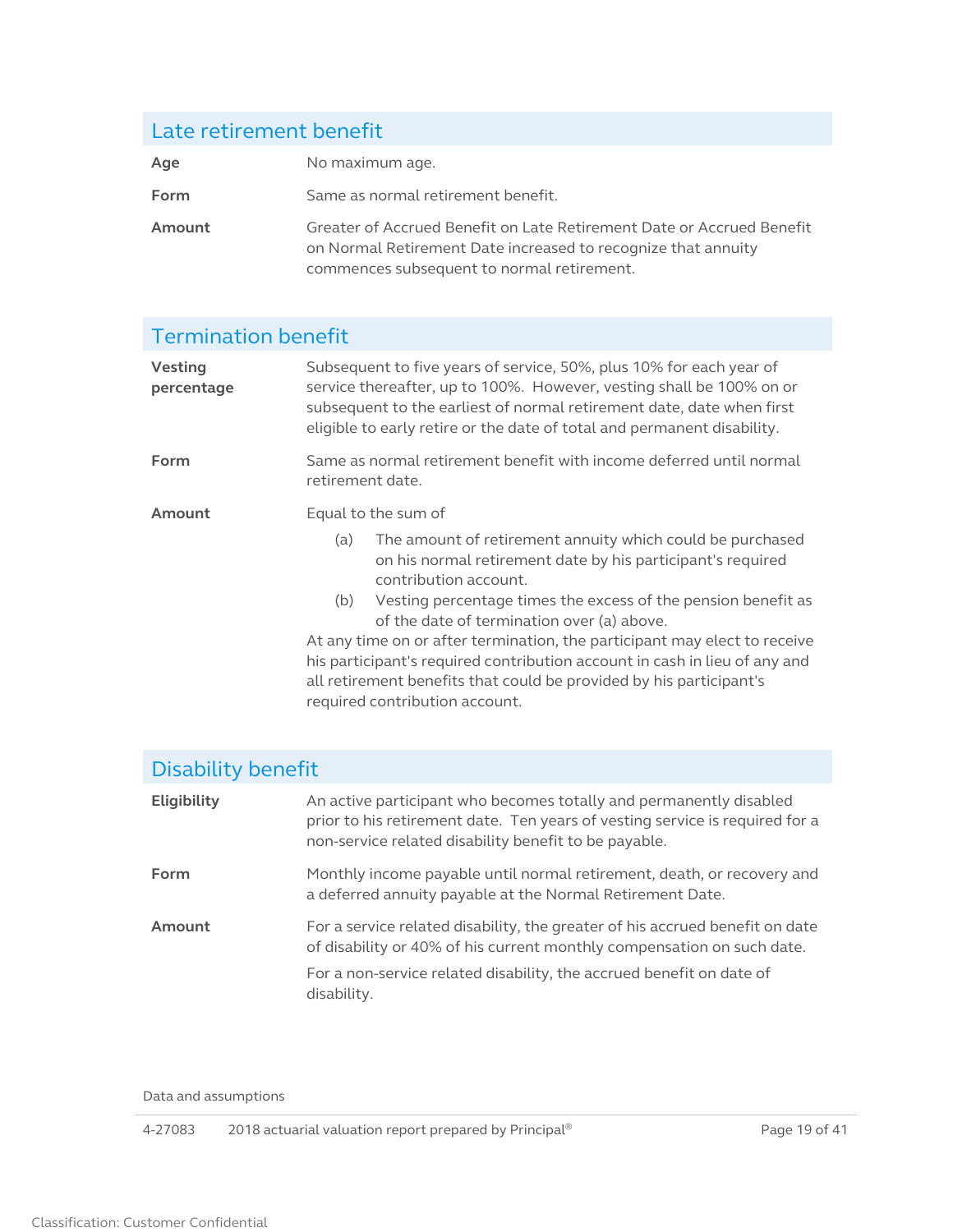#### Contributions **Salary reduction contribution** Tax deductible contributions made by the employer on behalf of the employee. This is 7.25% of monthly earnings that have been deducted from the employees pay. Effective 07/01/2010, 0% of monthly earnings will be deducted for those covered under the bargaining agreement.

# Death benefit

### **Greater of A or B**

### A. Single sum death benefit

Form Single sum.

**Amount** Participant's accumulation on date of death.

### B. Pre-retirement death benefit

| Age            | Attained age 50.                                                                                                                                                                                                                                                                               |
|----------------|------------------------------------------------------------------------------------------------------------------------------------------------------------------------------------------------------------------------------------------------------------------------------------------------|
| <b>Service</b> | Five years of service.                                                                                                                                                                                                                                                                         |
| Form           | Monthly annuity payable to spouse.                                                                                                                                                                                                                                                             |
| Amount         | If death occurs between Early Retirement Date and Normal Retirement<br>Date, the benefit is an annuity to the spouse for an amount no less than<br>would have been received had the participant elected a joint and 50%<br>survivorship benefit option and early retired the day before death. |

Data and assumptions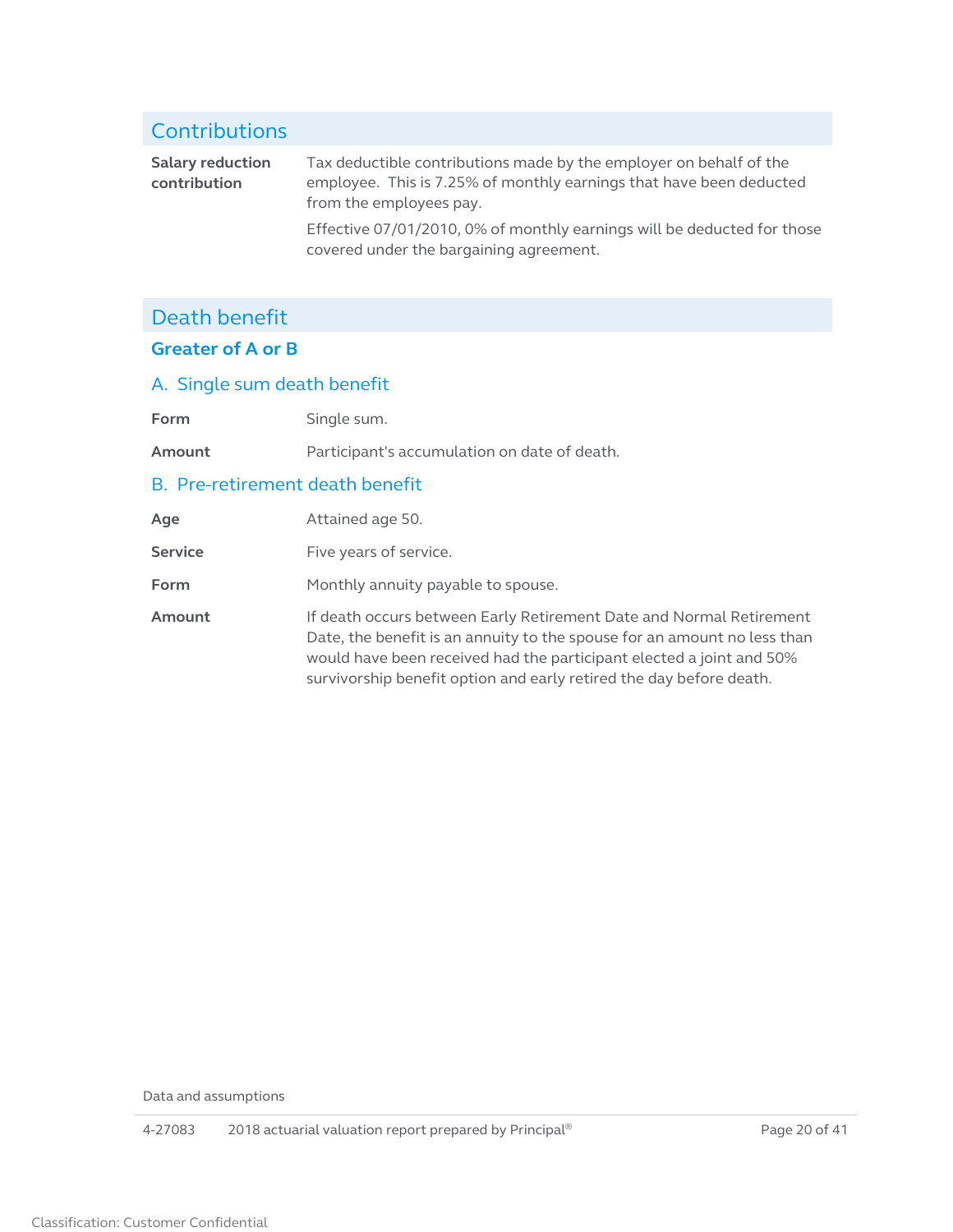# Deferred retirement option plan

| <b>Eligibility</b> | An active participant first becomes eligible to elect the DROP on the first<br>day of the month on or after reaching normal retirement date.                                                                                                                                                                                                                                                                                                                                       |
|--------------------|------------------------------------------------------------------------------------------------------------------------------------------------------------------------------------------------------------------------------------------------------------------------------------------------------------------------------------------------------------------------------------------------------------------------------------------------------------------------------------|
| <b>Election</b>    | An election to participant in the DROP shall constitute an irrevocable<br>election to resign from service not later than sixty (60) months of<br>reaching the start of the DROP eligibility period. An election to<br>participate must be made within the first five years of eligibility. The<br>period of participation in the DROP cannot exceed a period ending sixty<br>months from first becoming eligible for the DROP or when the<br>participant ceases to be an employee. |
| Form               | Same as normal retirement benefit. While the employee is in the DROP<br>the pension benefit payments will be credited to a separate account that<br>will earn a return based on investments chosen by the employee.                                                                                                                                                                                                                                                                |
| Amount             | Accrued benefit on retirement date. No additional accrual service will<br>accumulate after entry into the DROP. Any changes in pension benefits<br>shall not apply to participants in the DROP.                                                                                                                                                                                                                                                                                    |
|                    | Once the DROP period expires or the participant ceases to be an<br>employee, any subsequent pension benefit payments will be paid to the<br>employee. The accumulation in the DROP account will be paid to the<br>employee based on his payment option once the participant ceases to be<br>an employee.                                                                                                                                                                           |

# Optional forms of benefit

- A monthly income to the employee for life. No benefits are payable at death.
- A monthly income to the employee for life, with a 5, 10, or 15 year period where payments continue to the beneficiary.
- A monthly income to the employee for life. If the employee dies before the amount paid equals the employee account on the retirement date, payments continue to the beneficiary until the totals equal that amount.
- A monthly income to the employee for life, with a 50%, 66 2/3%, 75%, or100% of the monthly benefit paid to the surviving spouse.

Data and assumptions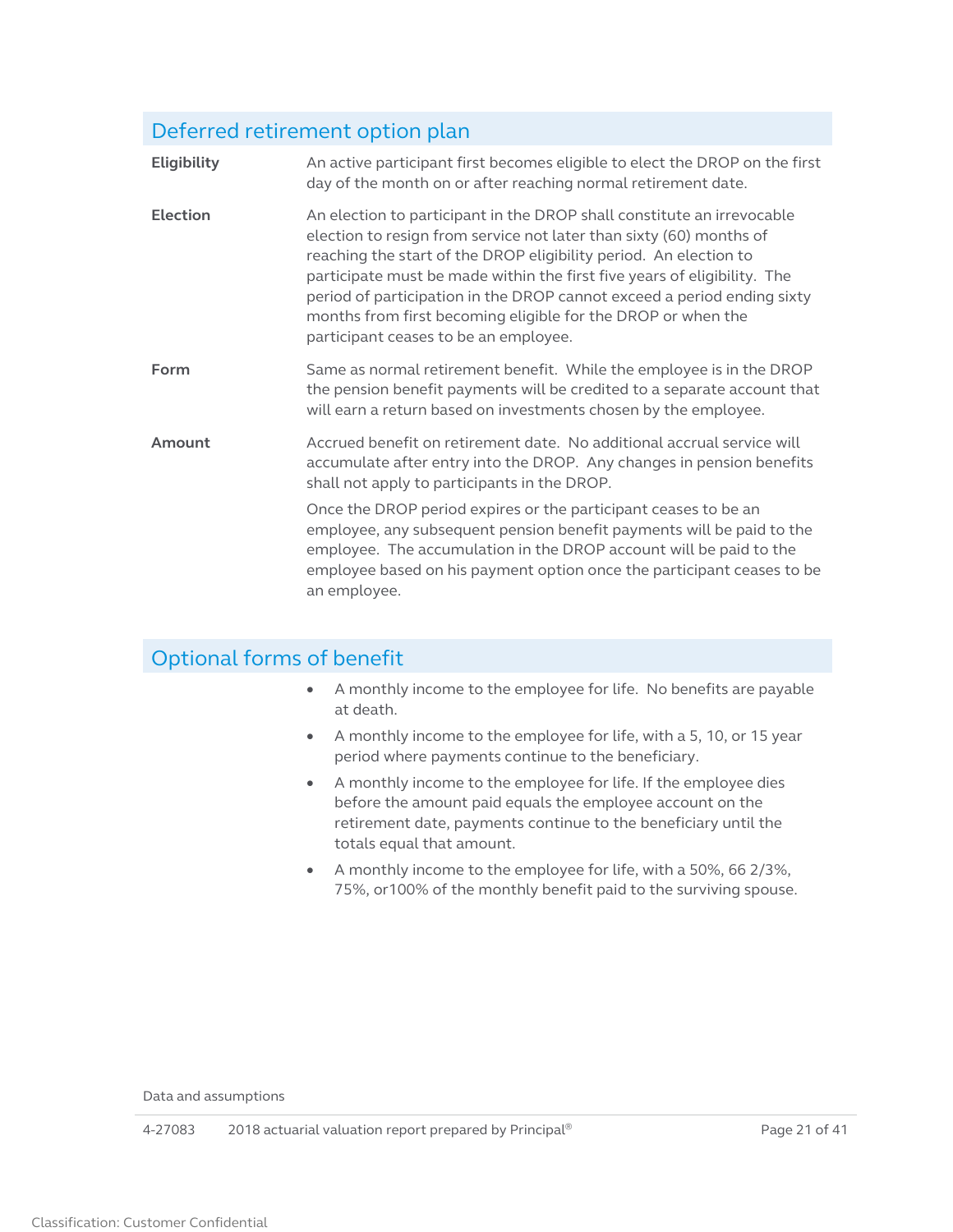## Cost of living adjustment

**Amount** Annual 2% cost of living adjustment effective 10/01/2003 to active participants and DROP participants on and after 10/01/2003 and to participants who started receiving retirement or disability benefits on or after 10/01/2001.

> Effective 10/01/2004 the cost of living adjustment was increased to 3.0%.

Effective 02/01/2010 the cost of living adjustment is decreased to 2% for any plan participant who attains normal retirement date or becomes a participant in the DROP after 02/01/2010.

Effective 07/01/2010 the cost of living adjustment shall not apply for those who are covered under the bargaining agreement and have not reached normal retirement date by 07/01/2010.

### Early retirement window

Available to any participant who is employed with the city of Pembroke in the position of Assistant City Manager, Director Community Services, Assistant Director Community Services, Administrative Services Director, has attained age 50, has 14 years of vesting service, and elected an early retirement date between September 3, and September 12, 2008.

The retirement benefit will not be reduced for the application of the early retirement reduction factors. In addition, for the Assistant City Manager position, the retirement benefit will be calculated as if the participant was employed until Normal Retirement Date.

## **Definitions**

| Average<br>compensation                              | The monthly average of total pay received for the two years out of all<br>compensation years prior to retirement date which gives the highest<br>average.                                    |
|------------------------------------------------------|----------------------------------------------------------------------------------------------------------------------------------------------------------------------------------------------|
| Participant's<br>required<br>contribution<br>account | Participant's contributions, accumulated to the date of determination<br>with interest of 5% compounded annually, plus salary reduction<br>contributions not previously paid out or applied. |
| <b>Required</b><br>contribution<br>accrued benefit   | Monthly retirement benefit under normal form accrued by an active<br>participant payable at normal retirement date that is derived from their<br>required contributions.                     |
| <b>Accrual service</b>                               | An employee's current and all prior periods of continuous service<br>expressed in whole years and fractional parts of a year.                                                                |

Data and assumptions

4-27083 2018 actuarial valuation report prepared by Principal® Page 22 of 41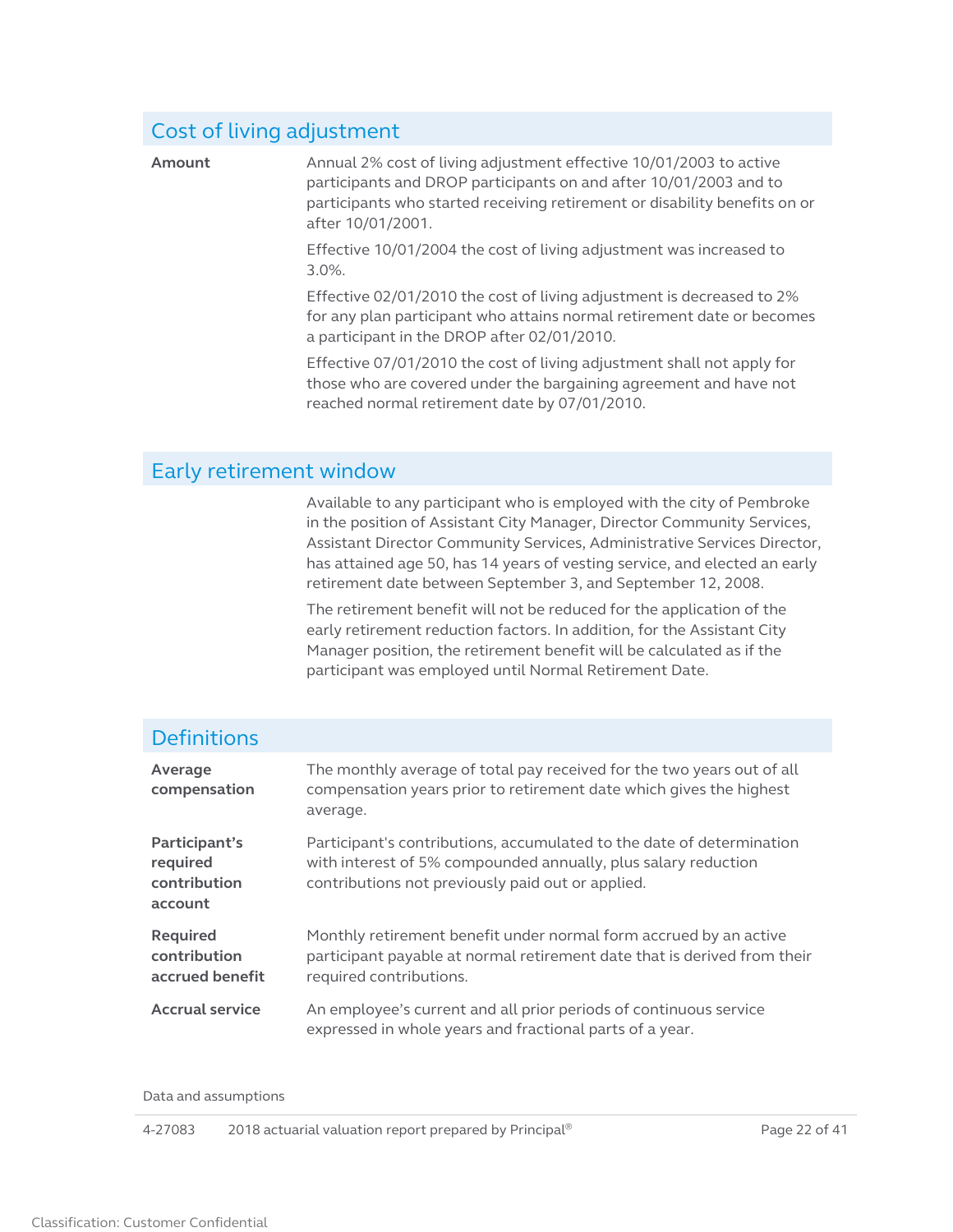## <span id="page-22-2"></span><span id="page-22-0"></span>Assumptions and methods

The following assumptions and methods are used in this year's valuation report. The rationale for each non-prescribed economic and demographic assumption is also included.

Some economic assumptions rely on the Principal RAS Long-Term Capital Market Assumptions (CMA) 2018. These assumptions are developed focusing on forward-looking market indicators and valuation models, as well as utilizing the analysis of historical data and trends, the outlook and forecasts from credible economic studies, and investment expert opinions. See Long-Term [Capital Market Assumptions 2018](https://secure02.principal.com/publicvsupply/GetFile?fm=PQ12179F18-0&ty=VOP&EXT=.VOP) for additional information.

#### Changes since last year

#### **Assumption changes**

There have been no assumption changes since the last plan year.

#### **Method changes**

No methods affecting the comparability of results were changed since the last valuation report was completed.

<span id="page-22-1"></span>

| Assumptions selected by actuary             |                                                                                                                                                                                                                                                                                                                                                                                                                                                 |
|---------------------------------------------|-------------------------------------------------------------------------------------------------------------------------------------------------------------------------------------------------------------------------------------------------------------------------------------------------------------------------------------------------------------------------------------------------------------------------------------------------|
| <b>Liability interest</b>                   | During benefit payment period<br>6.75%                                                                                                                                                                                                                                                                                                                                                                                                          |
|                                             | Before benefit payment period<br>6.75%                                                                                                                                                                                                                                                                                                                                                                                                          |
|                                             | The interest rate is developed as a long-term expected geometric<br>return on plan assets. Arithmetic expected return is calculated as<br>the weighted average of broad asset classes' arithmetic returns of<br>the plan's target asset allocation, and then converted to the<br>geometric under lognormal distribution assumption. For details,<br>see Long-Term Capital Market Assumptions link. The interest rate<br>was picked by the City. |
| Asset return                                | 6.75% for the current plan year.                                                                                                                                                                                                                                                                                                                                                                                                                |
|                                             | The asset return is developed as a weighted average rate based<br>on the target asset allocation of the plan and the long-term<br>capital market assumptions. The calculated return is on an<br>arithmetic mean basis. For details, see the See Long-Term Capital<br>Market Assumptions link.                                                                                                                                                   |
|                                             | See liability interest rate for how this rate was determined                                                                                                                                                                                                                                                                                                                                                                                    |
| Interest rate for employee<br>accumulations | 5.00%                                                                                                                                                                                                                                                                                                                                                                                                                                           |

Data and assumptions

4-27083 2018 actuarial valuation report prepared by Principal<sup>®</sup> Page 23 of 41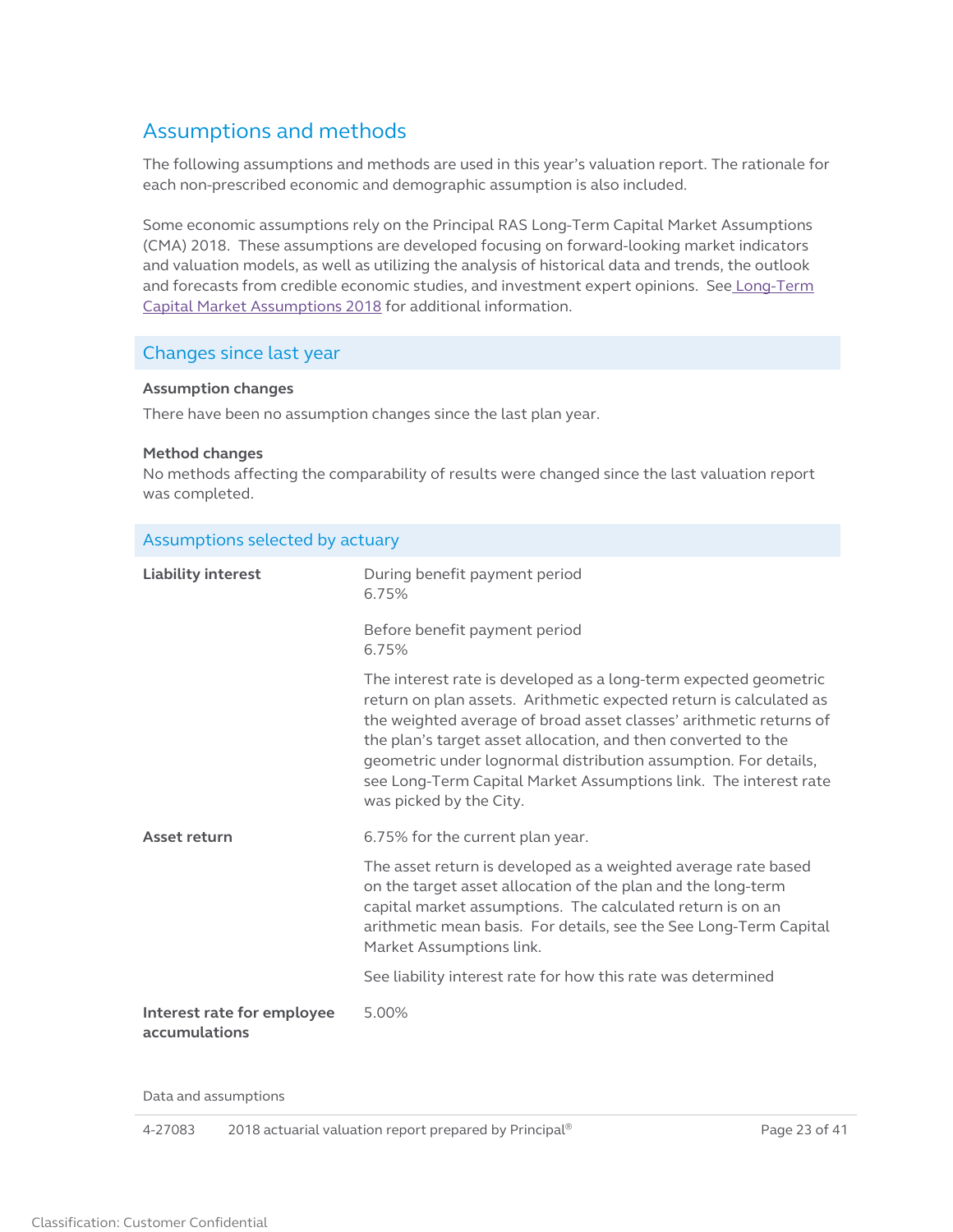<span id="page-23-0"></span>

| <b>Retirement cost of living</b><br>adjustment | 3.00% & 2.00% per year depending on location. See Plan<br>Provision for additional information.                                                                                                                      |  |  |
|------------------------------------------------|----------------------------------------------------------------------------------------------------------------------------------------------------------------------------------------------------------------------|--|--|
| <b>Expected expense</b>                        | The expected expense included in normal cost is an estimate<br>based on prior year expenses paid from plan assets.                                                                                                   |  |  |
|                                                | This is the best estimate available of upcoming year's expenses.                                                                                                                                                     |  |  |
| <b>Retirement</b>                              | Active and inactive participants are assumed to retire at normal<br>retirement age as defined in Plan provisions.                                                                                                    |  |  |
|                                                | This assumption is based on the results of recent experience<br>analysis and anticipated future experience.                                                                                                          |  |  |
| <b>Inflation</b>                               | 2.25% increase per year.                                                                                                                                                                                             |  |  |
|                                                | See Long-Term Capital Market Assumptions link.                                                                                                                                                                       |  |  |
| <b>Upcoming salary increases</b>               | The preceding year's salary is increased using the S-5 Table from<br>The Actuary's Pension Handbook, increased by 2.50% at each age.<br>This table provides a rate of increase that declines as participants<br>age. |  |  |
|                                                | Note: not used for Plan accounting calculations.                                                                                                                                                                     |  |  |
|                                                | Upcoming increase<br>Age                                                                                                                                                                                             |  |  |
|                                                | 25<br>6.68%<br>5.22%<br>40                                                                                                                                                                                           |  |  |
|                                                | 55<br>4.38%                                                                                                                                                                                                          |  |  |
|                                                | Expected salary increase is composed of salary inflation, a real<br>wage growth and a merit increase.                                                                                                                |  |  |
| <b>Compensation limit</b>                      | 2.25% increase per year.                                                                                                                                                                                             |  |  |
| increase                                       | Compensation limit increase should be consistent with the<br>inflation assumption.                                                                                                                                   |  |  |
| Mortality                                      | Based on RP-2006, 50% blue collar, 50% white collar for males<br>and 100% white collar for females mortality table projected to<br>future years with Scale BB mortality improvement rates.                           |  |  |
| <b>Disability mortality</b>                    | Florida disability mortality 2016 - males set back 4 years &<br>females set forward 2 years.                                                                                                                         |  |  |

Data and assumptions

4-27083 2018 actuarial valuation report prepared by Principal<sup>®</sup> Page 24 of 41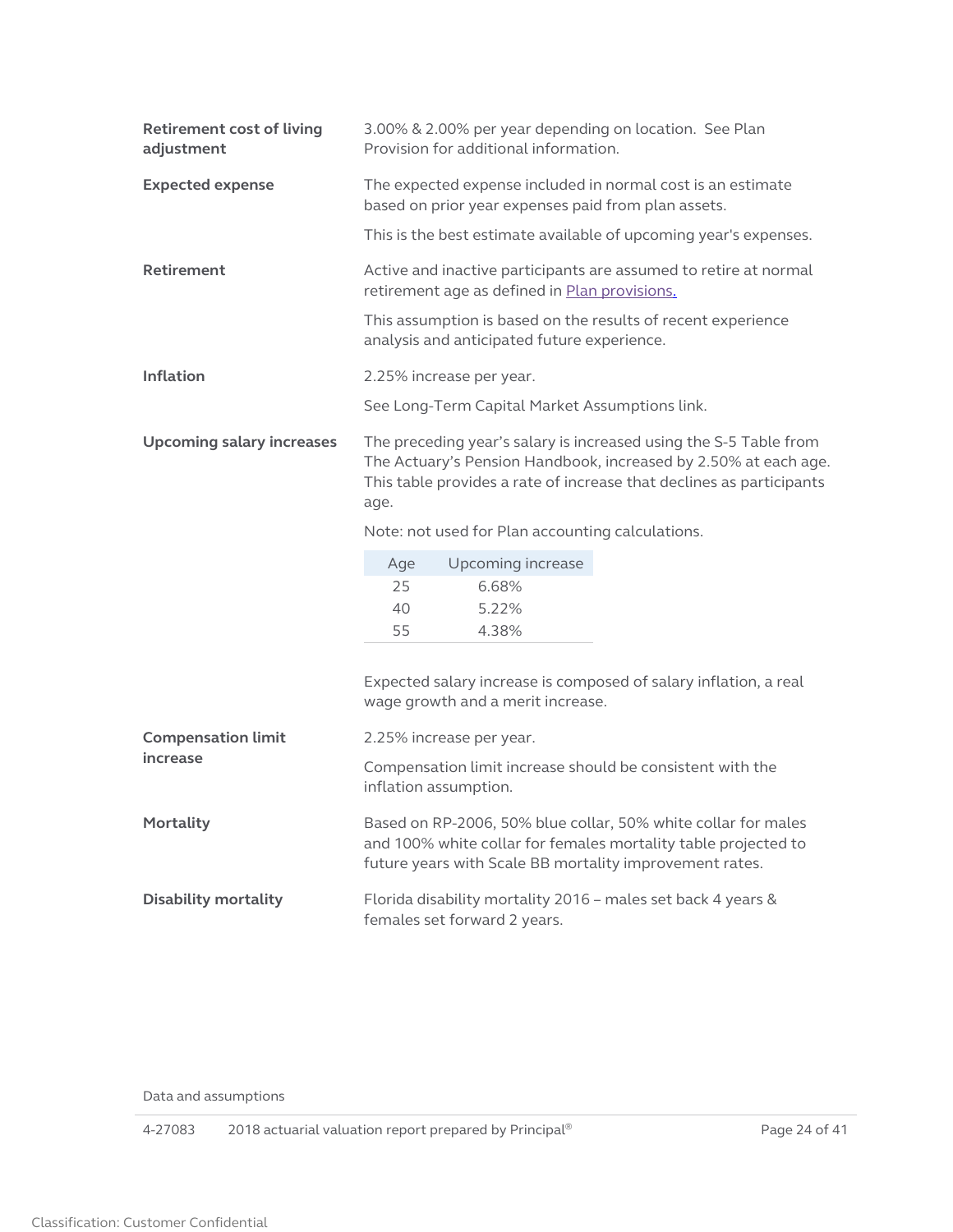<span id="page-24-0"></span>

| <b>Disability</b>                 | 1987 Commissioner's Group Disability Table, six month<br>elimination period, male and female.                                                                                                                                                                                                                                                               |
|-----------------------------------|-------------------------------------------------------------------------------------------------------------------------------------------------------------------------------------------------------------------------------------------------------------------------------------------------------------------------------------------------------------|
|                                   | We rely on a publicly published table due to the limited size of the<br>plan. The 1987 CGDT was recommended by the Society of<br>Actuaries for pension valuation purposes.                                                                                                                                                                                  |
| Withdrawal                        | 2003 Society of Actuaries Small Plan Age Table, multiplied by<br>0.75.                                                                                                                                                                                                                                                                                      |
|                                   | We rely on a publicly published table due to the limited size of the<br>plan. The SOA Small Plan Age Table is the most recent<br>withdrawal experience table published by the Society of<br>Actuaries. A multiplier of 0.75 is applied to this table to reflect<br>the results of the most recent experience analysis and anticipated<br>future experience. |
| <b>Marriage</b>                   | 75% married; husbands are 3 years older than wives.                                                                                                                                                                                                                                                                                                         |
|                                   | This assumption does not have material impact on the results of<br>this report and has been selected based on our best estimate of<br>active workforce.                                                                                                                                                                                                     |
| Form of benefit                   | Participants are assumed to receive their benefits on the normal<br>form at the assumed retirement age.                                                                                                                                                                                                                                                     |
| Methods selected by plan sponsor  |                                                                                                                                                                                                                                                                                                                                                             |
| Actuarial value of plan<br>assets | The market value of the Principal accounts is adjusted by<br>spreading the expected value minus the actual value over four<br>years.                                                                                                                                                                                                                        |
|                                   | Contributions received in the current plan year but applied to the<br>prior plan year are added to the actuarial value of the Principal<br>accounts.                                                                                                                                                                                                        |
| <b>Actuarial cost method</b>      | The entry age normal (EAN) cost method is used for this<br>valuation.                                                                                                                                                                                                                                                                                       |
| Methods selected by actuary       |                                                                                                                                                                                                                                                                                                                                                             |
| <b>Retirees</b>                   | Assets and liabilities for current and future retirees are included.                                                                                                                                                                                                                                                                                        |
| <b>Vested benefits</b>            | A benefit is included in vested benefits when the participant will<br>meet age and service eligibility requirements at the valuation<br>date. The benefit is multiplied by the participant's vesting<br>percentage applicable to each benefit on the valuation date.                                                                                        |
|                                   | The following ancillary benefits are always treated as nonvested:<br>disability benefits payable to retirement age unless in pay status,<br>and pre-retirement death benefits in excess of the survivor                                                                                                                                                     |
|                                   | annuity death benefit except as noted in the Plan provisions.                                                                                                                                                                                                                                                                                               |

4-27083 2018 actuarial valuation report prepared by Principal<sup>®</sup> Page 25 of 41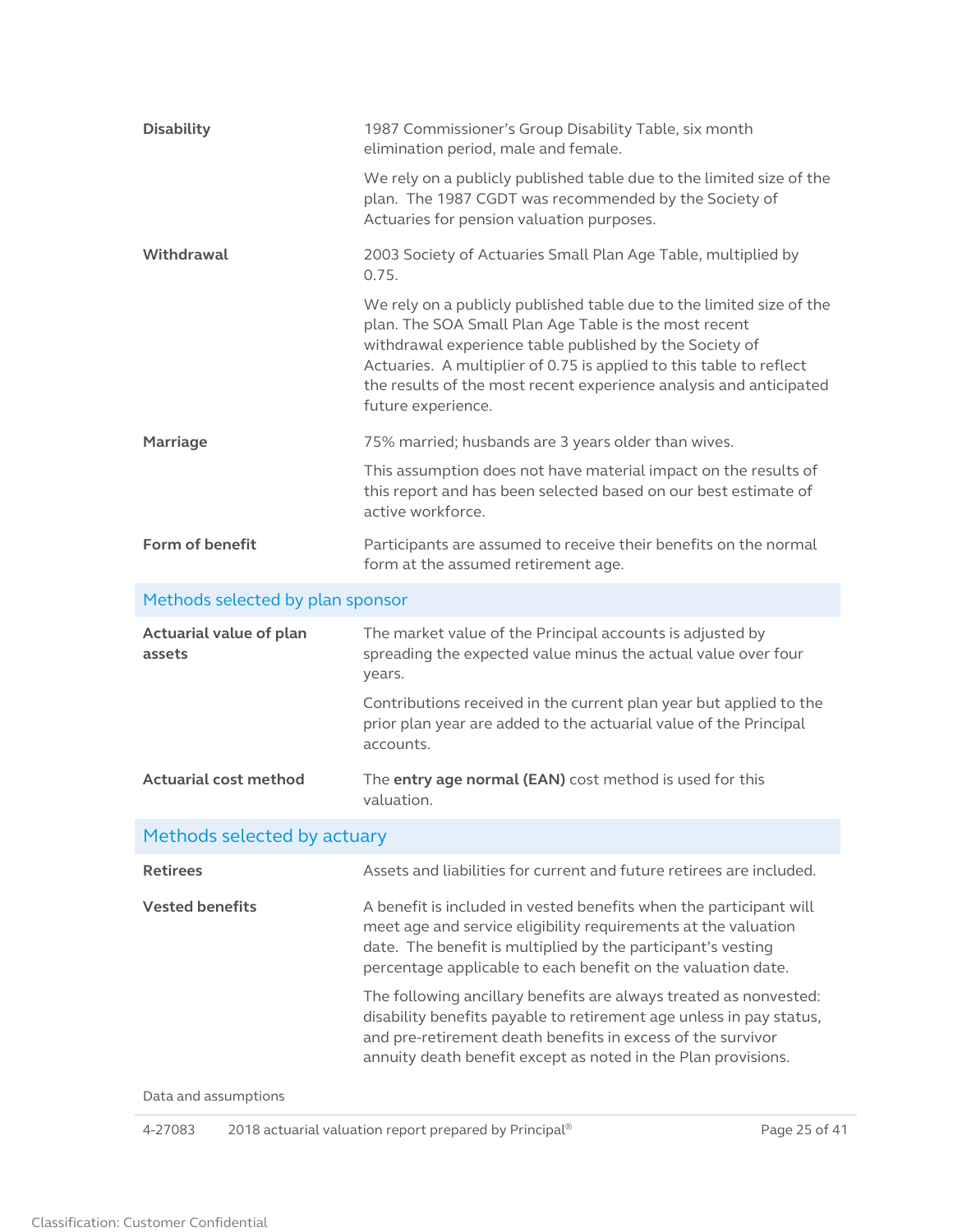## <span id="page-25-0"></span>Actuary statement

This report was prepared at the request of the sponsor of the plan named on the cover of this report. It provides information needed for plan funding. It is not to be used for plan termination estimates, accounting information, or other purposes. If these or other measures of liabilities are needed, please contact me.

In preparing this report, I have relied on:

- reports of participants, salary, and service provided by the plan sponsor as of the last day of the 2017 plan year.
- information for any retirees, beneficiaries, and alternate payees being paid by Principal Life Insurance Co as of the last day of the 2017 plan year, as reported by Principal Life Insurance Company.
- benefit, contribution, and expense transaction information for the preceding plan year, and the market value of assets reported as of the last day of the 2017 plan year by Principal and the plan sponsor.
- plan documents on file with Principal Life Insurance Company, including changes as noted on the Summary of plan provisions page of this report.

Appropriate tests of reasonableness and accuracy have been made and reviewed. The information provided is adequate to support the results in this report.

I confirm that as the actuary for this pension plan. I am completely independent of the plan sponsor and any of its officers or key personnel. Neither I nor anyone closely associated with me has any relationship known to me which would impair my independence.

In my opinion, each assumption and method chosen by the actuary is reasonable (taking into account the experience of the plan and reasonable expectations). Each material economic assumption is consistent with other economic assumptions selected by the actuary for this measurement period. Note that several different assumptions may be reasonable for a given measurement, and different actuaries will apply different professional judgment and may choose different reasonable assumptions. Demographic assumptions are not expected to produce significant cumulative actuarial gains or losses over the measurement period, and the combined effect of the assumptions is reasonable.

I am a member of the American Academy of Actuaries and meet the Qualification Standards of the American Academy of Actuaries to render the actuarial opinion contained herein. To the best of my knowledge, this report is complete and accurate, and complies with all relevant pension actuarial standards and legal requirements.

David a Stralla

02/25/2019

David A Stocklas, EA, MAAA Consulting Actuary **Principal**SM Pittsburgh, PA 15222 412.394.9380 [Stocklas.Dave@principal.com](mailto:Stocklas.Dave@principal.com)

Data and assumptions

4-27083 2018 actuarial valuation report prepared by Principal<sup>®</sup> Page 26 of 41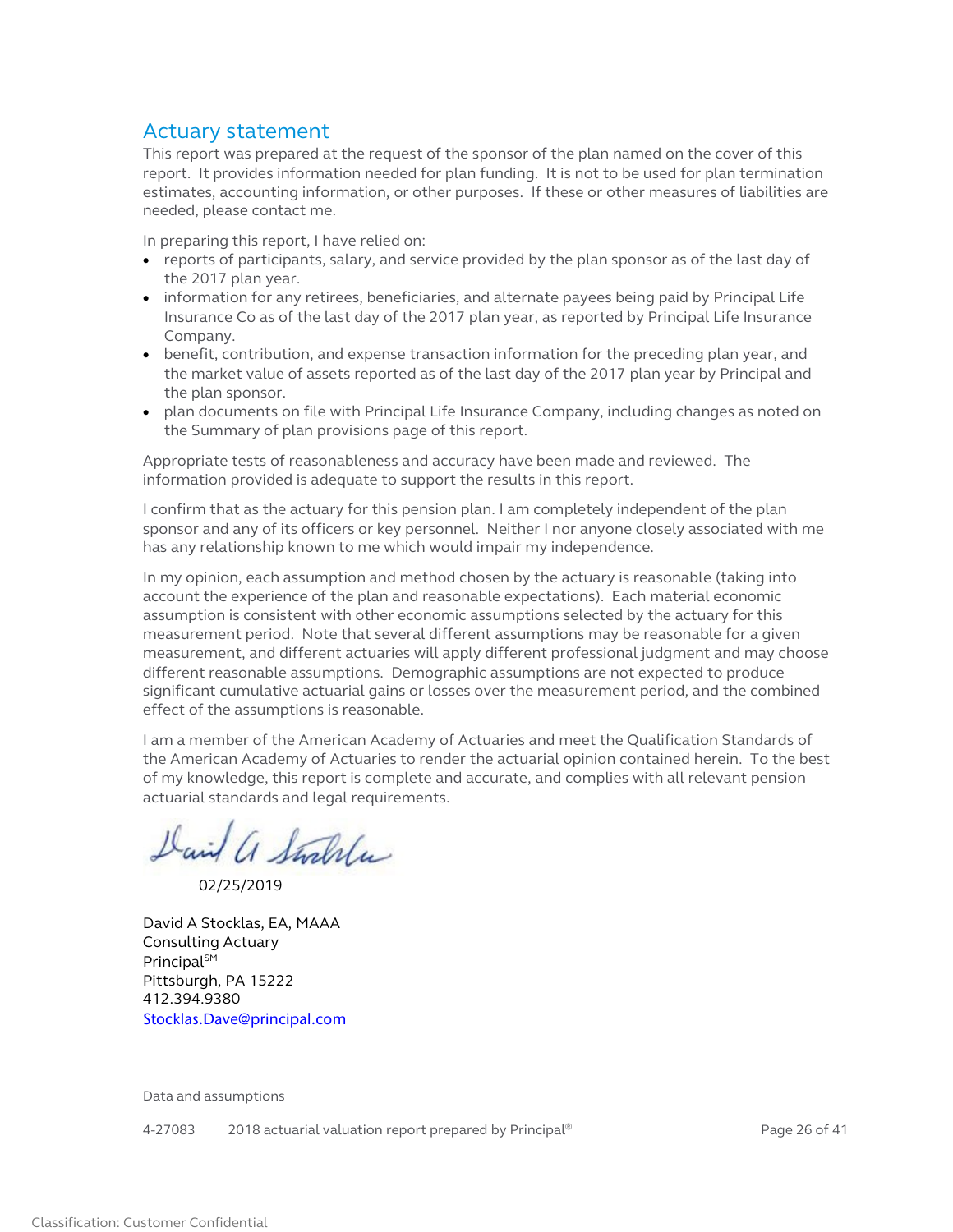# <span id="page-26-1"></span><span id="page-26-0"></span>Present value of accrued plan benefits

The current year present value of vested and nonvested accrued benefits are based on the assumptions and methods shown earlier in this report. (The salary scale, if any, is not included in the calculation of accrued benefits). All retiree liability is included below except for purchased annuities. These amounts below should not be used for other purposes such as estimating plan termination sufficiency.

The prior year present value of vested and nonvested accrued benefits are based on the assumptions shown in that year's valuation report.

|                                                              | 10/01/2018    | 10/01/2017     |
|--------------------------------------------------------------|---------------|----------------|
| <b>Present value of vested benefits</b>                      |               |                |
| Participants in pay status                                   | \$146,965,311 | \$143,989,350  |
| Inactive participants                                        | 22,677,040    | 24,279,015     |
| Active participants                                          | 14,287,532    | 13,971,848     |
| Total                                                        | \$183,929,883 | \$182,240,213  |
| Present value of nonvested benefits                          |               |                |
| Participants in pay status                                   | \$0           | \$0            |
| Inactive participants (not in pay status)                    | $\circ$       | $\Omega$       |
| Active participants                                          | 735,474       | 648,964        |
| Total                                                        | \$735,474     | \$648,964      |
| Total present value of accumulated plan benefits             | \$184,665,357 | \$182,889,177  |
| Value of future service and compensation                     | 6,222,687     | 6,362,177      |
| Total present value of projected plan benefits               | 190,888,044   | 189,251,354    |
| Change in present value of accumulated plan benefits         |               |                |
| Present value of accumulated plan benefits as of 10/01/2017  |               | \$182,889,177  |
| Increase (decrease) during the year due to:                  |               |                |
| Increase for interest due to decrease in the discount period |               | 11,977,347     |
| Benefits paid                                                |               | (11, 074, 842) |
| Benefits accumulated and plan experience                     |               | 873,675        |
| Present value of accumulated plan benefits as of 10/01/2018  |               | \$184,665,357  |

<span id="page-26-2"></span>Present value of accrued plan benefits Classification: Customer Confidential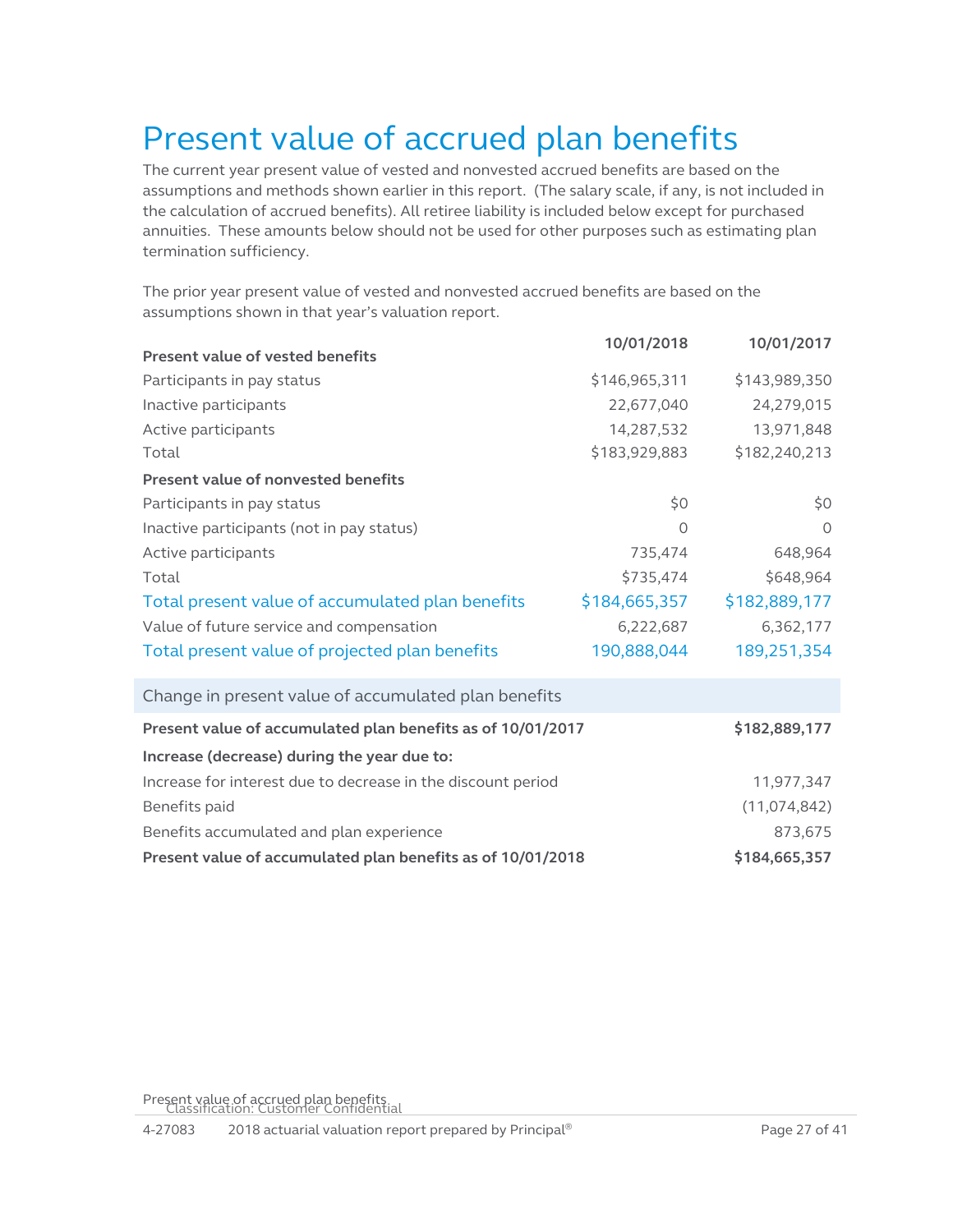# <span id="page-27-1"></span>Risk-free results

In the **Asset allocation, interest rates and actuarially determined contributions**, we explained the difference between long term and risk-free returns. The table below shows your plan's liabilities and assets on both the funding and risk-free interest rate basis.

#### **Risk premium**

#### <span id="page-27-0"></span>**Assets**

The difference in the liability amounts on a funding basis versus a risk-free basis represents the additional assumed returns to be earned over the life of the plan; this is also referred to as the "risk premium".

The assets in the funding basis column reflect the asset method used to determine your plan's ADC; the assets in the risk-free basis column are on a markto-market basis consistent with the risk-free liabilities.

#### **Results**

The unfunded actuarial accrued liability and normal cost on the funding basis are used to calculate your ADC. Those same measures on a risk-free basis show you more conservative results.

If plan's investment returns fall short of the funding basis interest rate, additional contributions will likely be needed.

|                                                     | Funding basis (ADC)  | Risk-free basis       |
|-----------------------------------------------------|----------------------|-----------------------|
| Interest rate<br><b>Standard deviation</b>          | 6.75%<br>10.25%      | $3.15\%$ <sup>1</sup> |
| Normal $cost2$                                      | \$635,559            | \$1,625,251           |
| Actuarial accrued liability                         | \$187,935,989        | \$295,738,547         |
| Market value of assets<br>Actuarial value of assets | N/A<br>\$182,111,690 | \$188,877,505<br>N/A  |
| Unfunded actuarial accrued liability                | \$5,824,299          | \$106,861,042         |
| Present value of accrued benefits                   | \$184,665,357        | \$289,997,833         |

**Standard deviation** is one way to measure the potential volatility risk in the current asset portfolio. For example, a standard deviation close to 0% would represent a portfolio with minimal volatility risk. For this plan, about two-thirds of your actual annual returns are likely to fall within a range of -5.50% to 17.00% (6.75% -/+ 10.25%)

1 The 30-year Treasury rate at 09/30/2018 was chosen as the risk-free interest rate. To isolate the impact of the interest rate, all other assumptions are the same. See the Assumptions and methods for other assumptions.

 $2$  The normal cost does not include any expense estimate or a reduction for estimated employee contributions.

Risk-free results Classification: Customer Confidential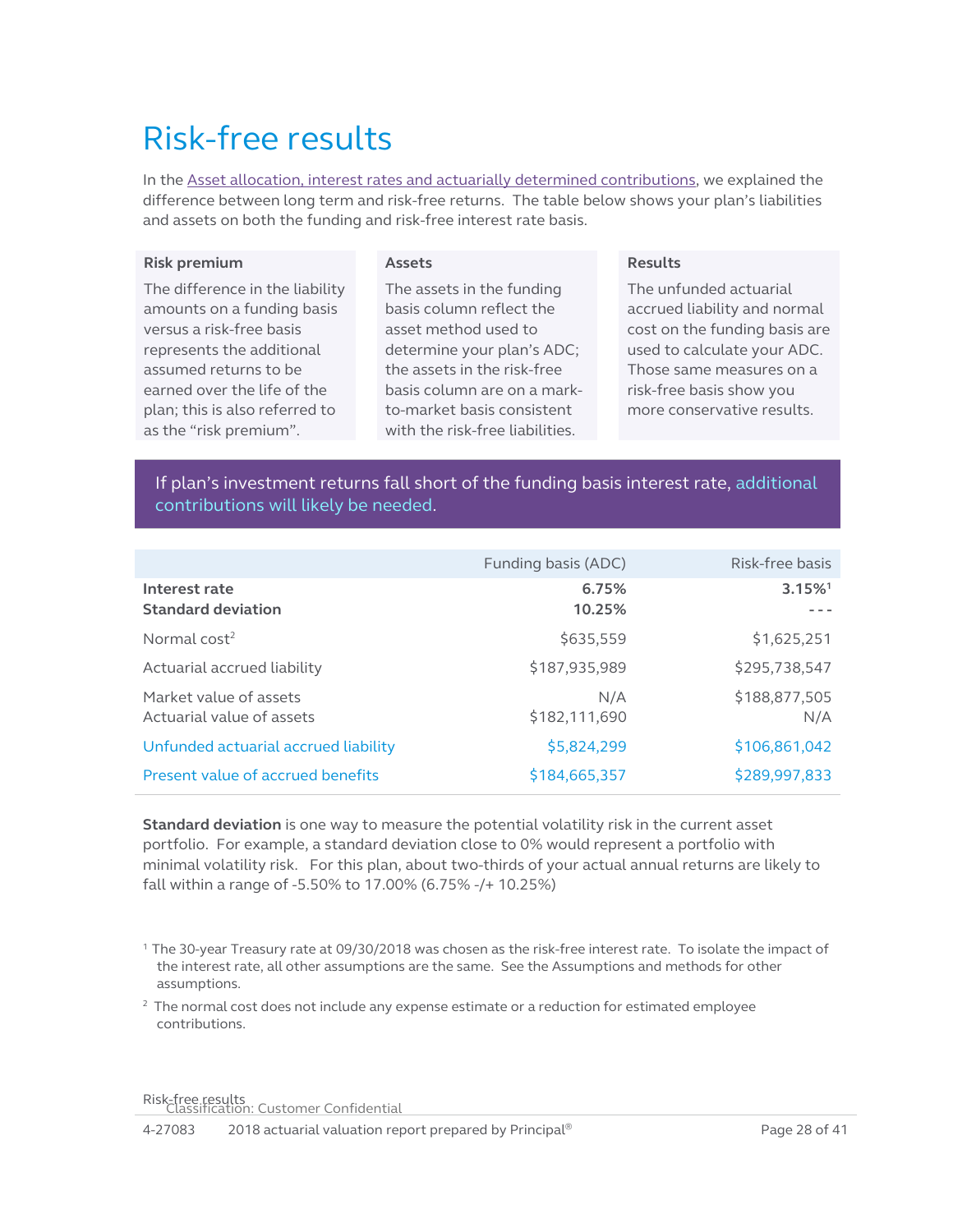# <span id="page-28-0"></span>Historical results

|                                                                   | 2014          | 2015          | 2016          | 2017          | 2018          |
|-------------------------------------------------------------------|---------------|---------------|---------------|---------------|---------------|
| Funded status of accrued benefits                                 |               |               |               |               |               |
| Present value of accrued benefits<br>(PVAB)                       | \$151,668,364 | \$161,178,009 | \$179,662,705 | \$182,889,177 | \$184,665,357 |
| Market value of assets (MVA)                                      | 160,770,276   | 158,607,927   | 167,490,116   | 179,828,476   | 188,877,505   |
| Under (over) funded PVAB                                          | \$(9,101,912) | \$2,570,082   | \$12,172,589  | \$3,060,701   | \$(4,212,148) |
| Accrued benefit funded percentage                                 | 106%          | 98%           | 93%           | 98%           | 102%          |
| Funded status of actuarial accrued<br>liability                   |               |               |               |               |               |
| Actuarial accrued liability (AAL)                                 | \$154,618,516 | \$164,345,046 | \$183,233,784 | \$186,049,047 | \$187,935,989 |
| Actuarial value of assets                                         | 153,746,756   | 166,921,684   | 173,332,291   | 176,005,417   | 182,111,690   |
| Unfunded actuarial accrued liability                              | \$871,760     | \$(2,576,638) | \$9,901,493   | \$10,043,630  | \$5,824,299   |
| <b>Funded percentage</b>                                          | 99%           | 102%          | 95%           | 95%           | 97%           |
| Normal cost                                                       |               |               |               |               |               |
| Total normal cost (NC)                                            | \$2,191,395   | \$2,792,276   | \$5,151,232   | \$5,810,663   | \$5,953,872   |
| Total NC as % of projected current year<br>compensation           | 68.35%        | 81.58%        | 159.02%       | 193.67%       | 200.77%       |
| Actuarially determined contribution<br>(ADC) (per valuation date) |               |               |               |               |               |
| Employer normal cost                                              | \$2,191,395   | \$2,792,276   | \$5,151,232   | \$5,810,663   | \$5,953,872   |
| Valuation interest                                                | 169,833       | 209,421       | 347,708       | 392,220       | 401,886       |
| 15-year amortization of credit balance                            | 1,487,379     | 2,265,002     | 2,922,725     | 3,318,783     | 3,852,581     |
| Valuation interest on credit balance                              | 115,272       | 169,877       | 197,284       | 224,018       | 260,049       |
| <b>Expected Employer ADC</b>                                      | \$758,577     | \$566,798     | \$2,378,931   | \$2,660,082   | \$2,243,128   |
| Actual contributions                                              |               |               |               |               |               |
| Actual employer contributions                                     | \$9,174,902   | \$6,500,000   | \$2,500,068   | \$5,500,000   |               |
| Percentage of employer's ADC paid                                 | 1,209%        | 1,147%        | 105%          | 207%          |               |
| Liability interest rate                                           | 7.75%         | 7.50%         | 6.75%         | 6.75%         | 6.75%         |
| Projected current year compensation                               | \$3,206,370   | \$3,422,635   | \$3,239,391   | \$3,000,274   | \$2,965,553   |

Historical results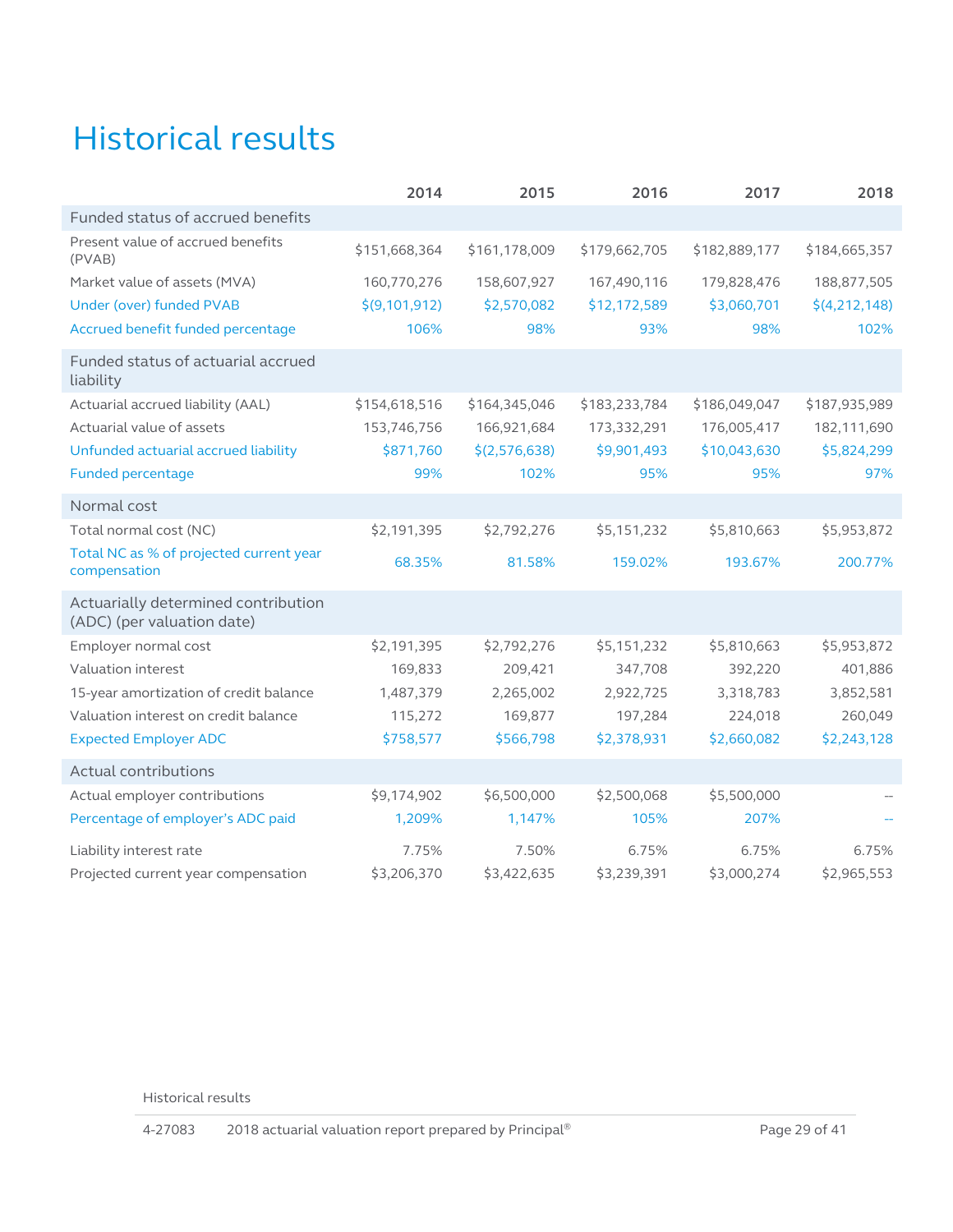|                                                               | 2014          | 2015          | 2016          | 2017          | 2018          |
|---------------------------------------------------------------|---------------|---------------|---------------|---------------|---------------|
| Census at beginning of year                                   |               |               |               |               |               |
| Number of active participants                                 | 43            | 39            | 39            | 35            | 34            |
| Number of terminated vested<br>participants                   | 285           | 272           | 255           | 245           | 233           |
| Number of disabled participants                               | 3             | 3             | 2             | 1             | $\Omega$      |
| Number of retirees                                            | 375           | 381           | 393           | 399           | 408           |
| <b>Total participants</b>                                     | 706           | 695           | 689           | 680           | 675           |
| Prior year reported payroll                                   | \$3,163,848   | \$3,280,160   | \$3,441,627   | \$3,148,593   | \$3,128,143   |
| Plan maturity measures                                        |               |               |               |               |               |
| Non-active employees as a percentage<br>of total              | 94%           | 01%           | 94%           | 95%           | 95%           |
| In pay status PV accrued benefits as a<br>percentage of total | 77%           | 01%           | 77%           | 79%           | 80%           |
| Relative size of plan                                         |               |               |               |               |               |
| Market value of assets<br>(beginning of year)                 | \$160,770,276 | \$158,607,927 | \$167,490,116 | \$179,828,476 | \$188,877,505 |
| as a percent of prior year reported<br>payroll                | 5,081%        | 4835%         | 4,867%        | 5,711%        | 6,038%        |
| Actuarial accrued liability (AAL)                             | \$154,618,516 | \$164,345,046 | \$183,233,784 | \$186,049,047 | \$187,935,989 |
| as a percent of prior year reported<br>payroll                | 4,887%        | 5010%         | 5,324%        | 5,909%        | 6,008%        |
| Prior year benefits paid                                      | \$10,021,946  | \$9,814,147   | \$10,243,459  | \$10,560,812  | \$11,074,842  |
| as a percent of prior year reported<br>payroll                | 317%          | 299%          | 298%          | 335%          | 354%          |
| Achievement of economic<br>assumptions                        |               |               |               |               |               |
| Expected rate of return                                       | 7.75%         | 7.50%         | 6.75%         | 6.75%         | 6.75%         |
| Actual market value rate of return                            | $-1.11%$      | 7.88%         | 12.32%        | 8.15%         |               |
| Average expected salary increase                              | 4.71%         | 4.68%         | 4.70%         | 4.66%         | 0.00%         |
| Average actual salary increase                                | 16.44%        | 4.92%         | 2.48%         | 4.25%         |               |
| Liability interest rate                                       | 7.75%         | 7.50%         | 6.75%         | 6.75%         | 6.75%         |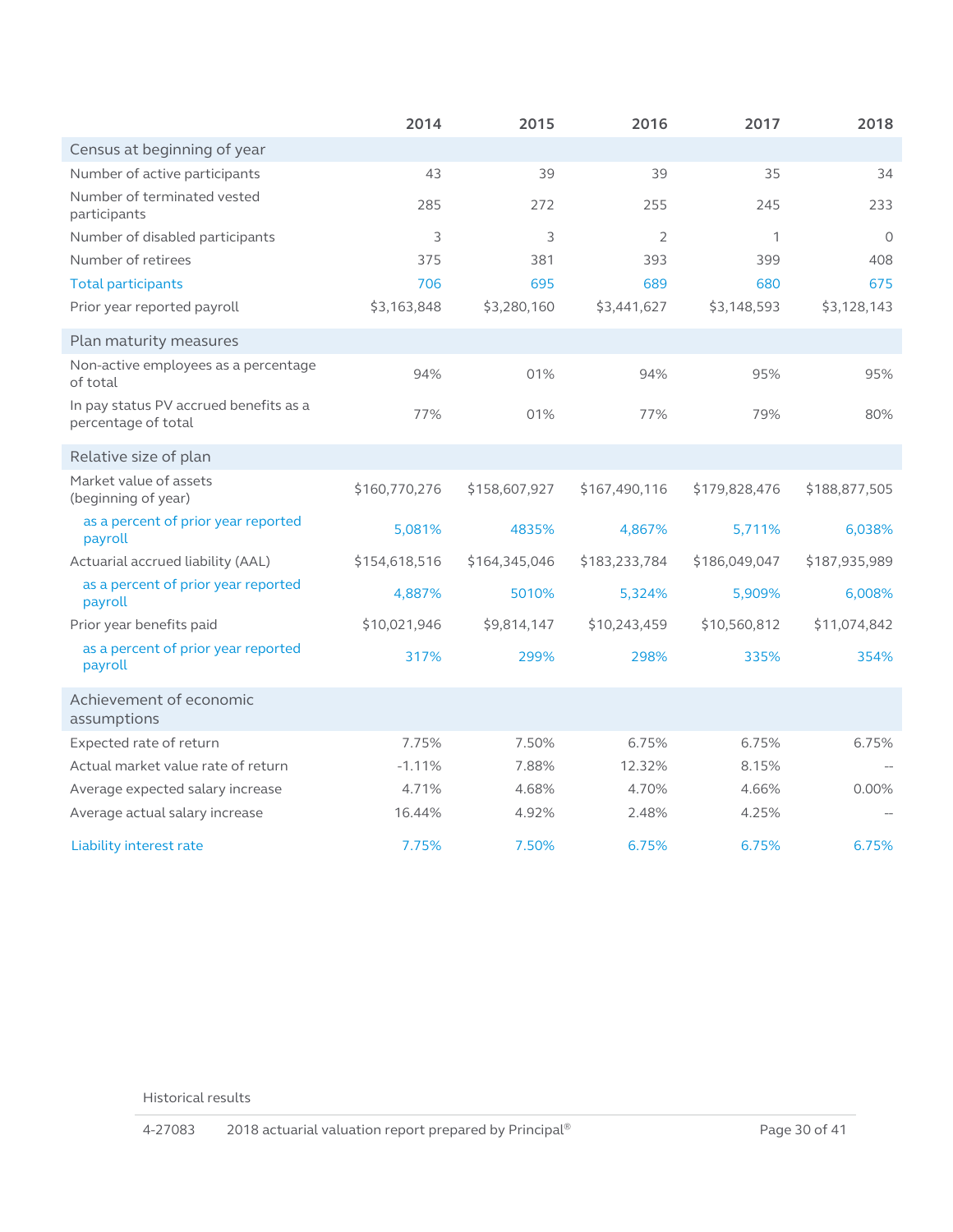# <span id="page-30-0"></span>Florida disclosures

This section provides information as required by Part VII of Chapter 112, and by Chapter 60T-1 of the Florida Statutes. To the best of our knowledge, we have reflected in our calculations and assumptions, any event or trend which would materially increase plan costs.

This section also provides the information used to determine the Actuarially determined contribution (ADC). Please se[e Summary of results](#page-2-0) of this valuation report for additional information.

# Comparative summary of principal valuation results

<span id="page-30-1"></span>

|                                    | Actuarial valuation prepared as of |              |  |
|------------------------------------|------------------------------------|--------------|--|
| Participant data                   | 10/01/2018                         | 10/01/2017   |  |
| Active members                     | 34                                 | 35           |  |
| Total annual payroll               | \$3,128,143                        | \$3,148,593  |  |
| Retired members and beneficiaries  | 408                                | 399          |  |
| Total annualized benefit           | \$10,977,468                       | \$10,587,804 |  |
| Disabled members receiving benefit |                                    |              |  |
| Total annualized benefit           | \$0                                | \$13,560     |  |
| Terminated vested members          | 233                                | 245          |  |
| Total annualized benefit           | \$2,477,928                        | \$2,698,200  |  |

| <b>Reconciliation of lives</b> | Active   | Inactive | <b>Retired</b> |
|--------------------------------|----------|----------|----------------|
| <b>Total last valuation</b>    | 35       | 246      | 399            |
| New lives                      | $\Omega$ | 0        | 0              |
| Voluntary discontinuances      | 0        | 0        | $\circ$        |
| Vested terminations            | $\circ$  | 0        | $\circ$        |
| Non-vested terminations        | $\Omega$ | 0        | $\circ$        |
| Retirements                    | $-1$     | $-13$    | 14             |
| Deaths                         | 0        | 0        | $-9$           |
| Other:                         | $\Omega$ | 0        | $\overline{4}$ |
| <b>Total this valuation</b>    | 34       | 233      | 408            |

Please refer to the *Schedule of active participant data* and *Census characteristics* for demographic information such as the number of participants by age group, years of service, current year compensation, and projected normal retirement benefits. Please refer t[o Benefit cash flows](#page-15-1) for a projection of emerging liabilities/cash flow needs.

Total annual payroll Includes participants assumed to retire immediately who are not included in payroll used to calculate normal cost. Neither column includes the salary increase that is used to calculate normal cost.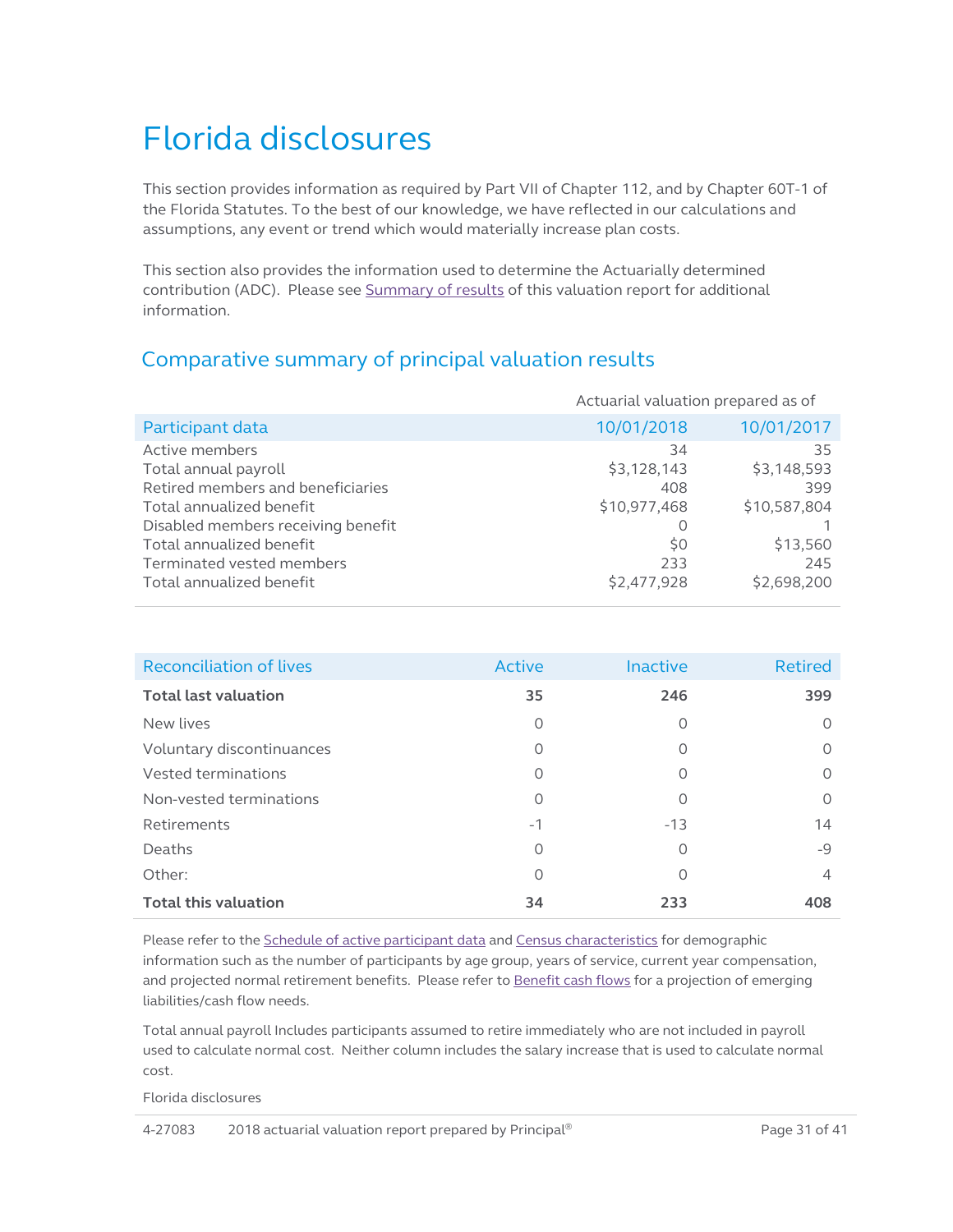## Assets

Since these funds are commingled with other funds in the general and separate accounts of the Principal Financial Group, it is not possible to identify specific investments as being made for a particular customer. Refer to the reconciliation of assets in this section.

| 10/01/2018    | 10/01/2017    |
|---------------|---------------|
|               |               |
| \$0           | \$0           |
| 106,568,352   | 99,004,403    |
| O             | O             |
| 11,599,789    | 10,853,227    |
| 68,706,143    | 69,967,196    |
| 2,003,221     | 3,650         |
| \$188,877,505 | \$179,828,476 |
|               |               |

| Actuarial value of assets <sup>2</sup> |               |               |
|----------------------------------------|---------------|---------------|
| Participants Fund1                     |               |               |
| Long-term Equity Investments           |               |               |
| Short-term Investments                 |               |               |
| Real Estate                            |               |               |
| Bonds/Fixed Income                     |               |               |
| Other                                  |               |               |
| <b>Total</b>                           | \$182,111,690 | \$176,005,417 |

 $1$  The participant's fund under the FPI contract is included in total assets. These assets amounts do not include deposits received after the plan year-end.

 $2$  The actuarial value of assets used in determining annual funding requirements are determined as stated in the **Assumption and Methods** section report.

#### Three-year comparison of investment return

The actual percentage was calculated using the Form 5500 Schedule MB investment return method.

| Plan year  | Actual return on | Actual return on | Assumed |
|------------|------------------|------------------|---------|
| beginning  | actuarial basis  | market basis     | return  |
| 10/01/2017 | 6.63%            | 8.15%            | 6.75%   |
| 10/01/2016 | 8.76%            | 12.32%           | 6.75%   |
| 10/01/2015 | 7.62%            | 7.88%            | 7.50%   |

Based on current assumptions, the market value of assets is projected to last until the plan year beginning 10/01/2030 assuming 0% return on assets. The market value of assets is projected to last until the plan year beginning 10/01/2059 assuming 6.75% return on assets.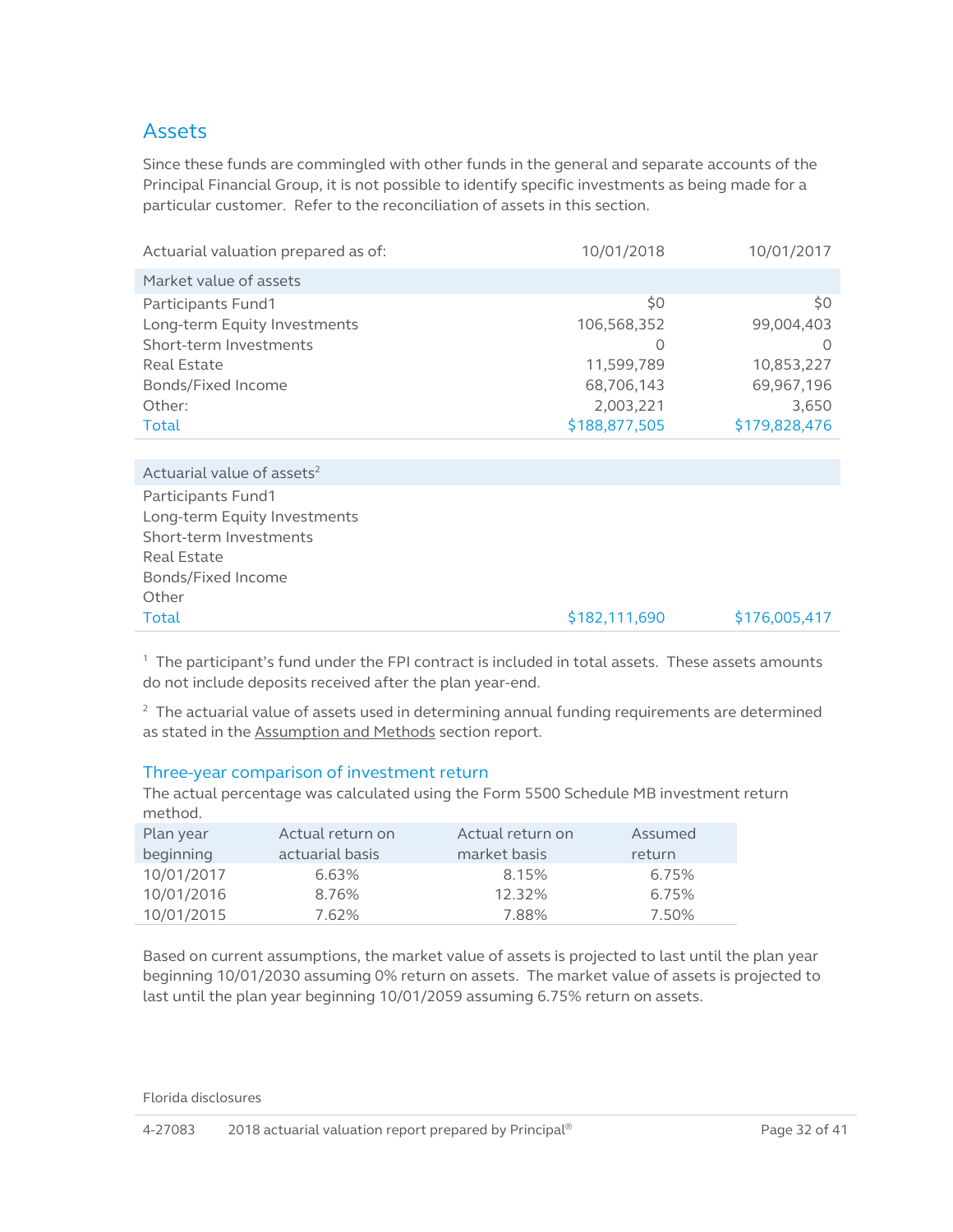## Liabilities

| Actuarial valuation prepared as of:                       | 10/01/2018    | 10/01/2017    |
|-----------------------------------------------------------|---------------|---------------|
| Present value of all future expected<br>benefit payments: |               |               |
| <b>Active members</b>                                     |               |               |
| Retirement benefits                                       | \$17,976,561  | \$17,560,304  |
| Vesting benefits                                          | 2,746,551     | 2,869,735     |
| Disability benefits                                       | 441,130       | 466,595       |
| Death benefits                                            | 81,451        | 86,355        |
| Return of contribution                                    | 0             | 0             |
| Accumulated leave                                         | 0             | $\Omega$      |
| <b>Total</b>                                              | \$21,245,693  | \$20,982,989  |
| <b>Terminated vested members</b>                          |               |               |
| <b>Total</b>                                              | \$22,677,040  | \$24,153,920  |
| <b>Retired members and beneficiaries</b>                  |               |               |
| Retired (other than disabled)<br>and beneficiaries        | \$146,965,311 | \$143,989,350 |
| Disabled members                                          | 0             | 125,095       |
| Total                                                     | \$146,965,311 | \$144,114,445 |
| Total present value of all future<br>benefit payments     | \$190,888,044 | \$189,251,354 |
| Liabilities due and unpaid:                               |               |               |
| Initial actuarial accrued liability                       | N/A           | N/A           |
| Unfunded actuarial accrued liability<br>(UAAL)            | N/A           | N/A           |

A list of liability bases is shown in Schedule of [amortization bases.](#page-11-1)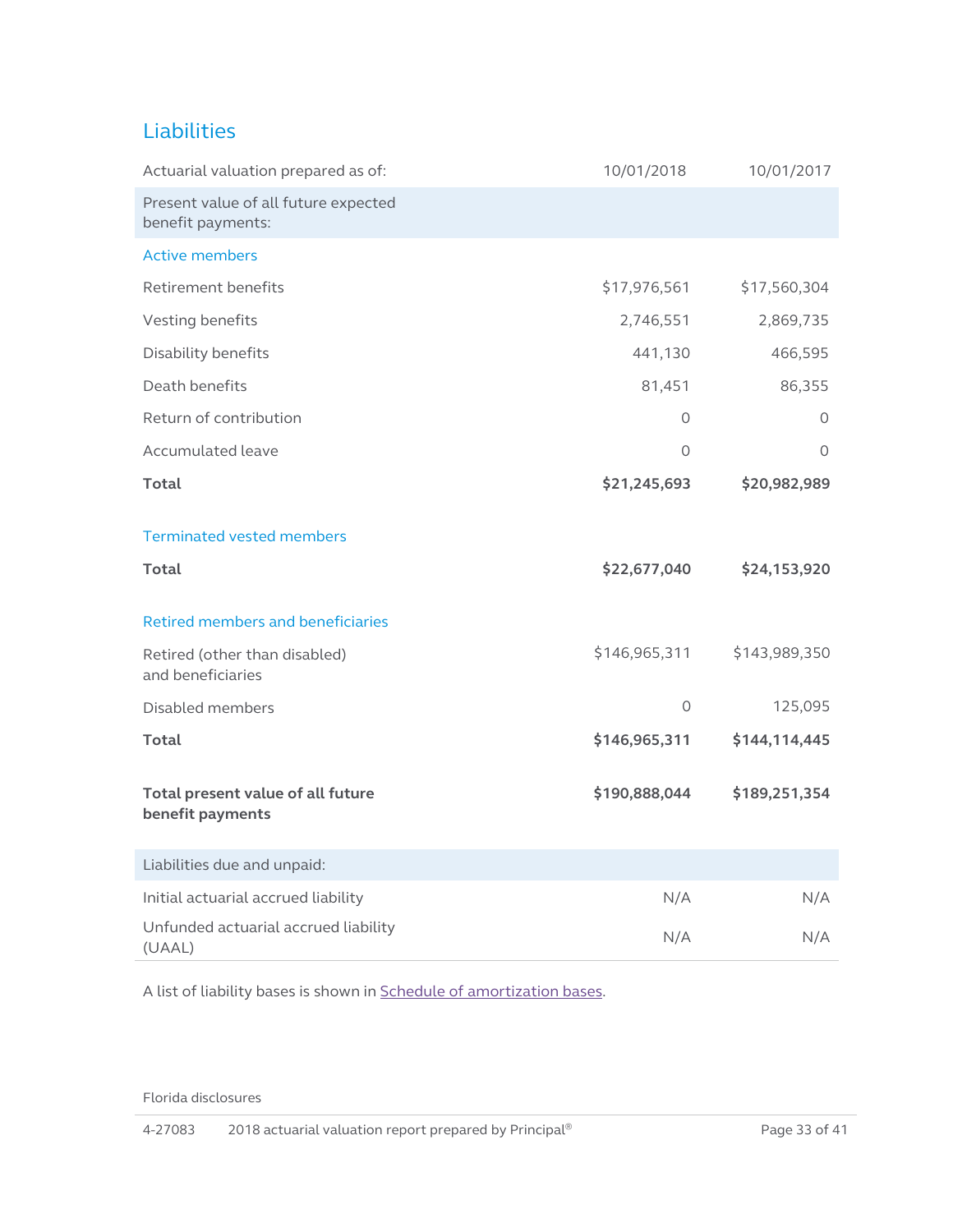# Actuarial present value of accrued benefits

| Statement of actuarial value of all accrued benefits                                            |               |               |
|-------------------------------------------------------------------------------------------------|---------------|---------------|
| Actuarial valuation prepared as of:                                                             | 10/01/2018    | 10/01/2017    |
| Vested accrued benefits                                                                         |               |               |
| Inactive members and beneficiaries<br>Active members                                            | \$169,642,351 | \$168,268,365 |
| (includes non-forfeitable)<br>accumulated member contributions<br>in the amount of $$639,018$ ) | 14,287,532    | 13,971,848    |
| Total                                                                                           | \$183,929,883 | \$182,240,213 |
| Non-vested accrued benefits                                                                     |               |               |
| Total                                                                                           | \$735,474     | \$648,964     |
| Total actuarial present value of all<br>accrued benefits                                        | \$184,665,357 | \$182,889,177 |

These values are based on the actuarial assumptions shown in the **Assumptions and methods** section this report, except that the calculation of accrued benefits does not include a salary scale, (if any).

A statement of changes in total actuarial present value of all accrued benefits is shown in the [Present value of accrued benefits](#page-26-1) section of this report.

### Statement of actuarial value of all accrued benefits

| Actuarial valuation prepared as of:                           | 10/01/2018<br>volatility<br>assumption <sup>1</sup> |  |
|---------------------------------------------------------------|-----------------------------------------------------|--|
| Vested accrued benefits                                       |                                                     |  |
| Inactive members and beneficiaries<br>Active members<br>Total | \$212,736,983<br>19,640,037<br>\$232,377,020        |  |
| Non-vested accrued benefits                                   |                                                     |  |
| <b>Total</b>                                                  | \$1,040,769                                         |  |
| Total actuarial present value of all<br>accrued benefits      | \$233,417,789                                       |  |

1 The volatility interest rate used is 4.75% which is 2.00% lower than the valuation interest rate as directed in the Florida Statutes. All other assumptions are as shown in the Assumptions and [methods](#page-22-2) section of this report.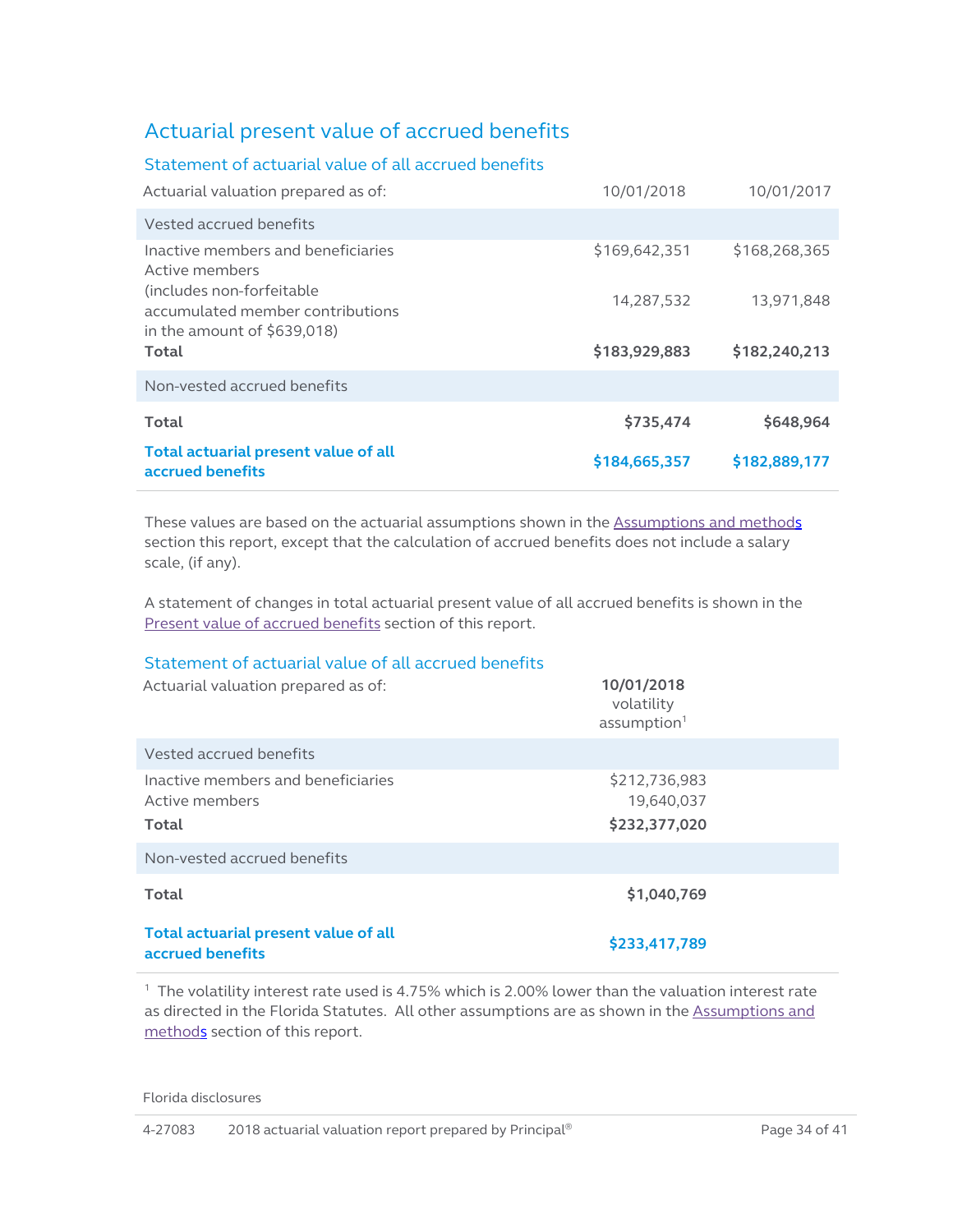# Pension cost

| Actuarial valuation prepared as of:                                                                                | 10/01/2019  | 10/01/2018  | 10/01/2017  |
|--------------------------------------------------------------------------------------------------------------------|-------------|-------------|-------------|
| <b>Base Normal Cost</b>                                                                                            | \$5,900,872 | \$5,749,663 | \$5,101,232 |
| Administrative expenses                                                                                            | 53,000      | 61,000      | 50,000      |
| <b>Total Normal Cost</b>                                                                                           | 5,953,872   | 5,810,663   | 5, 151, 232 |
| Payment to amortize unfunded<br>liability(ies)                                                                     | 0           | 0           | $\circ$     |
| Expected plan sponsor contribution<br>(including normal cost, amortization<br>payment and interest, as applicable) | 2,243,128   | 2,660,082   | 2,378,931   |
| As % of payroll                                                                                                    | 75.64%      | 88.66%      | 73.44%      |
| Amount to be contributed by members                                                                                | 215,003     | 217,520     | 234,855     |
| As % of payroll                                                                                                    | 7.25%       | 7.25%       | 7.25%       |

#### **For the 2019 plan year:**

Interest is based on 6.75%. A Credit Balance in the Minimum Funding Standard Account has been recognized.

#### **For the prior plan years:**

Interest is based on 6.75%. A Credit Balance in the Minimum Funding Standard Account has been recognized.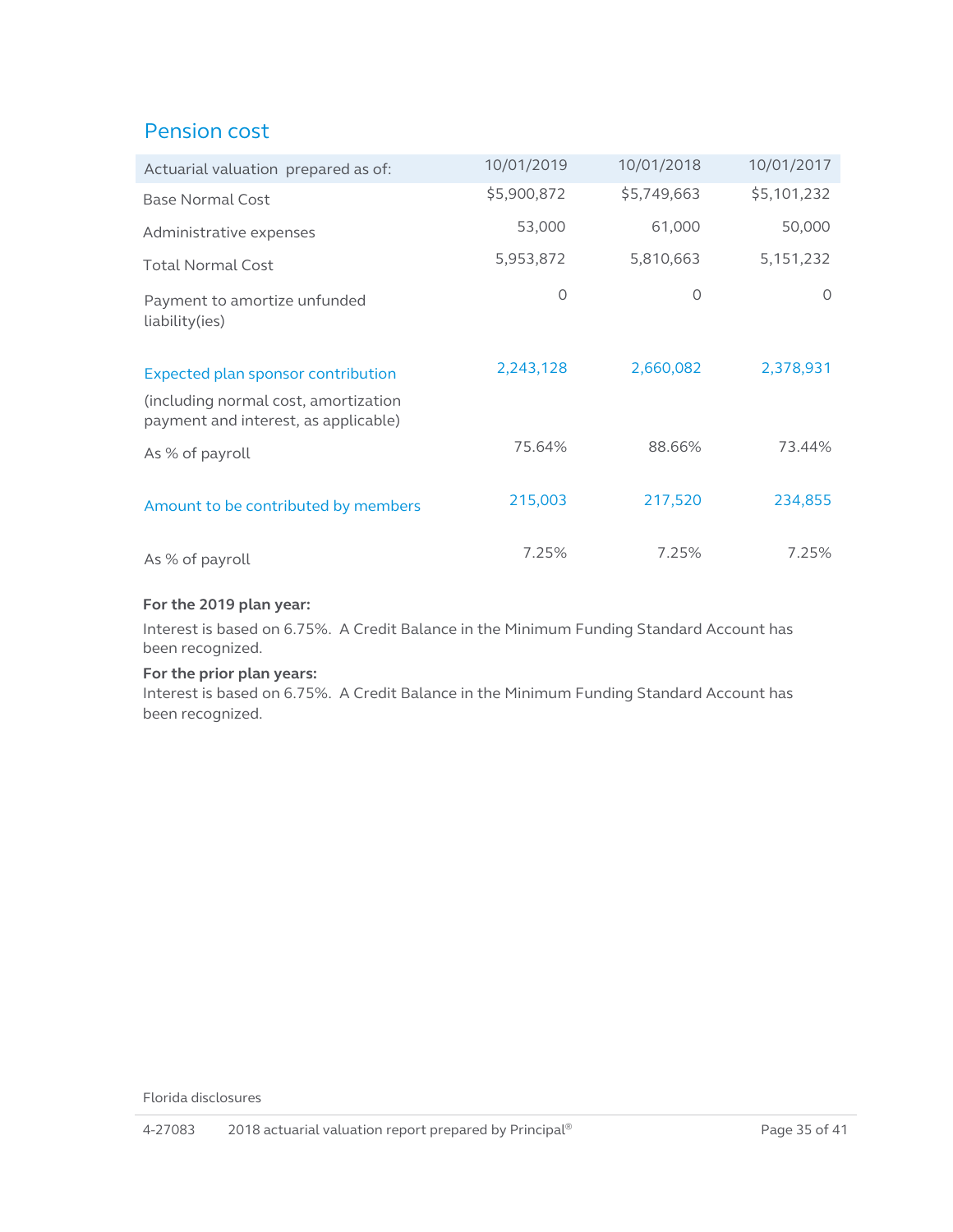|                                                                                                                    | 10/01/2018<br>volatility assumption <sup>1</sup> |
|--------------------------------------------------------------------------------------------------------------------|--------------------------------------------------|
| Base normal cost                                                                                                   | \$821,521                                        |
| Administrative expenses                                                                                            | 61,000                                           |
| Amortizations                                                                                                      | 9,099,268                                        |
| Total normal cost                                                                                                  | 9,981,789                                        |
| Adjusted normal cost                                                                                               | 10,879,388                                       |
| Expected plan sponsor contribution<br>(including normal cost, amortization payment<br>and interest, as applicable) | 8,063,037                                        |
| As % of payroll (full payroll)                                                                                     | 268.74%                                          |
| Amount to be contributed by members<br>As % of payroll                                                             | 217,520<br>7.25%                                 |

1The volatility interest rate used is 4.75% which is 2.00% lower than the valuation interest rate as directed in the new Florida Statutes. All other assumptions are as shown in the [Assumptions and methods](#page-22-2) section of this report.

| Plan year beginning                         | 10/01/2017  | 10/01/2016 |
|---------------------------------------------|-------------|------------|
| Past contributions                          |             |            |
| Required plan sponsor contribution          | \$2,378,931 | \$566,798  |
| Required member contributions               | 234,855     | 248,141    |
| Actual contributions made by                |             |            |
| Plan sponsor                                | 5,500,000   | 2,500,068  |
| Members                                     | 234,516     | 244,566    |
| Other                                       | 0           | $\Omega$   |
| Net actuarial gain(loss)<br>(if applicable) | N/A         | N/A        |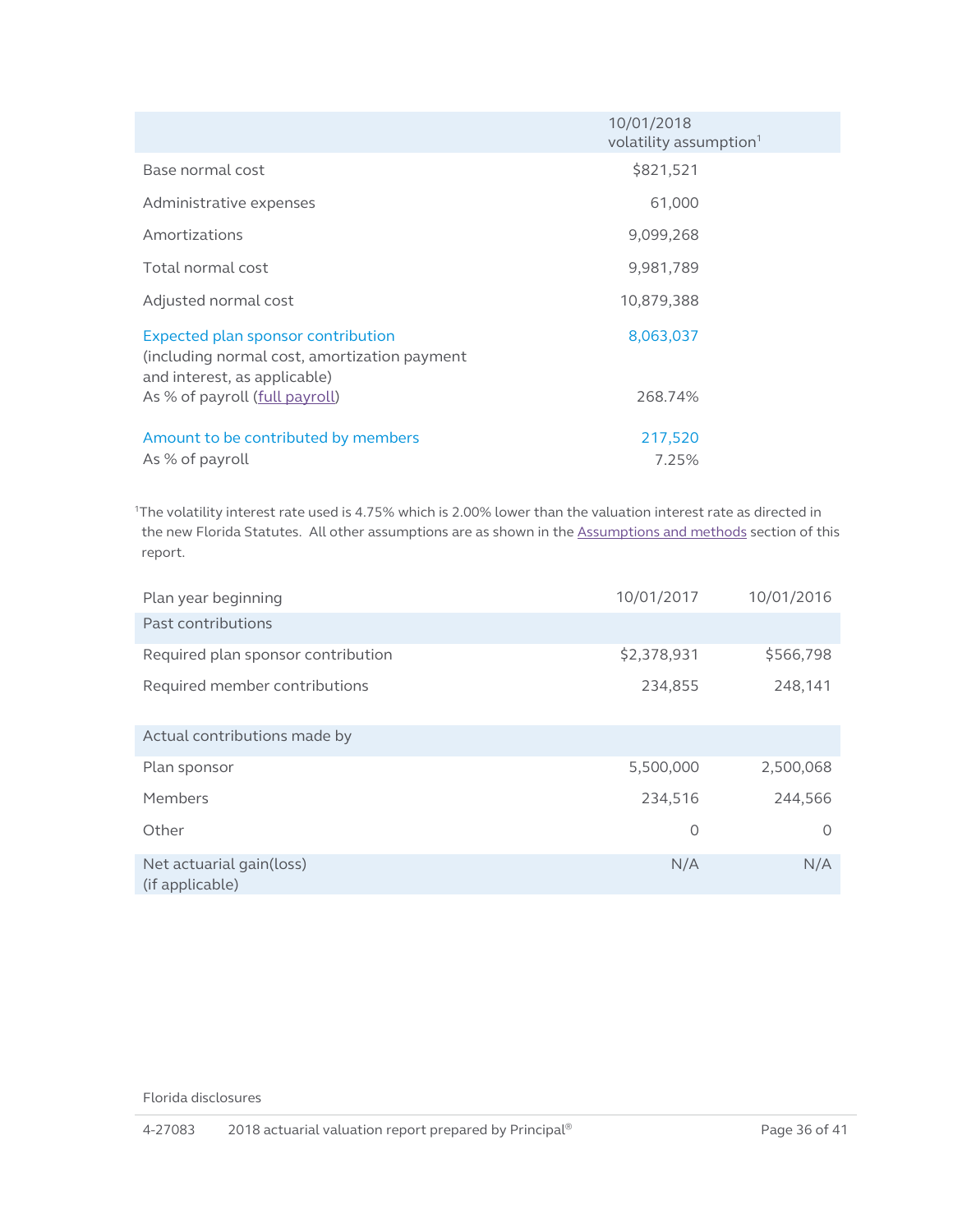# Other disclosures

| Actuarial valuation prepared as of:                                                     | 10/01/2018                 | 10/01/2017                 |
|-----------------------------------------------------------------------------------------|----------------------------|----------------------------|
| Present values of active members:                                                       |                            |                            |
| <b>Future salaries</b>                                                                  |                            |                            |
| at attained age<br>at entry age<br><b>Future contributions</b>                          | \$14,436,489<br>13,104,499 | \$15,357,385<br>13,456,860 |
| at attained age<br>at entry age                                                         | 1,013,105<br>919,630       | 1,077,731<br>944,358       |
| Present value of future<br>contributions from other sources                             | N/A                        | N/A                        |
| Present value of future expected<br>benefit payments for active<br>members at entry age | \$2,779,354                | \$2,885,967                |

The numerical development of total normal cost for the current plan year is shown in the Development of normal cost section of this report.

| Three year comparison of actual and assumed salary increases. |                  |                   |  |  |  |  |  |  |  |  |
|---------------------------------------------------------------|------------------|-------------------|--|--|--|--|--|--|--|--|
| Plan year beginning                                           | Actual increases | Assumed increases |  |  |  |  |  |  |  |  |
| 10/01/2017                                                    | 4.25%            | 4.66%             |  |  |  |  |  |  |  |  |
| 10/01/2016                                                    | 2.48%            | 4.70%             |  |  |  |  |  |  |  |  |
| 10/01/2015                                                    | 4.92%            | 4.68%             |  |  |  |  |  |  |  |  |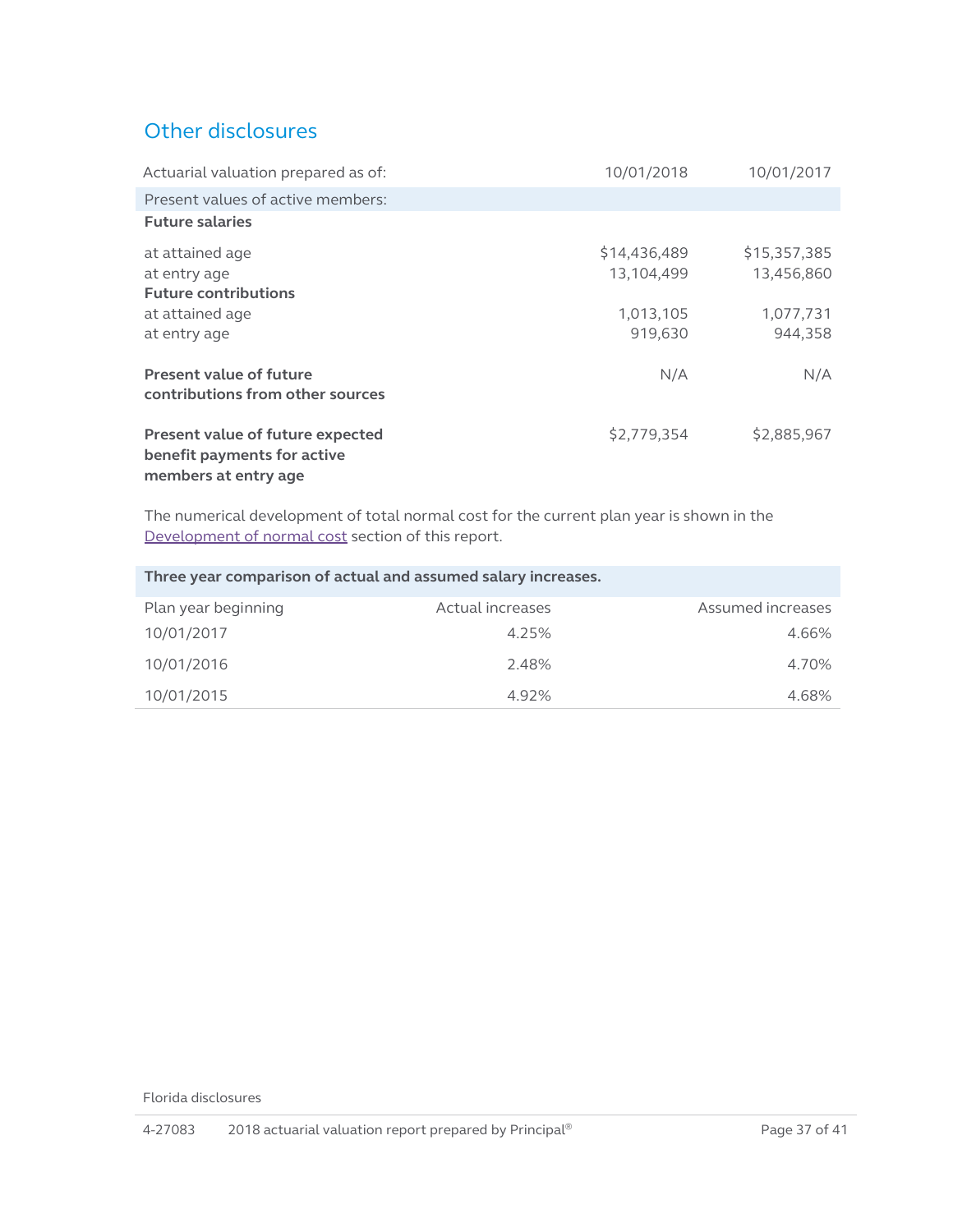# Other disclosures (continued)

Changes in costs during the year due to a change in assumptions, cost method, benefits, or other, as specified.

See the Present value of accrued plans benefits [section](#page-26-2) of this report.

| Cost of \$1.00/month benefit on normal form |                                       |          |                                      |          |                                     |          |  |  |  |  |  |  |
|---------------------------------------------|---------------------------------------|----------|--------------------------------------|----------|-------------------------------------|----------|--|--|--|--|--|--|
| Retirement                                  | $\mathsf{Valuation}$ assumptions $^1$ |          | Contract purchase rates <sup>2</sup> |          | Current purchase rates <sup>3</sup> |          |  |  |  |  |  |  |
| Age                                         | Male                                  | Female   | Male                                 | Female   | Male                                | Female   |  |  |  |  |  |  |
| 55                                          | \$186.58                              | \$196.10 | \$238.22                             | \$256.75 | \$204.22                            | \$231.81 |  |  |  |  |  |  |
| 60                                          | 169.66                                | 180.68   | 218.66                               | 238.32   | 179.50                              | 208.96   |  |  |  |  |  |  |
| 62                                          | 162.20                                | 173 77   | 210.52                               | 230.60   | 169.23                              | 199.41   |  |  |  |  |  |  |

1 Assumes 2.0% COLA.

2 Rates guaranteed rates by the contract.

<sup>3</sup> Non-guaranteed rates in effect 10/01/2018. These rates may change daily.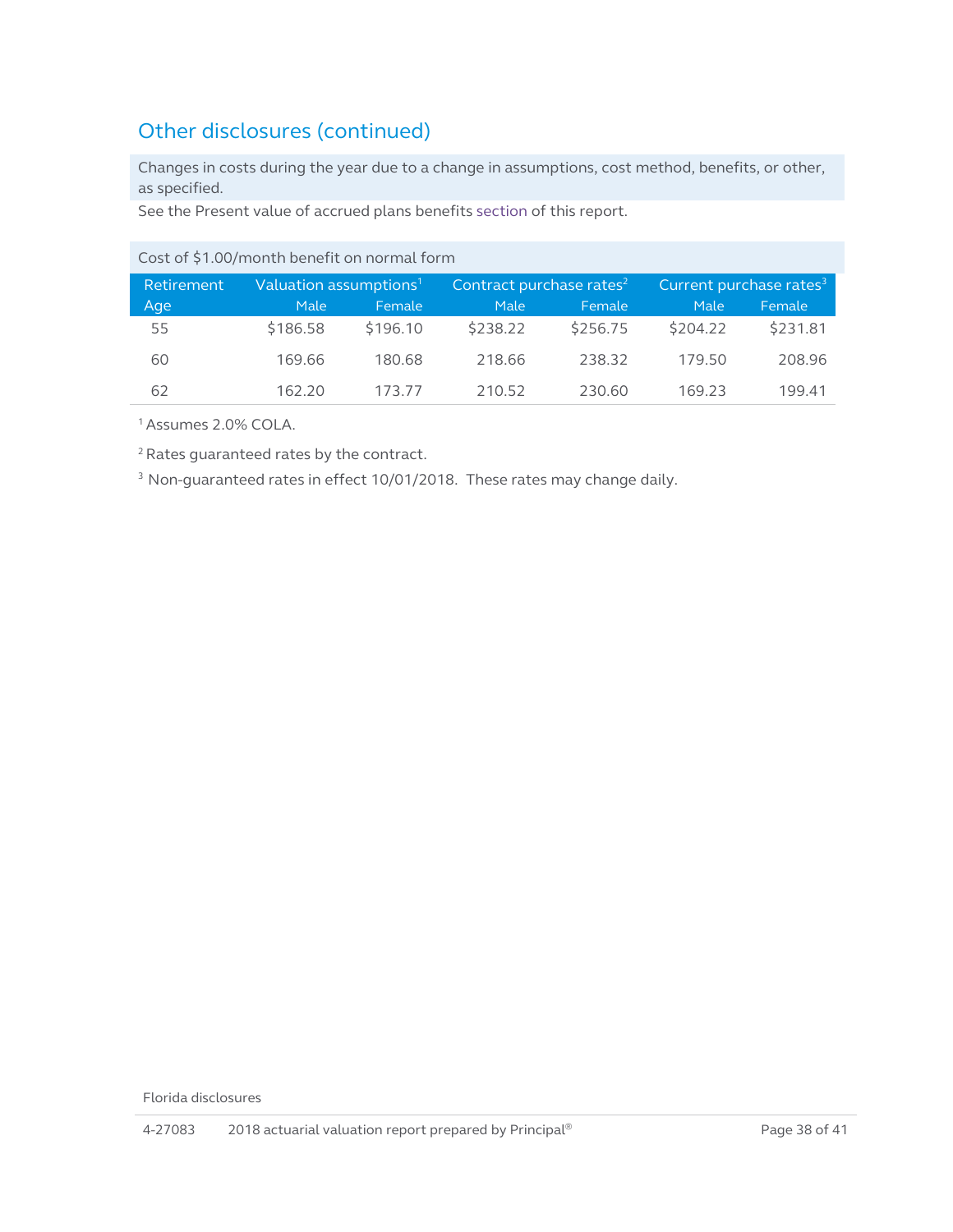|                                                       | <b>Grouped FPI</b> |
|-------------------------------------------------------|--------------------|
| Balance as of 10/01/2017                              | \$176,005,417      |
| Additions                                             |                    |
| Contributions                                         | \$5,734,516        |
| Interest, dividends & fund earnings                   | 14,441,755         |
| <b>Total additions</b>                                | \$20,176,271       |
| Withdrawals                                           |                    |
| Expenses charged                                      | 52,400             |
| Benefit payments                                      | 11,074,842         |
| <b>Total withdrawals</b>                              | \$11,127,242       |
| Actuarial valuation market value spread<br>adjustment | (2,942,756)        |
| Balance as of 10/01/2018                              | \$182,111,690      |

# Actuarial value of assets under Flexible Pension Investment contract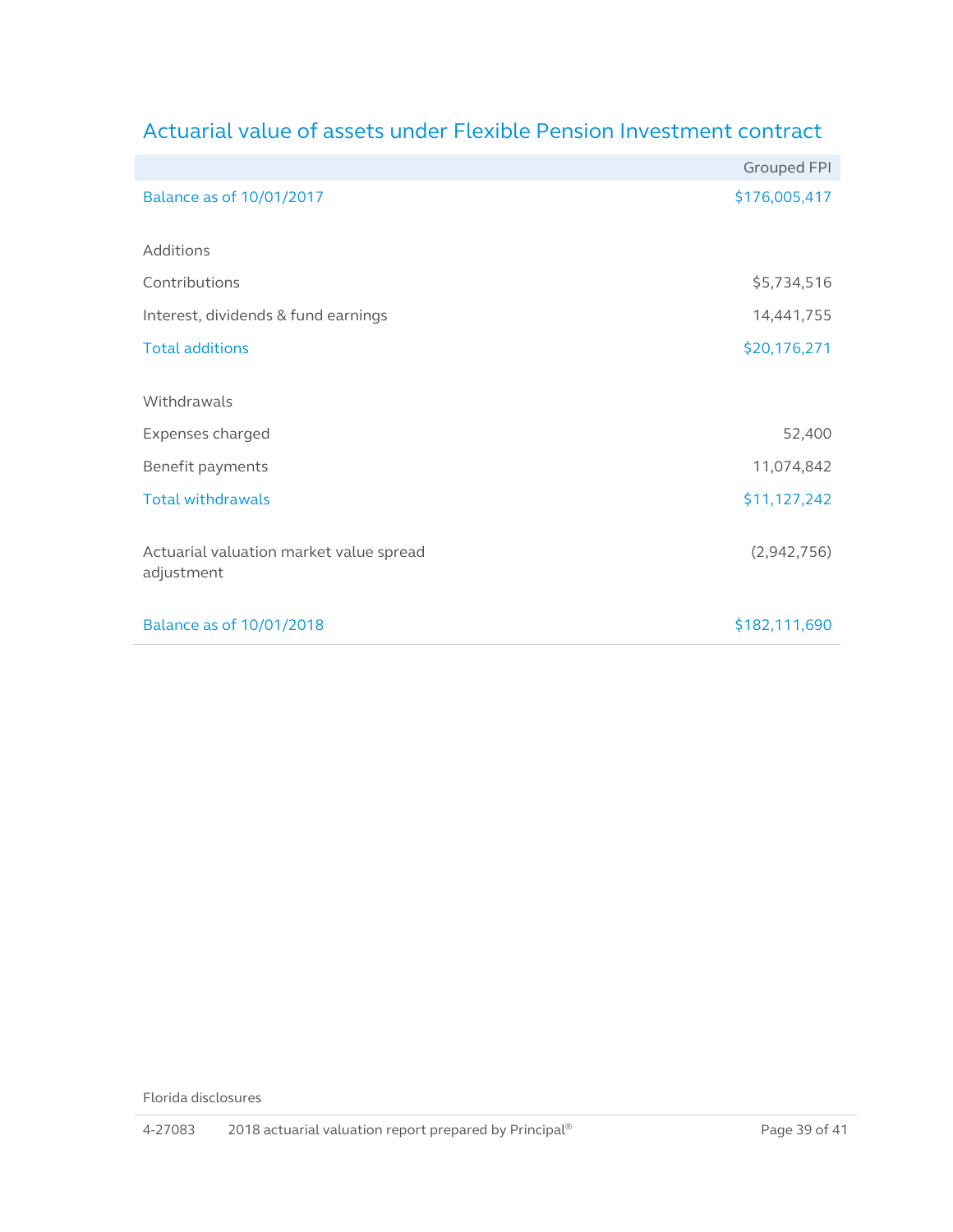# Schedule of active participant data

## Years of credited service

<span id="page-39-0"></span>

|          | Years of credited service |         |     |            |             |         |          |           |          |           |     |          |          |          |             |          |     |         |     |       |       |         |
|----------|---------------------------|---------|-----|------------|-------------|---------|----------|-----------|----------|-----------|-----|----------|----------|----------|-------------|----------|-----|---------|-----|-------|-------|---------|
|          |                           | Under 1 |     | $1$ to $4$ | $5$ to $9$  |         | 10 to 14 |           | 15 to 19 | 20 to 24  |     | 25 to 29 |          | 30 to 34 |             | 35 to 39 |     | 40 & up |     | Total |       |         |
| Attained |                           | Avg.    |     | Avg.       |             | Avg.    |          | Avg.      |          | Avg.      |     | Avg.     |          | Avg.     |             | Avg.     |     | Avg.    |     | Avg.  |       | Avg.    |
| Age      | No.                       | Comp.   | No. | Comp.      | No.         | Comp.   | No.      | Comp.     | No.      | Comp.     | No. | Comp.    | No.      | Comp.    | No.         | Comp.    | No. | Comp.   | No. | Comp. | No.   | Comp.   |
| Under 25 | $\Omega$                  | 0       | 0   | 0          | 0           | 0       | 0        | 0         | 0        | 0         | 0   | 0        | 0        | 0        | 0           | 0        | 0   | 0       | 0   | 0     | 0     | 0       |
| 25 to 29 | 0                         | 0       | 0   | 0          | 0           | 0       | 0        | 0         | 0        | 0         | 0   | 0        | 0        | 0        | 0           | 0        | 0   | 0       | 0   | 0     | 0     | 0       |
| 30 to 34 | 0                         | 0       |     | 105,267    | 0           | 0       |          | 115,933   | 0        | 0         | 0   | 0        | 0        | ٥        | 0           | 0        |     | 0       |     | 0     | $2 -$ | 110,600 |
| 35 to 39 | 0                         | 0       | 0   | 0          | 0           | 0       |          | 115,963   | 0        | 0         | 0   | 0        | 0        | 0        | 0           | 0        | 0   | 0       | 0   | 0     |       | 115,963 |
| 40 to 44 | 0                         | 0       |     | 79,595     | $\mathbf 0$ | 0       |          | 126,966   |          | 2 145,256 | 0   | $\Omega$ | 0        | 0        | $\mathbf 0$ | 0        | 0   | 0       | 0   | 0     | 4     | 124,268 |
| 45 to 49 | 0                         | 0       |     | 126,075    | 2.          | 101,014 | 0        | 0         | 2        | 71,564    | 0   | 0        | 0        | 0        |             | 70,724   | 0   | 0       |     | 0     | 6     | 90,326  |
| 50 to 54 | 0                         | 0       | 0   | 0          |             | 144,001 |          | 2 121,203 | 2.       | 84,715    | 3.  | 111,617  |          | 3 94,760 |             | 85,719   | 0   | 0       | 0   | 0     | 12    | 105,057 |
| 55 to 59 | 0                         | 0       | з   | 71,447     | 0           | 0       | 2.       | 52,271    | 2.       | 97,674    | 0   | 0        | 0        | 0        | 0           | 0        | 0   | 0       | 0   | 0     |       | 73,462  |
| 60 to 64 | 0                         | 0       | 0   | 0          | 0           | 0       | 0        | 0         | 0        | 0         | 0   | 0        | $\Omega$ | 0        | $\mathbf 0$ | 0        | 0   | 0       | 0   | 0     |       | 0       |
| 65 to 69 | 0                         | 0       | 0   | 0          | 0           | 0       |          | 43,523    | 0        | 0         | 0   | 0        | 0        | 0        | 0           | 0        |     | 0       |     | 0     |       | 43,523  |
| 70 & up  | 0                         | 0       | 0   | 0          | 0           | 0       | 0        | 0         | 0        | 0         |     | 78,108   | 0        | 0        | 0           | 0        | 0   | 0       | 0   | 0     |       | 78,108  |
| Total    | 0                         | 0       | 6   | 87,546     | з.          | 115,343 | 8        | 93,667    | 8        | 99,802    | 4   | 103,240  |          | 3 94,760 |             | 2 78,221 | 0   | 0       | 0   | 0     | 34    | 96,257  |